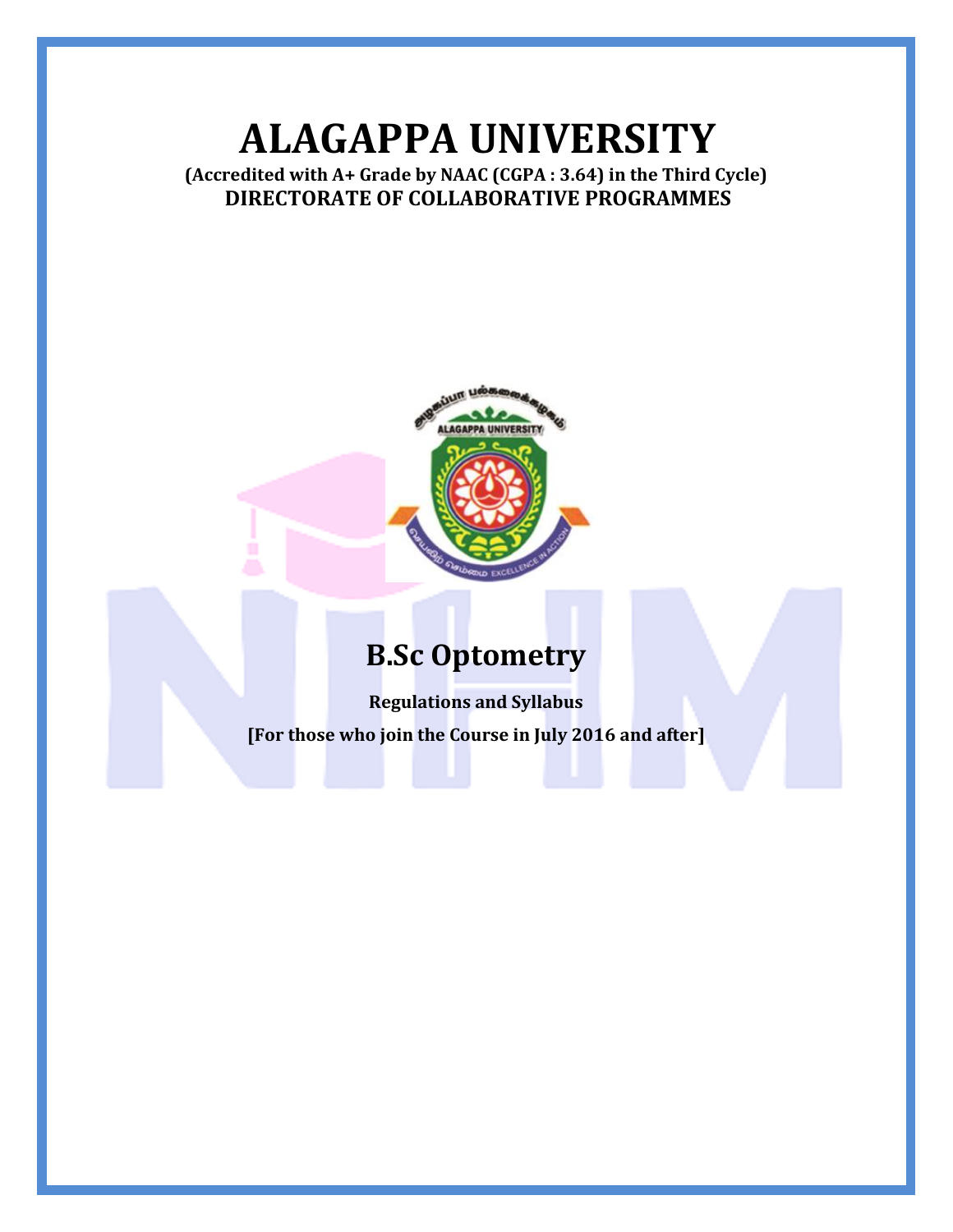#### **GENERAL INSTRUCTIONS AND REGULATIONS**

**B.Sc Optometry** conducted by Alagappa University, Karaikudi, Tamil Nadu through its Collaborative Institution  $\qquad \qquad$  at

Applicable to all the candidates admitted from the academic year **2016** onwards.

### **1. Eligibility:**

A pass in Higher Secondary Examination (HSC) or Equivalent preferable with **Physics, Chemistry, Biology or Botany or Zoology** or an examination accepted as equivalent thereto by the Syndicate for admission to **B.Sc Optometry.**

### **2. For the Degree:**

The candidates shall have subsequently undergone the prescribed programme of study in a institute for not less than four academic years, passed the examinations prescribed and fulfill such conditions as have been prescribed therefore.

#### **3. Admission:**

Admission is based on the marks in the qualifying examination.

### **4. Duration of the course:**

The course shall extend over a period of **Four years** under semester pattern accounting to eight semesters.

### **5. Standard of Passing and Award of Division:**

- a. Students shall have a minimum of 40% of total marks of the University examinations in each subject. The overall passing minimum is 40% both in aggregate of Continuous Internal Assessment and external in each subject.
- b. The minimum marks for passing in each theory / Lab course shall be 40% of the marks prescribed for the paper / lab.
- c. A candidate who secures 40% or more marks but less than 50% of the aggregate marks prescribed for four years taken together, shall be awarded **THIRD CLASS.**
- d. A candidate who secures 40% or more marks but less than 60% of the aggregate marks prescribed for four years taken together, shall be awarded **SECOND CLASS.**
- e. A candidate who secures 60% or more of the aggregate marks prescribed for four years taken together, shall be awarded **FIRST CLASS.**
- f. Only Part-III subjects were considered for the ranking.
- g. The Practical / Project shall be assessed by the two examiners, by an internal examiner and an external examiner.

### **6. Continuous internal Assessment:**

- a. Continuous Internal Assessment for each paper shall be by means of Written Tests, Assignments, Class tests and Seminars
- b. **25 marks** allotted for the Continuous Internal assessment is distributed for Written Test, Assignment, Class test and Seminars.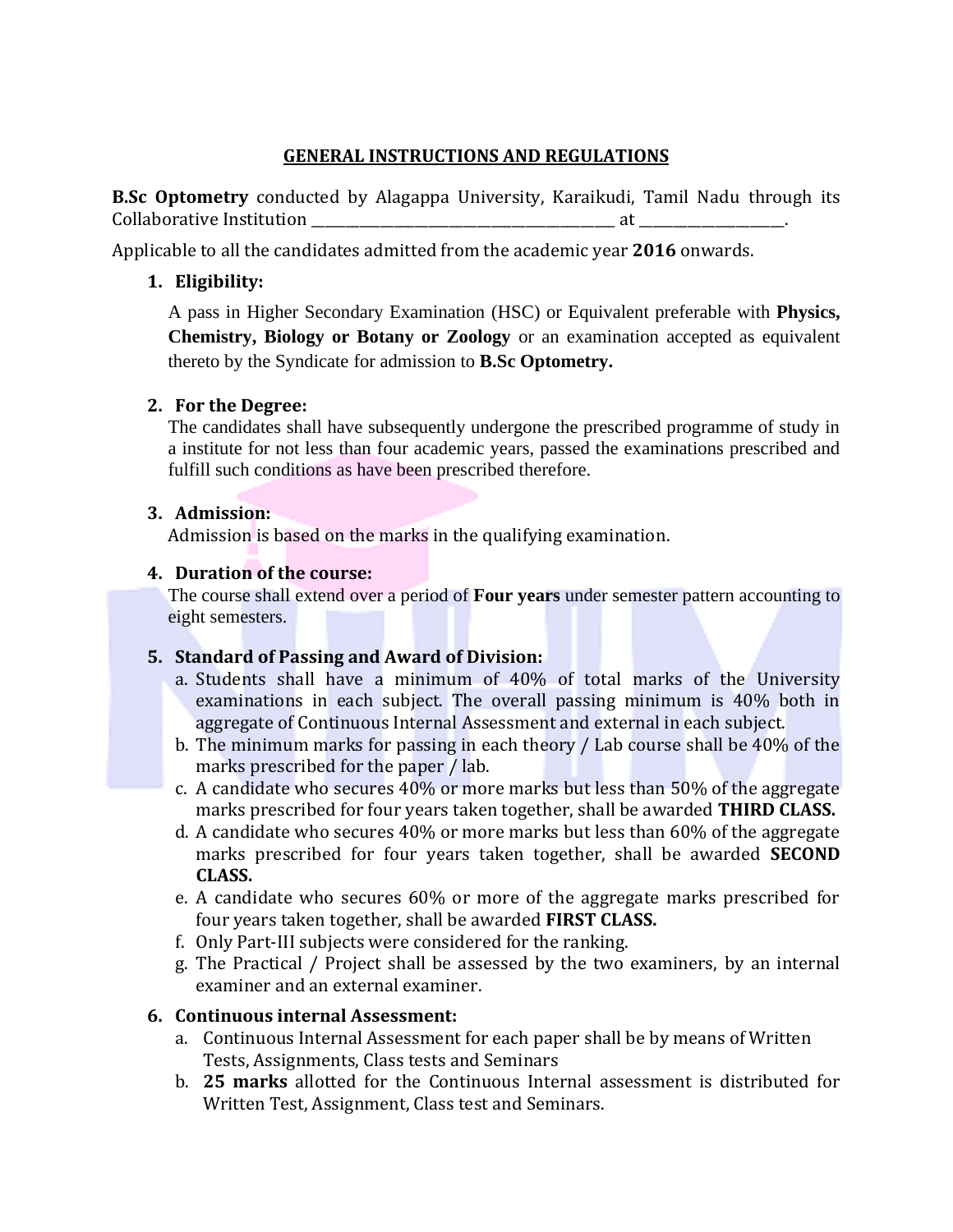- c. Two Internal Tests of 2 hours duration may be conducted during the semester for each course / subject and the best marks may be considered and one Model Examination will be conducted at the end of the semester prior to University examination. Students may be asked to submit at least five assignments in each subject. They should also participate in Seminars conducted for each subject and marks allocated accordingly.
- d. Conduct of the continuous internal assessment shall be the responsibility of the concerned faculty.
- e. The continuous internal assessment marks are to be submitted to the University at the end of every year.
- f. The valued answer papers/assignments should be given to the students after the valuation is over and they should be asked to check up and satisfy themselves about the marks they have scored.
- g. All mark lists and other records connected with the continuous internal assessments should be in the safe custody of the institution for at least one year after the assessment.

#### **7. Attendance:**

Students must have earned 75% of attendance in each course for appearing for the examination.

Students who have earned 74% to 70% of attendance to be applied for condonation in the prescribed form with the prescribed fee.

Students who have earned 69% to 60% of attendance to be applied for condonation in the prescribed form with the prescribed fee along with the medical certificate.

Students who have below 60% of attendance are not eligible to appear for the examination. They shall re-do the semester(s) after completion of the programme.

#### **8. Examination:**

Candidate must complete course duration to appear for the university examination. Examination will be conducted with concurrence of Controller of Examinations as per the Alagappa University regulations. **University may send the representatives as the observer during examinations.** University Examination will be held at the end of the each semester for duration of 3 hours for each subject. Certificate will be issued as per the AU regulations. **Hall ticket will be issued to the 1st year candidates and upon submission of the list of enrolled students along with the prescribed course fee subsequent 2nd, 3rd and 4th year hall tickets will be issued.**

### **9. Question Paper pattern:** Maximum: 75 Marks Duration: 3Hours Part A - Short answer questions with no choice  $\cdot$  10 x 02=20 Part B – Brief answer with either or type : 05 x 05=25 Part C- Essay – type questions of either / or type  $\cdot$  03 x 10=30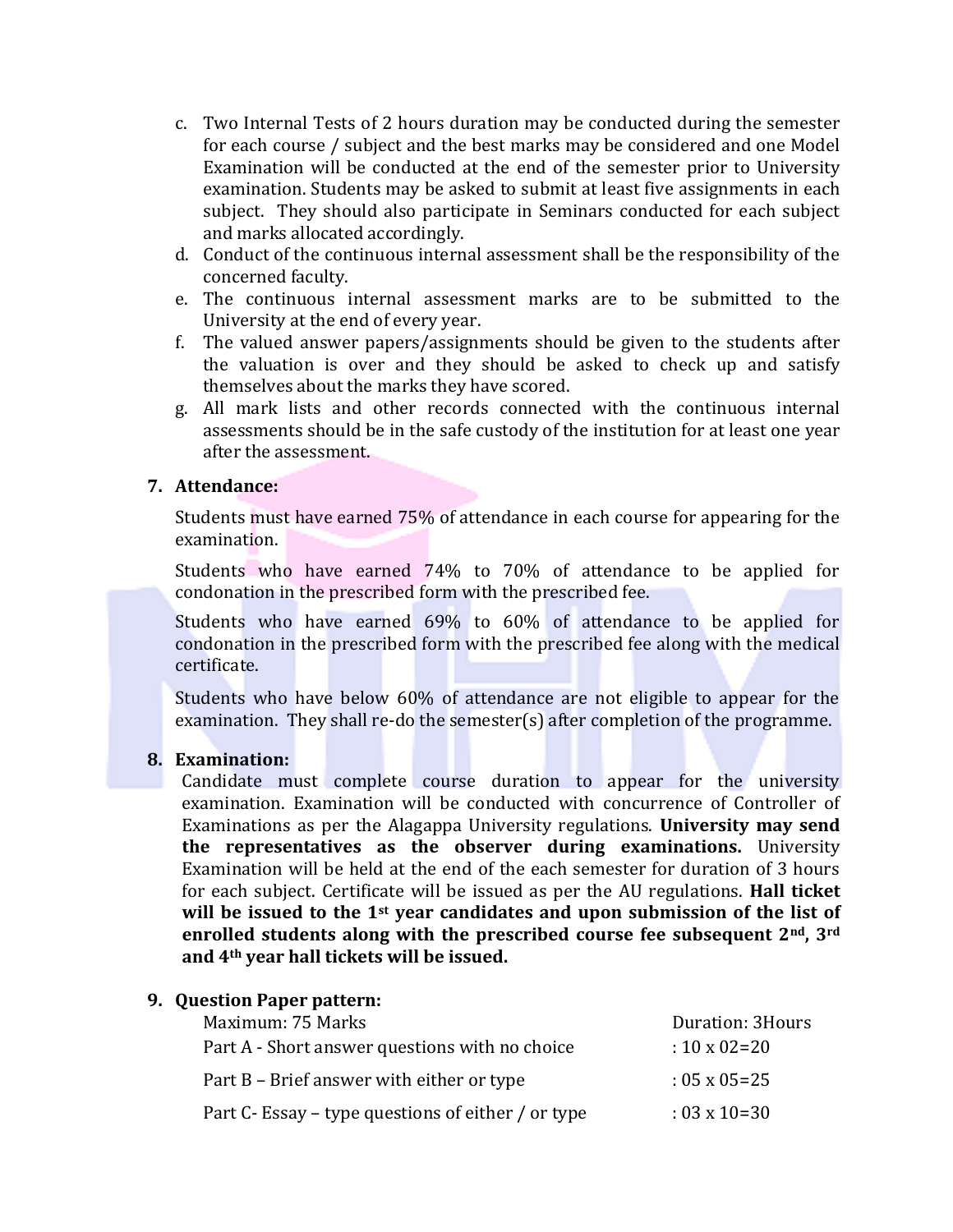#### **10.Miscellaneous**

- a. Each student posses the prescribed text books for the subject and the workshop tools as required for theory and practical classes.
- b. Each student is issued with an identity card by the University to identify his / her admission to the course
- c. Students are provided library and internet facilities for development of their `studies.
- d. Students are to maintain the record of practicals conducted in the respective laboratory in a separate Practical Record Book and the same will have to be presented for review by the University examiner.
- e. Students who successful complete the course within the stipulated period will be awarded the degree by the University.

#### **11. Fee structure**

Course fee shall be as prescribed by the University and 50% of the course fee should be disbursed to University. Special fees and other fees shall be as prescribed by the Institution and the fees structure must intimated to the University. Course fees should be only by Demand draft / NEFT and AU has right to revise the fees accordingly.

#### **Semester pattern**

#### **Course Fee payment deadline**

Fee must be paid before 30th September of the academic year

#### **12.Other Regulations:**

Besides the above, the common regulation of the University shall also be applicable to this programme.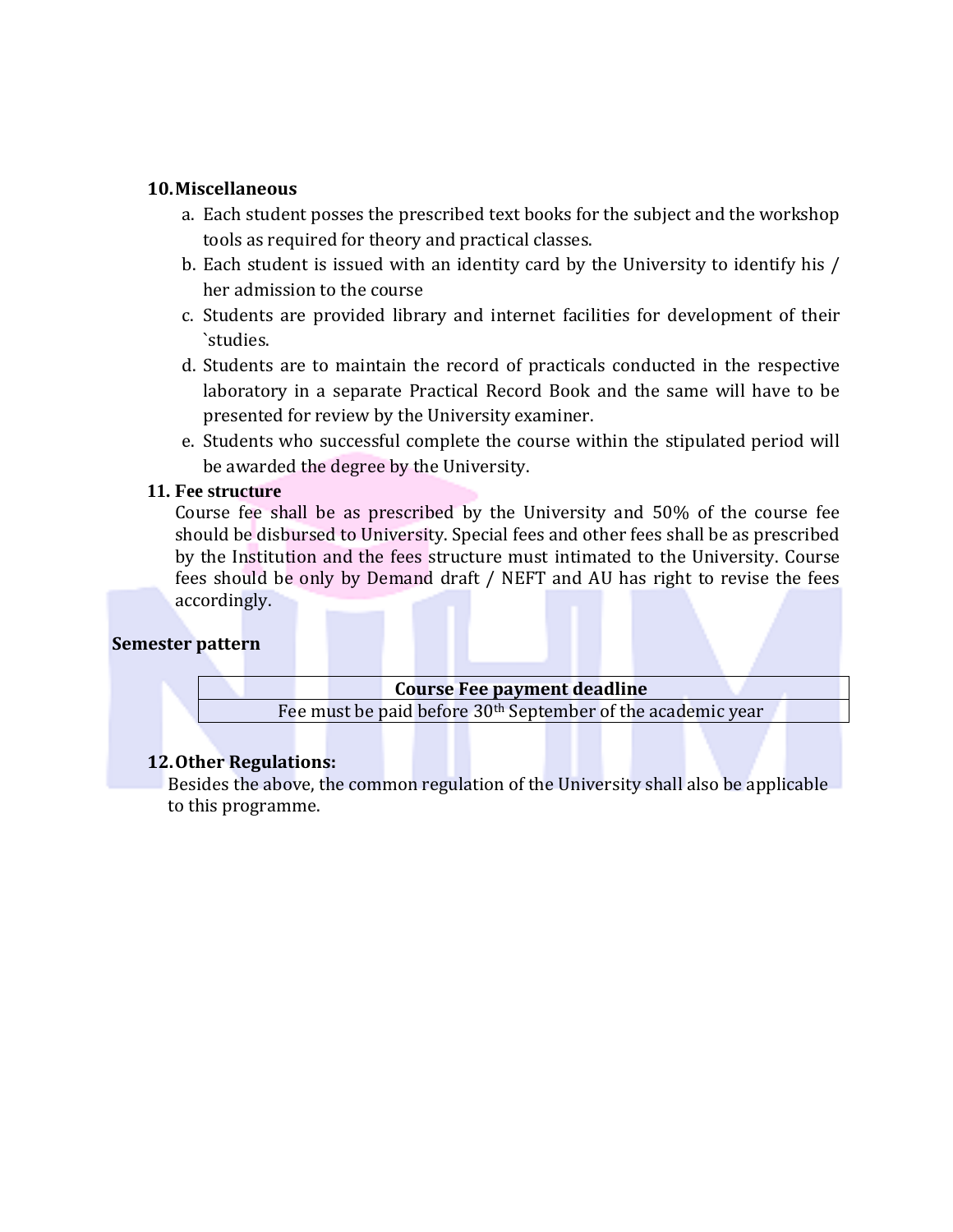| <b>Semester</b> | <b>Subject</b> | Subject                                | Int., Max | Ext., Max      | <b>Total</b> |
|-----------------|----------------|----------------------------------------|-----------|----------------|--------------|
|                 | Code           |                                        |           |                |              |
|                 | 11             | Part-II-English-I                      | 25        | 75             | 100          |
|                 | 12             | <b>General Anatomy and Physiology</b>  | 25        | 75             | 100          |
| I               | 13             | General and ocular biochemistry        | 25        | 75             | 100          |
|                 | 14             | Geometric optics                       | 25        | 75             | 100          |
|                 | 15             | Nutrition                              | 25        | 75             | 100          |
|                 | 16             | Computers                              | 25        | 75             | 100          |
|                 | 21             | Part-II-English-II                     | 25        | 75             | 100          |
|                 | 22             | <b>Ocular Anatomy</b>                  | 25        | 75             | 100          |
|                 | 23             | <b>Ocular Physiology</b>               | 25        | 75             | 100          |
| II              | 24             | <b>Physical Optics</b>                 | 25        | 75             | 100          |
|                 | 25             | Microbiology and Pathology             | 25        | 75             | 100          |
|                 | 26             | <b>Environmental studies</b>           | 25        | 75             | 100          |
|                 | 31             | Part-II-English-III                    | 25        | 75             | 100          |
|                 | 32             | <b>Visual Optics</b>                   | 25        | 75             | 100          |
|                 | 33             | <b>Ocular Diseases I</b>               | 25        | 75             | 100          |
| III             | 34             | Optometric Instrumentation I           | 25        | 75             | 100          |
|                 | 35             | <b>General and Ocular Pharmacology</b> | 25        | 75             | 100          |
|                 | 35             | Clinical Examination of the Visual     | 25        | 75             | 100          |
|                 |                | System                                 |           |                |              |
|                 | 36             | Clinical - I - Practical               | 25        | 75             | 100          |
| IV-             | 41             | Part-II-English-IV                     | 25        | 75             | 100          |
|                 | 42             | Optometric Optics                      | 25        | 75             | 100          |
|                 | 43             | <b>Ocular Diseases II</b>              | 25        | 75             | 100          |
|                 | 44             | Optometric Instrumentation II          | 25        | 75             | 100          |
|                 | 45             | <b>Value education</b>                 | 25        | 75             | 100          |
|                 | 46             | Clinical -II- Practical                | 25        | 75             | 100          |
|                 | 51             | Contact Lenses - I                     | 25        | 75             | 100          |
| V               | 52             | <b>Binocular Vision - I</b>            | 25        | 75             | 100          |
|                 | 53             | Pediatric and Geriatric Optometry      | 25        | 75             | 100          |
|                 | 54             | <b>Dispensing Optics</b>               | 25        | 75             | 100          |
|                 | 55             | <b>Public Health and Community</b>     | 25        | 75             | 100          |
|                 |                | Optometry                              |           |                |              |
|                 | 56             | <b>Biostatistics</b>                   | 25        | 75             | 100          |
|                 | 57             | Clinical - III-Practical               | 25        | 75             | 100          |
|                 | 61             | Contact Lenses - II                    | 25        | 75             | 100          |
|                 | 62             | <b>Binocular Vision - II</b>           | 25        | 75             | 100          |
|                 | 63             | Low Vision Aid                         | 25        | 75             | 100          |
|                 | 64             | Occupational Optometry                 | 25        | 75             | 100          |
| VI              | 65             | Systemic Diseases Affecting the Eye    | 25        | 75             | 100          |
|                 | 66             | Clinicals - IV-Practical               | 25        | 75             | 100          |
| VII             | 71             | Project/Internship-I                   | 100       | $\blacksquare$ | 100          |
| <b>VIII</b>     | 81             | Project/Internship-II                  | 100       | $\blacksquare$ | 100          |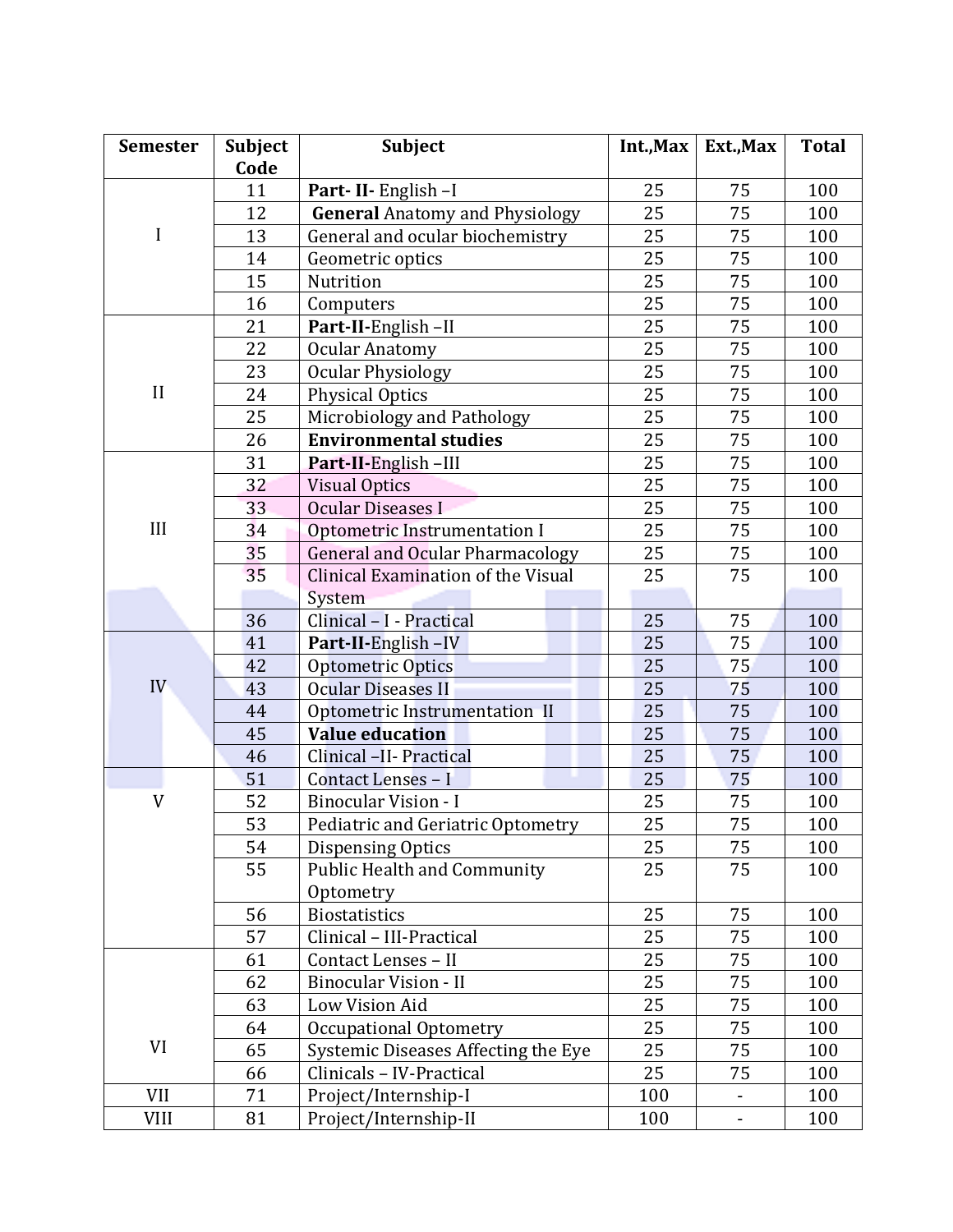| 1100<br>___ |  |  | -<br>$\ddot{\phantom{1}}$ | 20E <sub>0</sub><br>, o o | nnn<br>$\overline{\phantom{a}}$<br>∙v∪ |
|-------------|--|--|---------------------------|---------------------------|----------------------------------------|
|-------------|--|--|---------------------------|---------------------------|----------------------------------------|

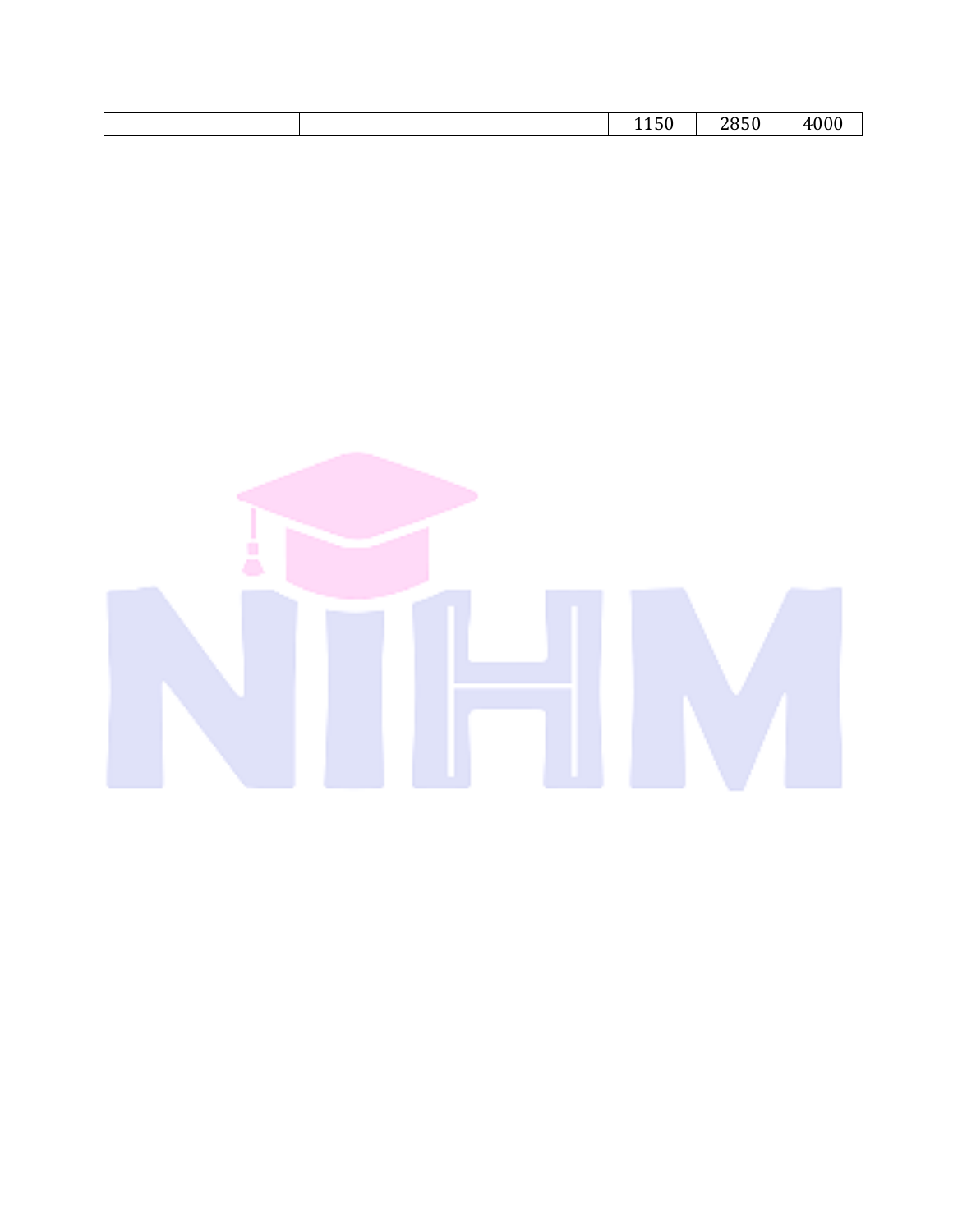### **I – Year Semester I 11 Part II - ENGLISH Paper I PROSE AND COMMUNICATION SKILLS**

#### **Unit – I**

|              | <b>Essential of Education</b> | Sir Richard Livingstone |
|--------------|-------------------------------|-------------------------|
|              | On the Power of Youth         | Indira Gandhi           |
| Unit $-$ II  |                               |                         |
| On Habits    |                               | A.G.Gardiner            |
|              | Crime and Punishment          | R.K.Narayan             |
| Unit $-$ III |                               |                         |
| Survival     |                               | Margret Atwood          |
|              | The Vision of Patriotism      | Sarojini Naidu          |

#### **Unit - IV**

Tenses – Nouns – Verbs – Adjectives – Adverbs - Types of Sentences – Recognition and Usage.

#### **Unit - V**

Sentence Patterns - Using Articles: Definite and Indefinite - Using Prepositions - Modals and their Usage

#### **Prescribed Texts:**

- 1. Effective Communication to English Prose: An Anthology of Prose. Eds.S.Yusuf and P.C.James Daniel. Bangalore: Harrow Publications.
- 2. Active English Grammar and Composition. Ed. Board of Editors, Macmillan.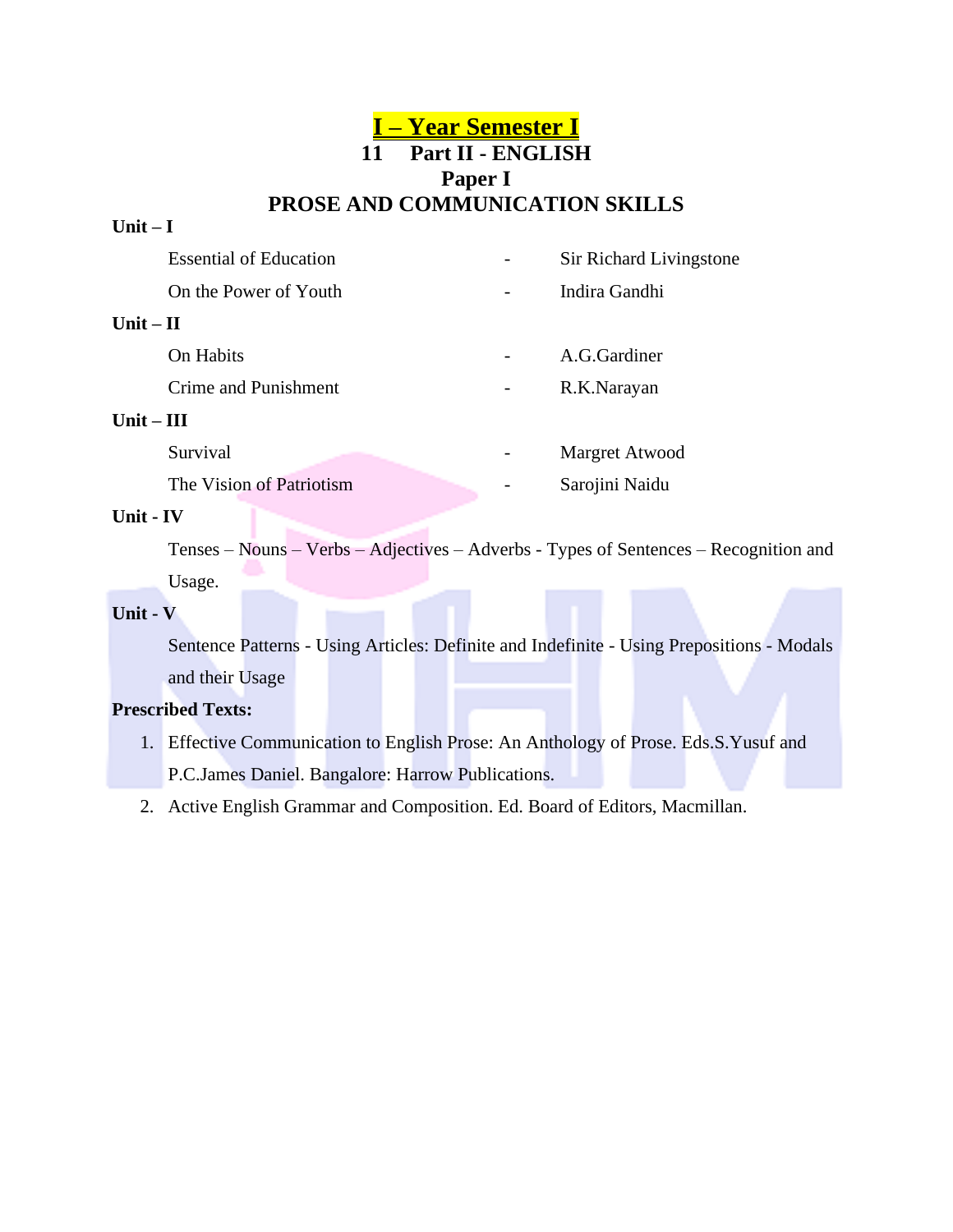# **12 GENERAL ANATOMY & PHYSIOLOGY**

Unit  $-1$ 

General Anatomy

**Introduction** 

• The body as a whole & Fundamental Tissues of human anatomy Digestive System structure and function of

• Mouth, Esophagus, Stomach, Small Intestine, Large Intestine, Rectum, Anus, Liver, Spleen, Pancrease

Cardio Vascular System

• Heart, Arteries veins and capillaries

Respiratory System

• Nose, Bronchi, Lungs&Diaphragm

Unit -2

Skeleton System & Muscular System

• Skull bones, Bones and body, Joints, Voluntary and involuntary muscles

Muscular system

- Structure of skeletal muscle
- Structure of cardiac muscle
- Structure of smooth muscle
- Neuro muscular junction including Myasthenia gravis
- Difference between Skeletal, Cardiac and smooth muscles.

The Nervous system

- Brain structure and functions
- Spinal cord & nerve
- Autonomous nervous system Unit -3

The Urinary System

- Kidneys, Urinary bladder structure and functions
- Reproductive System
- Male Reproduction System, Female Reproduction System
- Pregnancy and child birth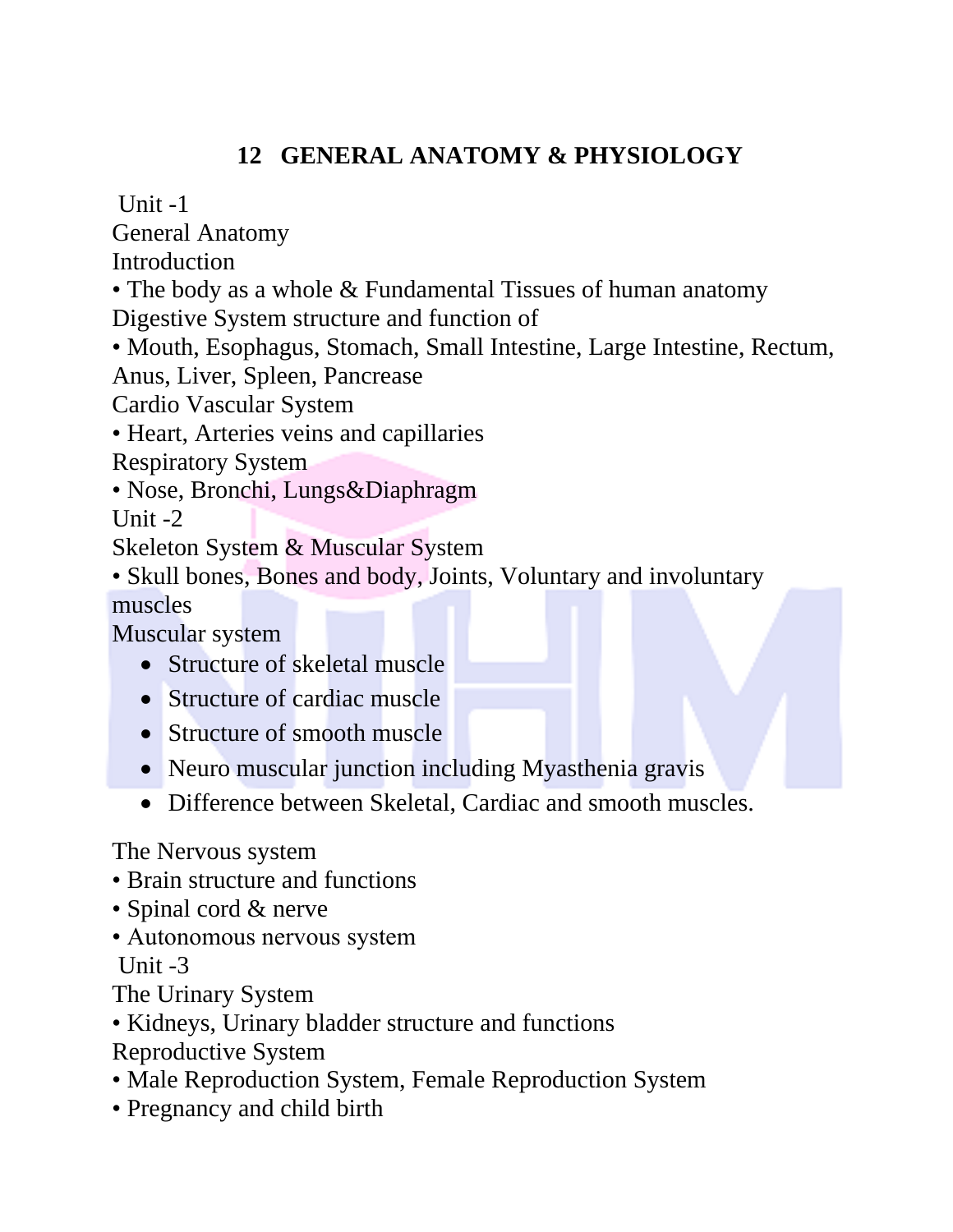Endocrine System General Physiology

Unit  $-4$ 

**Introduction** 

- Definitions
- Functions
	- Central Nervous system
	- CSF
	- Function of Cerebellum, Thalamus, Hypothalamus & Cortex
	- Cranial nerves
	- Reflex action
	- Cardio vascular System
	- Conduction system
	- ECG
	- Heart Sounds
	- Cardiac Output
	- Blood Pressure
	- Coronary Circulation
	- Functions of Lymph
	- Respiratory system
	- Hypoxia
	- Surfactant
	- Mechanism of Respiration
	- Transport of gases
	- Regulation of respiration
	- Lung volumes and capacities

Unit -5

- Gastro Intestinal system
- Salivary Secretion
- Gastric Juice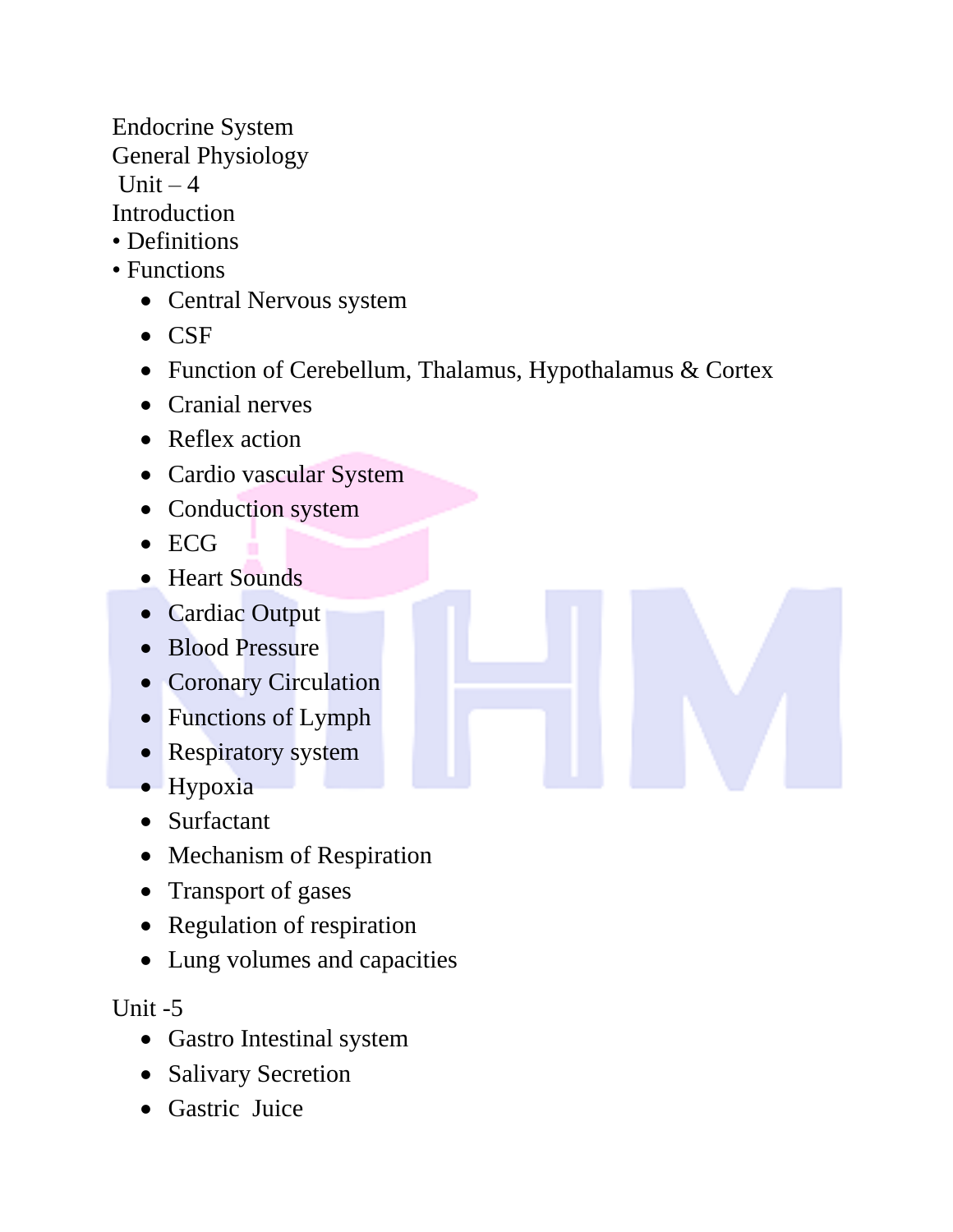- Functions of Liver, Spleen & Gallbladder
- Bile
- Deglutition
- Intestinal movements (Brief)
- Excretory system
- Functions of kidney
- Structure of Nephron &Juxta glomerular apparatus
- Glomerular Filteration Rate (GFR)
- Micturition Reflex
- Temperature Regulation
- Functions of Skin
- Reproductive system
- Spermatogenesis briefly
- Endometrial cycle briefly
- Contraception
- Functions of placenta
- Blood
- Composition and functions of blood.
- Plasma Proteins.
- Erythropoiesis.
- Haemoglobin functions and types
- Anaemia and Polycythemia.
- Types and Functions of WBC
- Functions of Platelets
- Blood coagulation
- Hemophilia and purpura
- Sensory organs
- Taste, sensation and taste pathway
- Mechanism of hearing briefly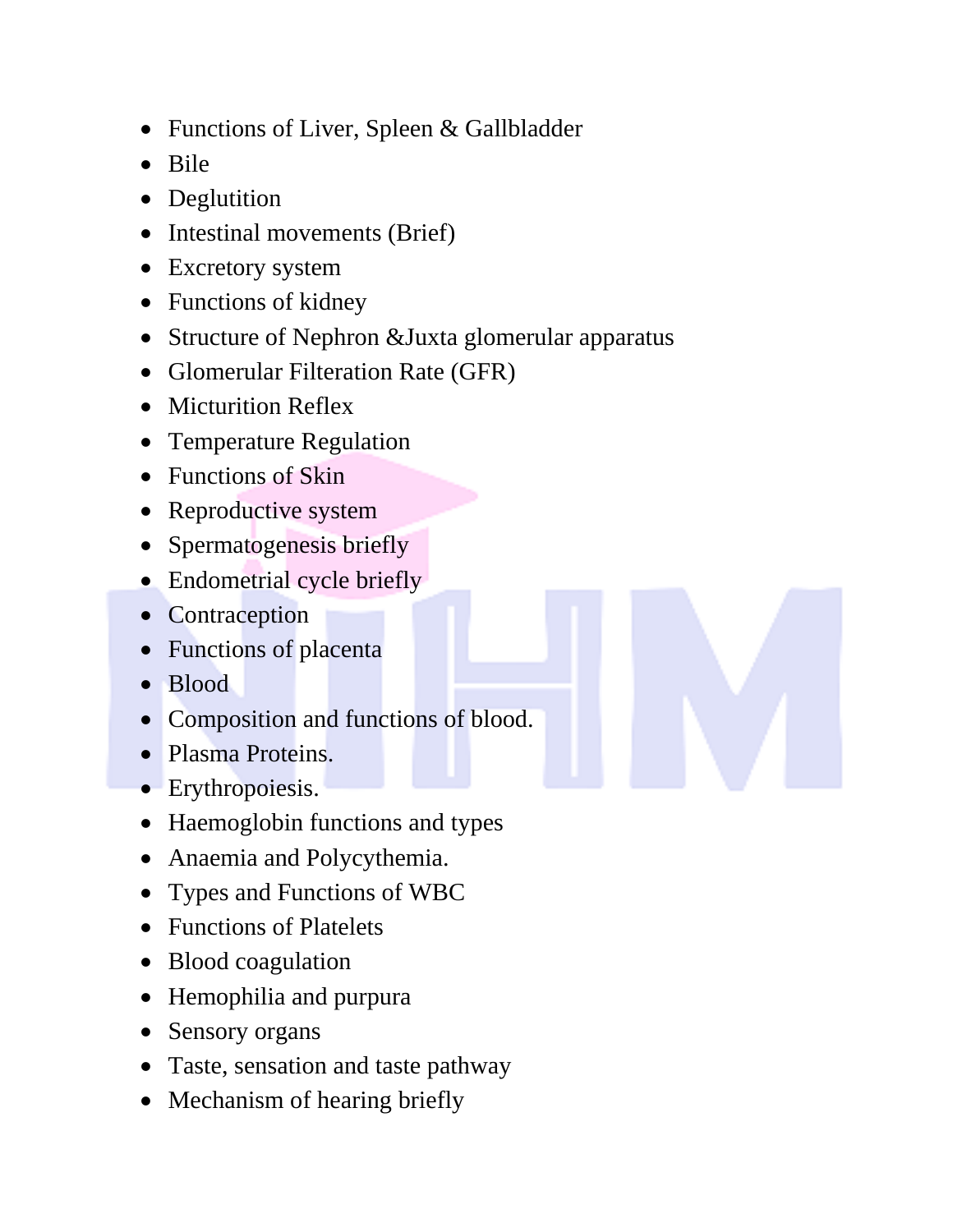- Auditory pathway
- Blood grouping
- Landsteiner's law
- Cross matching
- ABO system
- Rh system
- Significance of blood grouping
- Erythroblastosisfoetalis

# **13 GENERAL AND OCULAR BIOCHEMISTRY**

## Unit  $-1$

Introduction to biochemistry:- Chemical elements in biomolecules and biological macromolecules. Carbohydrates: – classification, structure and functions of Monosaccharides, disaccharides- maltose, lactose and sucrose; Polysaccharides-classifications, structure and properties of starch, Glycogen, Cellulose, Hyaluronic acid, Chontroidinsulphate and Keratonsulphate. Glycolysis and TCA cycle and its energetic. Diabetes Mellitus- Types and Management.

Lipids: - classification, importance of saturated, unsaturated and essential fatty acids, triglycerides; structure and function of phospholipids and cholesterol. Β-Oxidation of saturated fatty acid and its energetic.Ketone Bodies.Atherosclerosis and its consequences.

### Unit  $-2$

Amino acids and Proteins: Classifications and structure of amino acids. Proteins:-classification, structure-primary, secondary, tertiary and quaternary structures (hemoglobin as example).

Enzymes: Properties, mode of action, classification, examples of coenzymes, factors affecting enzyme activity, MichaelisMenton equation (no derivation).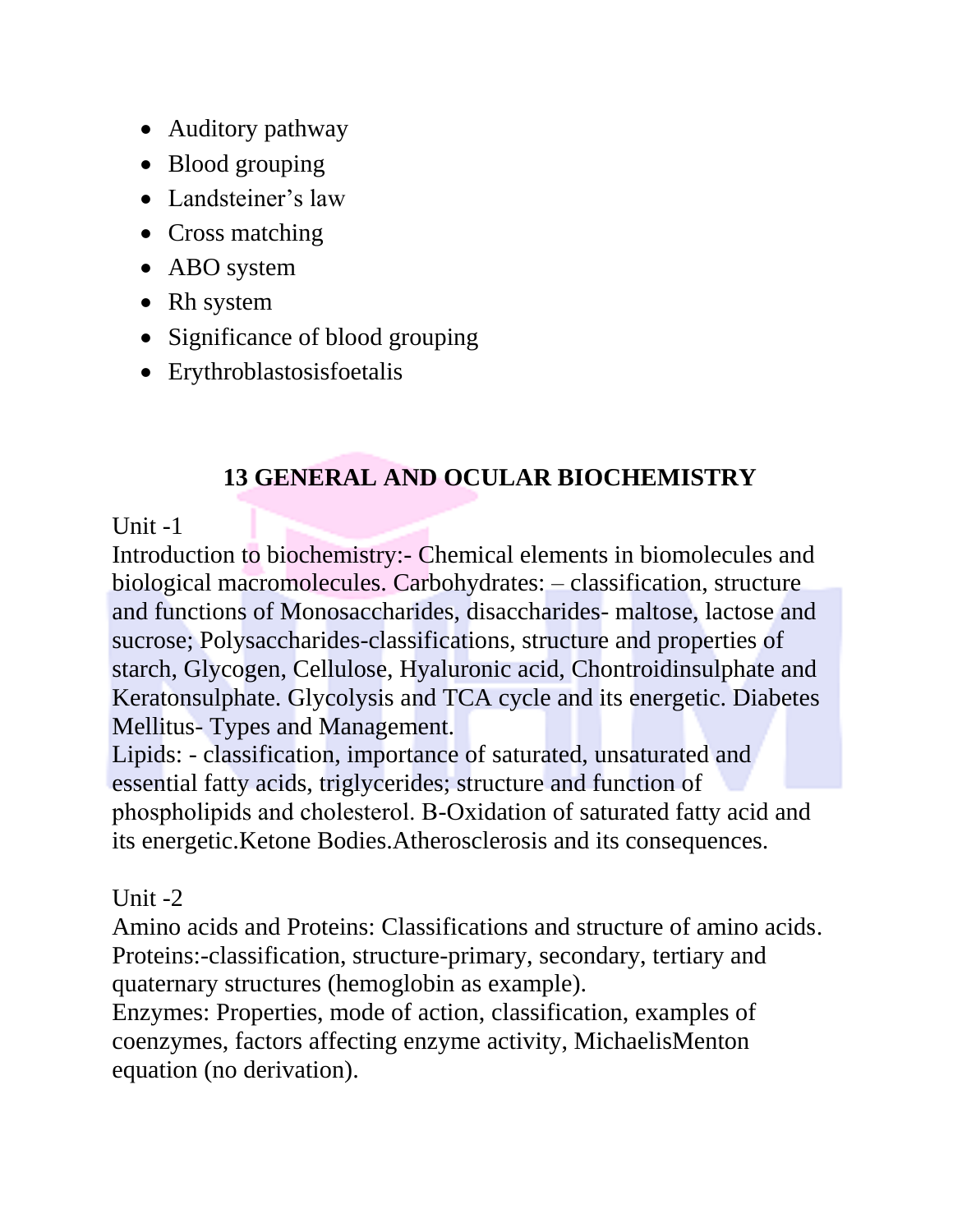Vitamins:- Biological function and Disease manifestation of water and fat soluble vitamins (no structures)

## Unit  $-3$

Ocular Biochemistry:

Tear film:- Formation and regulation (Hormonal and Nerves control), Layers, Structure, Biochemical composition, stability, functions and abnormalities. Changes in contact lens wearer.

Cornea:- Biochemical composition including protein and enzymes and electrolyte, specialty of protein arrangement, dehydration, Regulation of dehydration, transparency and refractive power. Abnormalities and Changes in contact lens wearer.

Unit  $-4$ 

Aqueous humour:- Formation and regulation, Biochemical composition, abnormalities and changes in Contact lens wearer.

Lens:- Structure and Functions of Lens. Zonules.Biochemistry, Protein fractions, Electrolytes, Dehydration and Transparency.Cataractclassifications, cataractogenic agents.Diabetic cataract.

Unit  $-5$ 

Posting Laboratory

Estimation and Interpretation of Hb, Blood Sugar, Serum Cholesterol, Blood Urea, Bleeding Time, Clotting time, Blood grouping ,Plasma Protein and Urine sugar.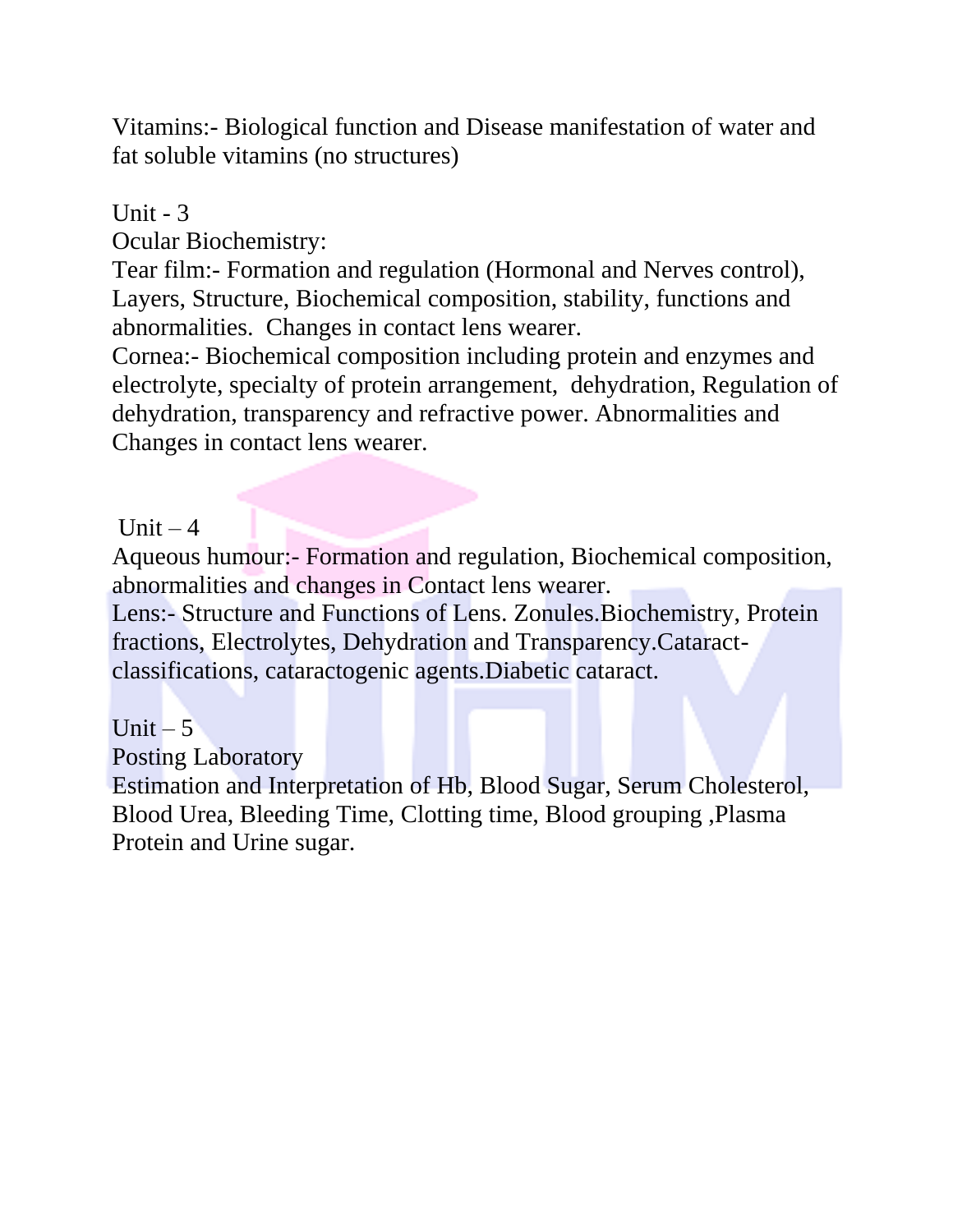# **14 GEOMETRIC OPTICS**

 $UNIT - 1$ 

What is light- dual nature- particle  $\&$  wave nature, speed, wave length  $\&$ frequency of light.

Fermats' principle- laws of relation & refraction at a plane surface using Fermats' principle.

 $UNIT - 2$ 

Snells' law, relative and absolute refractive indices, total internal reflection and Critical angle, refraction by plane parallel slab of glass; molecular basis of reflectively.Geometrical path length & optical path length of rays, Concept of wave fronts & rays, concept of vergencedivergence, convergence.

 $UNIT - 3$ 

efraction by spherical surfaces- convex & concave, Derivation of vergence equation, focal points, dioptric power power, image point, lateral & axial magnification, simple numerical.

 $UNIT-4$ 

Thin Lens- shapes, derivation of lens makers' formula, thin lens vergence equation, equivalent focal length of two thin lenses separated by a distance & placed in contact, lateral magnification of thin lenses in contact, simple numerical, concept of reduced systems.Thick Lens-Cardinal points & planes, front & back vertex power, matrix theory in paraxial Optics to locate positions of cardinal planes. Different types of aberrations & their effects.

 $UNIT - 5$ 

Prism- Dispersion of prism, reflecting prisms, prism diopters. Geometrical theory of optical fibers.Uses of optical fibers.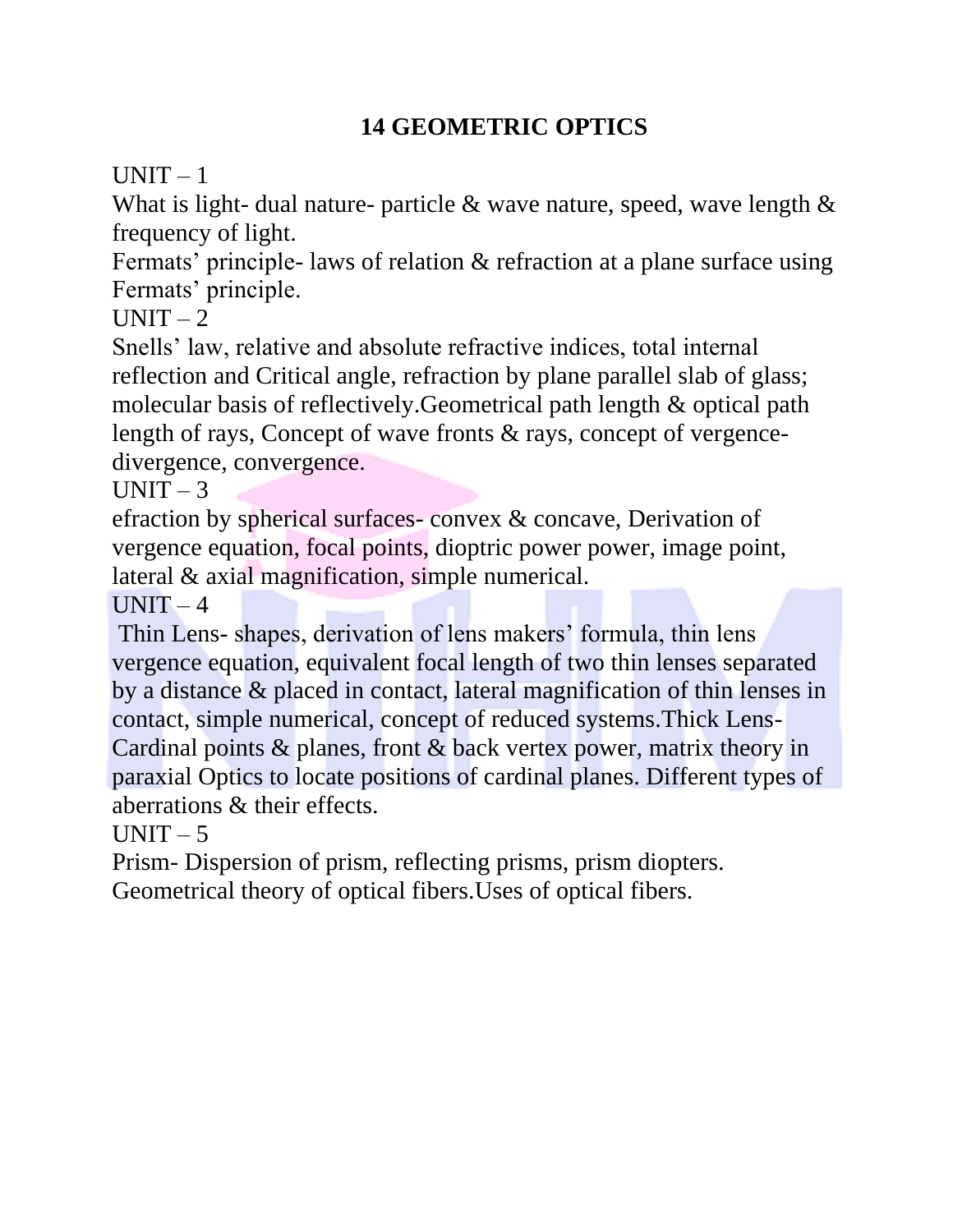# **15 NUTRITIO**N

 $Unit -1$ **Introduction** 

- History of nutrition
- Nutrition as science
- Food group, RDA
- Diet Planning
- Assessment of nutritional status.

# Unit -2

Energy

- Units of Energy
- Measurement and energy value of food
- Energy expenditure,
- Total energy and calories requirement for different age groups and diseases
- Satiety value
- Energy unbalance- obesity, saturation limitation of the daily food guide.

Unit -3

**Proteins** 

- Sources and functions
- Essential and non- essential amino acids
- Incomplete and complete protein supplement food.
- PEM (Protein energy malnutrition) & I
- Nitrogen balance
- Change in the protein requirement

 Unit -4 FAT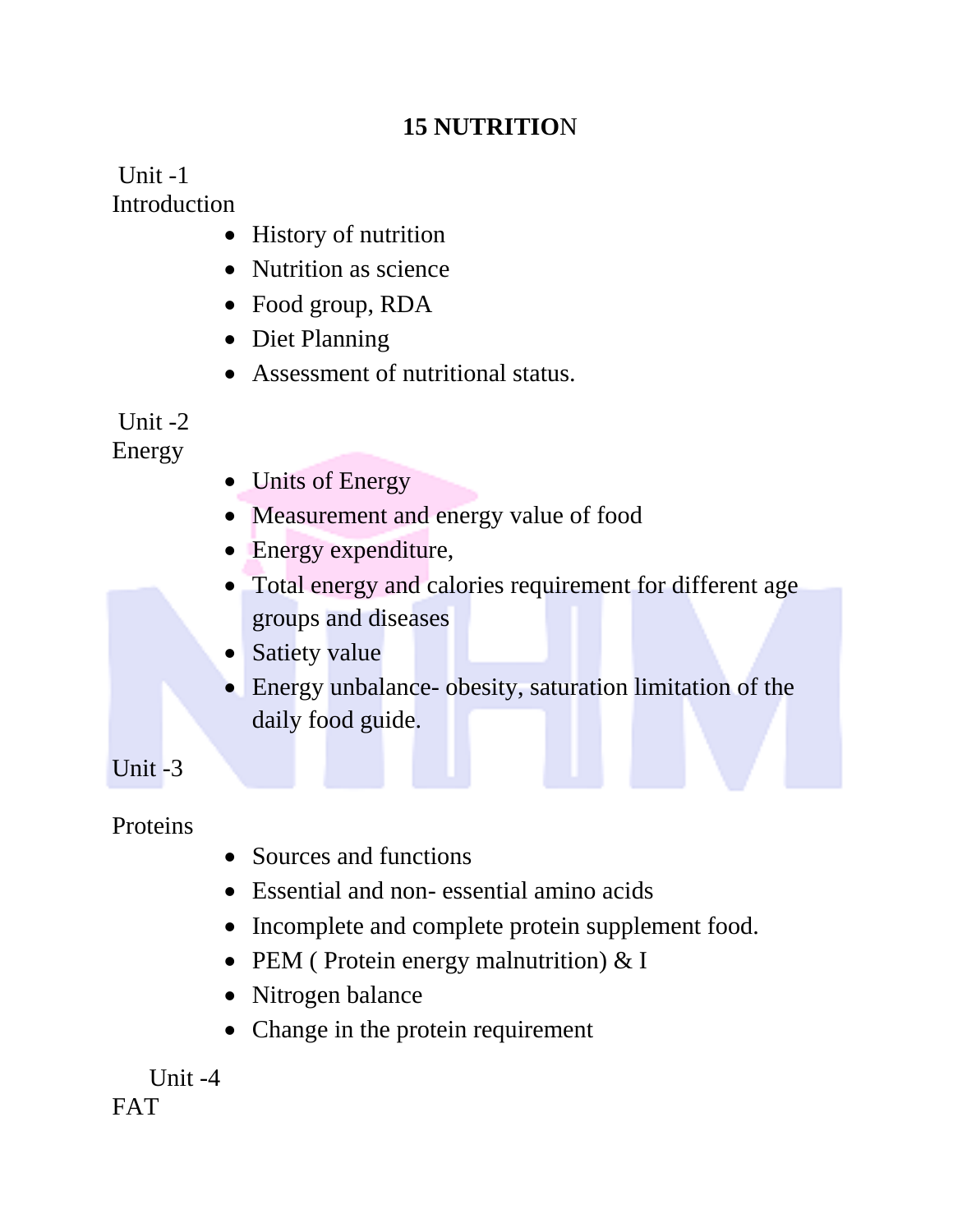- Functions and sources.
- Essential fatty acids.
- Excess and deficiency
- Lipids and eye
- Hyperlipidemia and heart disease
- Artherosclerosie

Minerals:

- General function and sources
- Macro and micro minerals associated with eye.
- Deficiency and excess ophthalmic complication e.g Iron, calcium, iodine etc.

### Unit -5 Vitamins

- General function,foodsources,vitamins deficiency and associated eye disorders with particular emphasis on vitamin A, promotiny sound habit in pregnancy, lactation and infancy.
- Nutrients with anti oxidation properties.

Miscellaneous

- Measles and eye disorders
- Zero birth weight.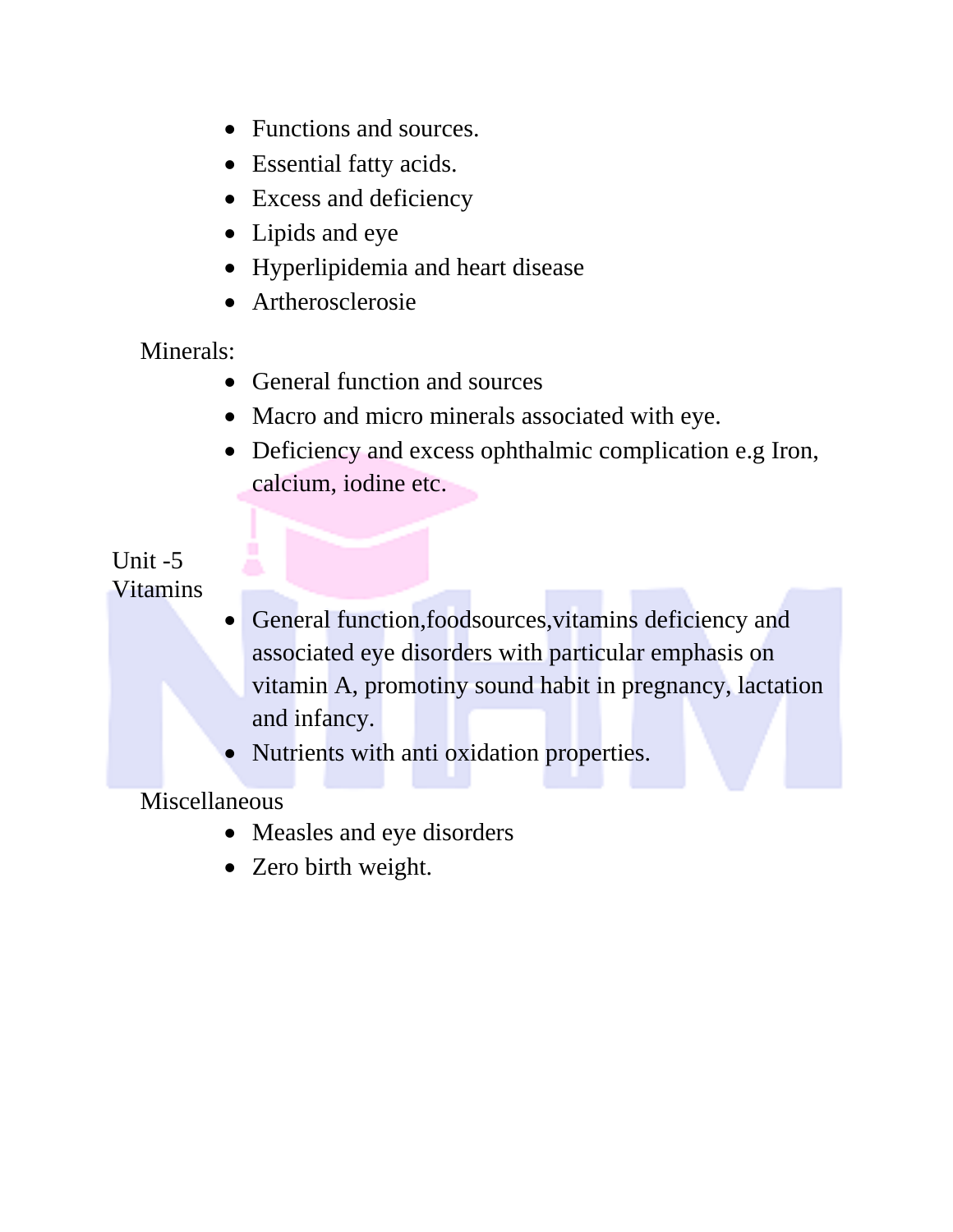# **16 Computers**

 $UNIT - 1$ 

Basic computer Architecture:

Fundamentals of Computers, Block diagram of PC, peripheral devices of PC and their functions, Types of Computers

 $UNIT - 2$ 

Number System & Data Representation: Decimal Number System, Binary number system, Decimal to Binary conversion, Binary operations. Octal number system & the conversion.Octal to

Decimal.Binary to Octal & Vice Versa.

 $UNIT-3$ 

Operating System: Introduction & classification of software, working principle of MS Windows, Windows & its components. Accessories, program manager, Control Panel, Main, desktop icons.

 $UNIT-4$ 

MS- Office: Introduction of word processing-invoking MS-word – create, edit, save document, cut & paste perform operations on blocks of text, header & footer, Mail Merge, printer setup. Introduction of EXCEL. Concept of worksheet, making Charts & graphs, perform calculations & re calculations, Introduction to MS Powerpoint – Creating and Editing Presentation, Animation, Transition.  $UNIT - 5$ 

Introduction to Internet: Basic concepts of Internet, Email, Sending and receiving mail, browsing, chat, .Introduction to Virus &Anti Virus, Types of Viruses, Prevention of Virus Infection.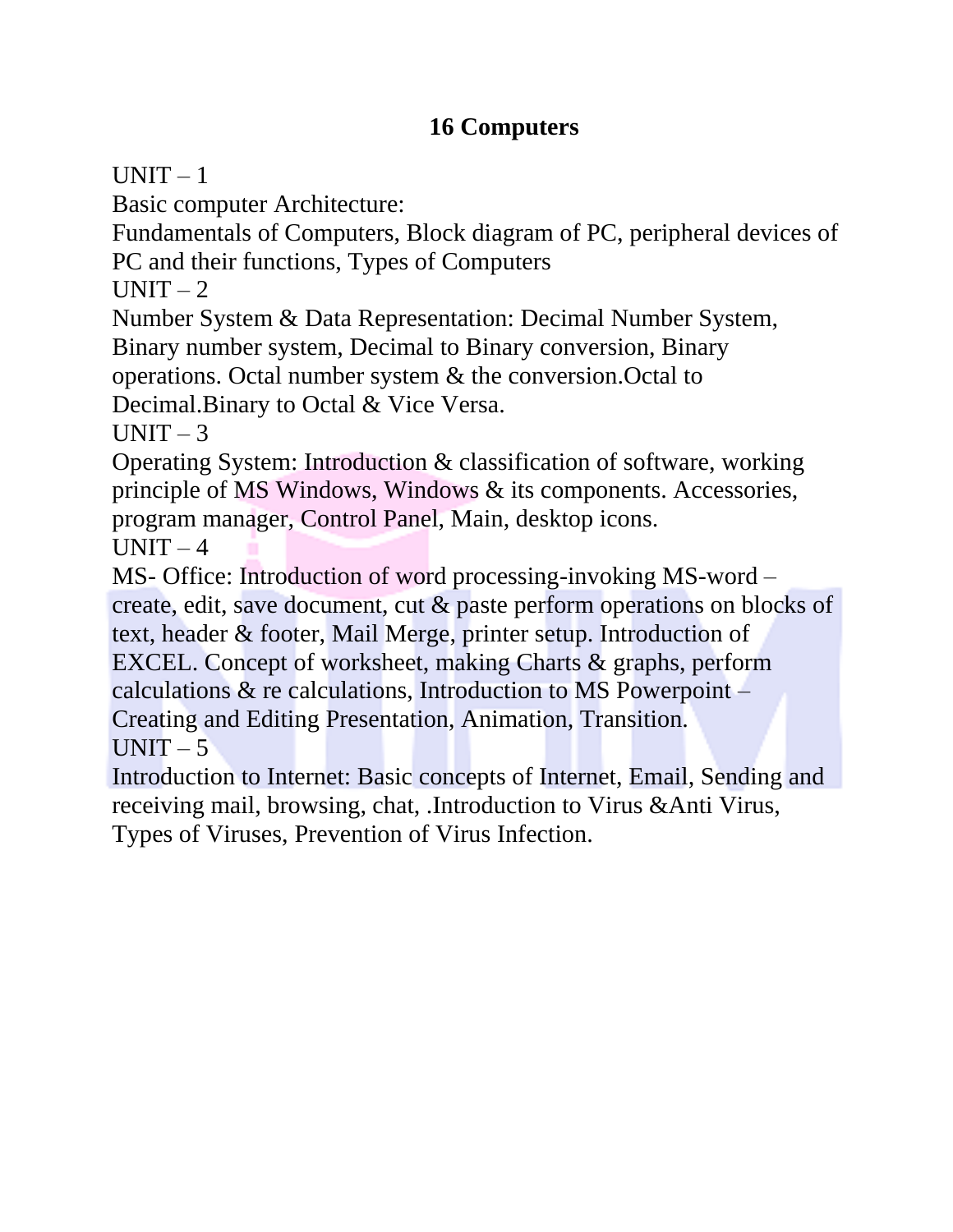### **I – Year Semester II 21 PART –II ENGLISH Paper II PROSE, EXTENSIVE READING AND COMMUNICATION SKILLS**

# **Unit - I** My Vision for India **A.P.AbdulKalam** The Duty of Society to the Artist **- E.M.Forster** The Scientific Point of View - J.B.S.Haldone **Unit – II** A Glory has Departed **A Glory has Departed 1** Jawaharlal Nehru Arguing **-** Robert Lynd Discipline is a Great Teacher **-** John Holt **Unit – III** After Twenty Years **- O'Henry** The Conjurer's Revenge **Conservery** Stephen Leacock An Astrologer's Day **- R.K.Narayan** The Four Brothers **The Four Brothers COLLEGE FOUR SET ASSESS**

#### **Unit – IV**

Clause: Adverbial and Adjective Clause – Main and Subordinate Clause – Conjunction: Subordinate and Co-ordinate Conjunctions – Pronoun: its Kinds.

#### **Unit – V**

Transformation of Direct to Indirect Speech and Indirect to Direct Speech – Degrees of Comparison.

#### **Prescribed Texts:**

- 1. Effective Communication to English Prose: An Anthology of Prose. Eds.S.Yusuf and P.C.James Daniel. Bangalore: Harrow Publications.
- 2. Active English Grammar and Composition. Ed. Board of Editors, Macmillan.
- 3. Twelve Tales T.G.Seshadiri, Anuradha Publications.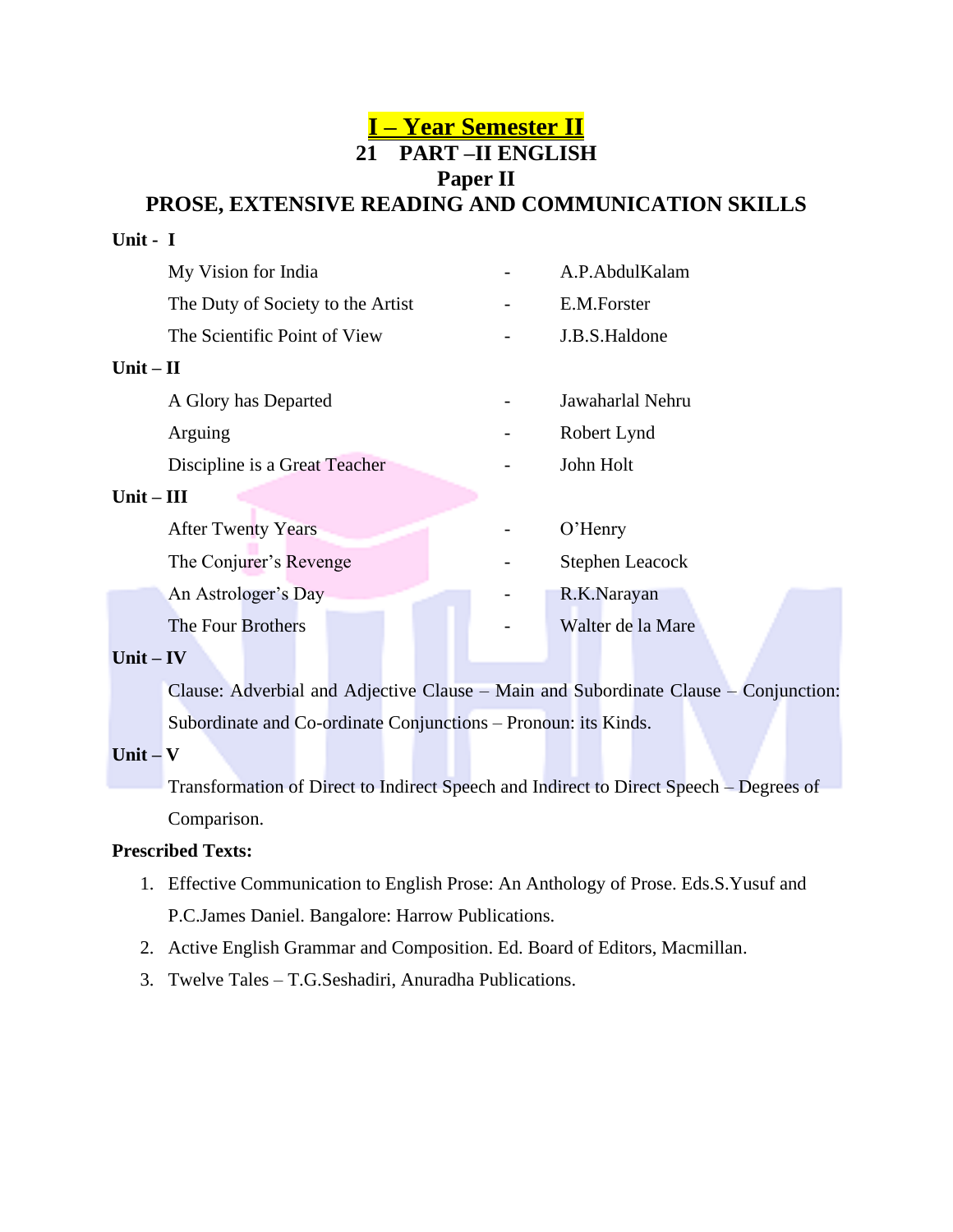# **22 Ocular Anatomy**

### UNIT - 1

Embryology –ocular

Formation of optic vesicle & optic stalk, formation of lens vesicle, formation of optic cup, changes in associated mesoderm, development of various structure of eye ball – retina, optic nerve, crystalline lens, cornea, sclera, choroid, cilliary body, iris, viterous. Development of accessory structures of eyeball – eyelids, lacrimal apparatus, extraocular muscles, orbit. Milestones in the development of the eye.  $UNIT - 2$ **Orbit** 

Bony orbit Size, shape & relations, walls of the orbit, Base of the orbit, Apex of orbit.

Orbital fascia Fascialbulbi, Fascial sheaths of extraocular muscles, intermuscular septa.

Spaces of orbit  $\Box$  Orbit fat & reticular tissue - Apertures at the base of orbit- Contents of the orbit - Orbital nerve  $\square$  oculomotor, Trochler, Abducent, Trigeminal, facial nerves - their functional components, course & distribution, clinically applied aspects.

## $UNIT-3$

Cornea (a)Layers & peculiarities,( b). Blood supply & nerve supply of cornea (c) Corneal Transparency, Lens , Zonules  $\Box$  (a) Structure. of lens  $\Box$ capsule, Ant. Epithelium, lens fibers (structured & zonal arrangement ), (b). Ciliaryzonules structure gross appearance, (c). Arrangement of zonulesfibers. UvealTract & its vascular supply  $\Box(a)$ . Iris macroscopic & microscopic appearance . (b) ciliary body – Macroscopic structure.(c). chloride - Macroscopic structure.(d) Blood supply to uveal structureshort & Long Posterior artery & Anterior Artery. (e). Venous drainageAnterior chamber and its angle- angle of the anterior chamber. Trabecular meshwork.Canal of Schlemm.Schwalbe's line.Drainage of aqueous humor.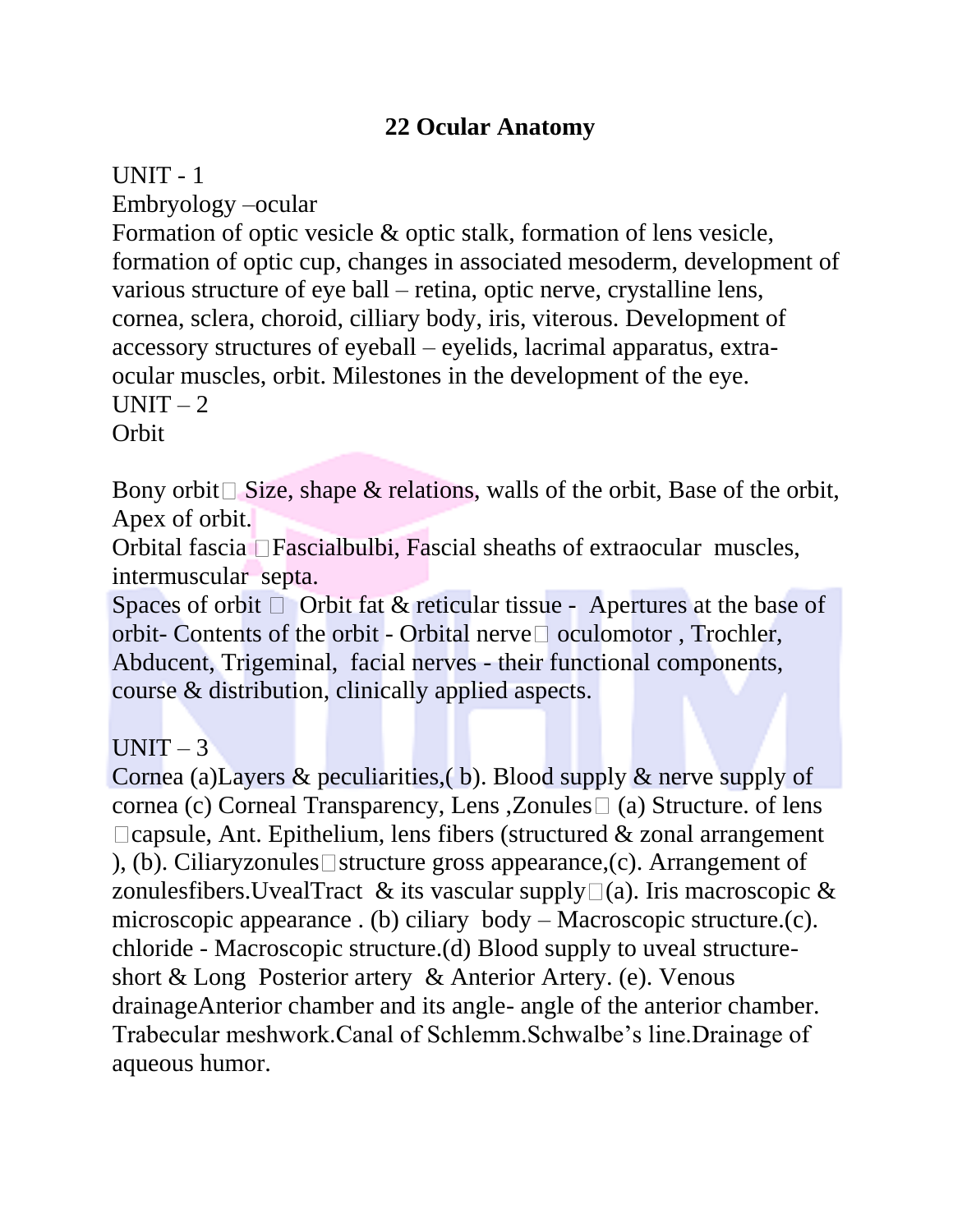## $UNIT - 4$

Vitreous- main masses of vitreous.Base of the vitreous.Hyaloidean vitreous.Vitreous cells. Sclera – Anterior, posterior & middle apertures. Episclera.Sclera proper.Lamina fusca. Blood supply of the sclera. Nerve suply of the sclera.Retina & its vascular supply  $\Box$  (a). Gross anatomy,(b). Microscopic structure of fovea centralize, (c). Blood retinal barrier.(d.) Anatomy of optic nerve, (e). Anatomy of optic nerve, (f.) optic chaisma optic tracts, (g) Lateral Geneculate body, (h). optic radicalism (i). visual cortex, (j). Arrangement of nerve fibers.( K). Blood supply of visual pathways (Arterial circle of willis& its branches). The Ocular motor system  $\Box$  Extraocular muscles, nerve supply, motor nuclei, supra nuclear motor centers. The pupillary &ciliary muscle  $\Box$  Anatomy of sphincter & Dilator muscle. Ciliary muscle – Anatomy, types

The nerve supply of the eye ball

 $UNIT - 5$ 

The lachrymal appears  $\Box$  (a) Lachrymal gland, (b) Palpebral part, (c) Duets of lachrymal gland, (d) structure of the lachrymal gland, (e) Blood supply & nerve supply of the lachrymal gland, (f) lachrymal passages. Anatomy of the Ocular Adnexa  $\&$  glands; Lids - a. Structures of the lids: - Skin, Subcutaneous Areolar Layer, Layer of Staiated muscle, Submuscular Areolar Tissue, Fibrous Layer, Conjunctiva.Glands of the Lids- Meibomaian Glands, Glands of Zela and Glands of Moll. Blood Supply of the Lids, Lymphatic Drainage of the Lids, Nerve Supply of the Lids.

Conjunctiva - Palpebral Conjunctiva, Bulbar Conjunctiva, Conjunctival Fornix, Microscopic Structure of the conjunctiva- Epithelium, SubstantiaPropria. Conjunctival Glands $\Box$  Krause's Glands, Wofring's Glands, Henley's Glands, Manz Glands. Blood Supply of the Conjunctiva, Nerve Supply of the Conjunctiva, Caruncle, PlicaSemilunaris.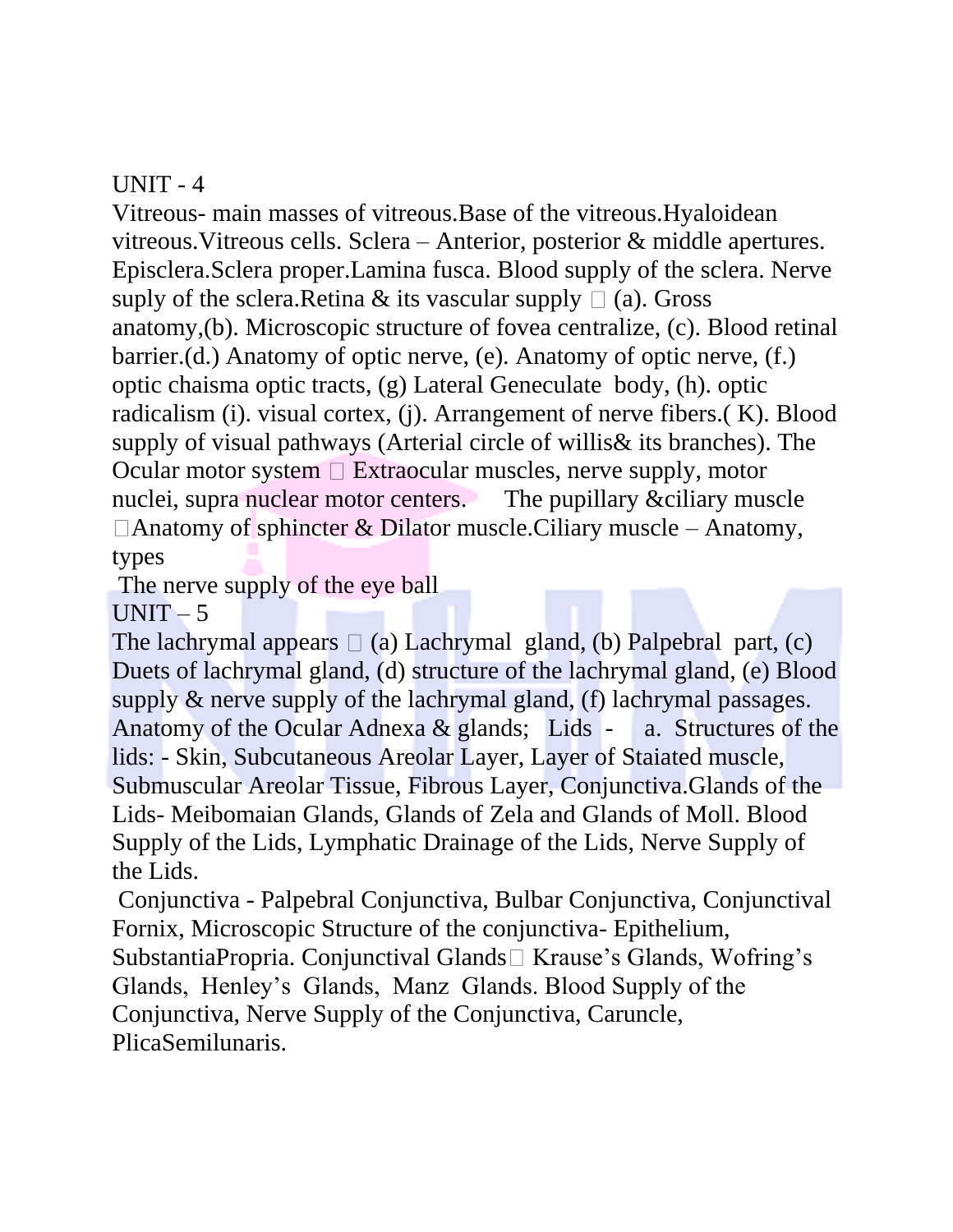# **23 Ocular Physiology**

# UNIT 1

Cornea: Brief idea about ultra & histological structure of cornea. Corneal transparency & hydration, Regulation of corneal transparency & hydration.Corneal vascularization. Maurice theory & Goldman's theory Uveal tissue: Brief idea about uvea. Uveal meshwork.Uveo-scleral drainage.Schlemm's canal switch3. Lens:

Basic idea about human lens. Function of lens. Lens transparency.Lens culture.Changes in ageing lens. Cataract – overview. Aqueous humour: Formation of Aqueous humour.Drainage & circulation of Aqueous Humor.Rates of production & flow. Functions of Aqueous humour. Vitreous Humour:

Composition & distribution of vitreous humour, Physiology & function of vitreous humour, Optical role of vitreous humour Retina Retinal structure-layers of retina.Brief idea about rod & cones.Organization of retina. Function of retinaOptic Nerve: Physiology of optic nerve. Papilledema of optic nerve.Optic atrophy.

 $UNIT - 2$ 

Ocular Circulation Vascular structure of the eye – ocular circulation, blood-ocular barrier (Blood-retinal, blood Vitreous & blood aqueous barrier). Regulation of ocular circulation. Protective Mechanism of the eye –

- Blinking muscles of lead closer & lid opening (orbicularis occulli, levatorpalpebrae, Muller's muscle, blinking reflexes.
- Lacrimation Lacrimal glands, Pre corneal tear filmChemistry of lachrymal secretion tear film&Tear film dynamics ( secretion of tear, formation of tear, retention & redistribution of tear, displacement phenomena, evaporation from tear film, drying & breakup of tear film, dynamic events during blinking, elimination of tear

# $UNIT-3$

The ocular motor system –

• Extra ocular muscles their function & nerve supply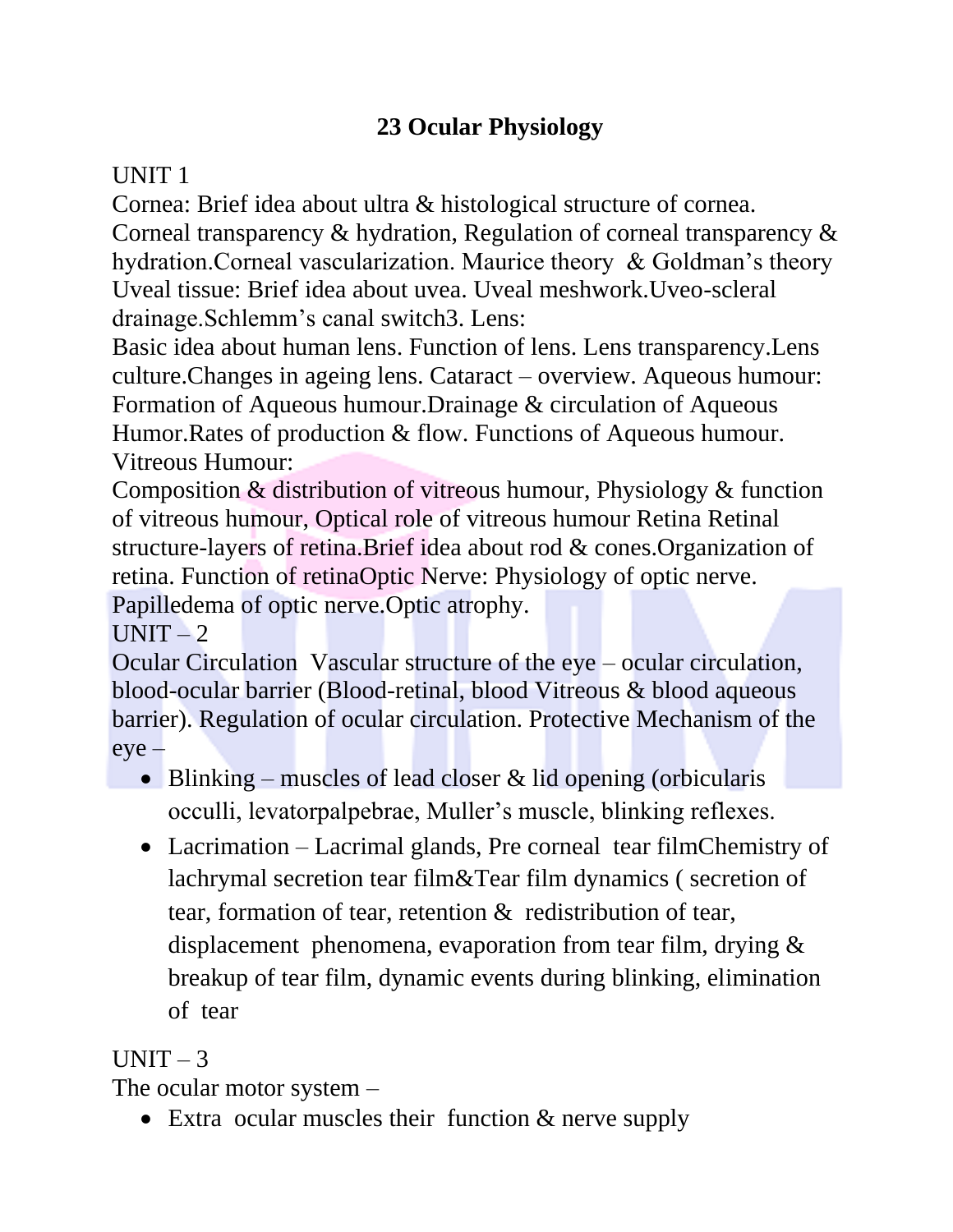- Mechanics of actions of extra ocular muscles -cross sectional area of muscle, length of muscle. Arc of contact, muscle plane, Muscle axis of rotation.
- Physiology of ocular movement Basic Kinematics, ( position of gaze, Fick's axes)
- Ocular Movement (monocular and Binocular). Supra nuclear control of eye movements. Ocular movements
- Monocular Movements ( Adduction, Abduction, supraduction, Infraduction, Incycloduction, excycloduction)
- Binocular Movements VERSIONS- (saccadic & pursuit movement, position maintenance movements, stabilization movements & their characteristics). VERGENCES – (Convergence, divergence, vertical vengeance),

# UNIT 4

Intraocular pressure

Features of normal IOP, Factors influencing the IOP,Control of IOP,Measurement of IOP. Pupil –Normal pupil, Physiological changes in pupil size – Isocoria, Pupillary unrest, Hippies. Pupillary reflex – Light reflex, Near reflex, Darkness reflex , Psycho sensory reflex, Lid closure reflex.

Accommodation –

- Far point, near point, range & amplitude of Accommodation
- Mechanism of accommodation Increased tension theory, Relaxation theory, Role of lens capsule, Gullstrand mechanical model of accommodation,
- Stimulus for accommodation
- Ocular changes in accommodation.
- Changes in accommodation with age ( Presbyopia)
- Nervous mechanism for accommodation

Color vision-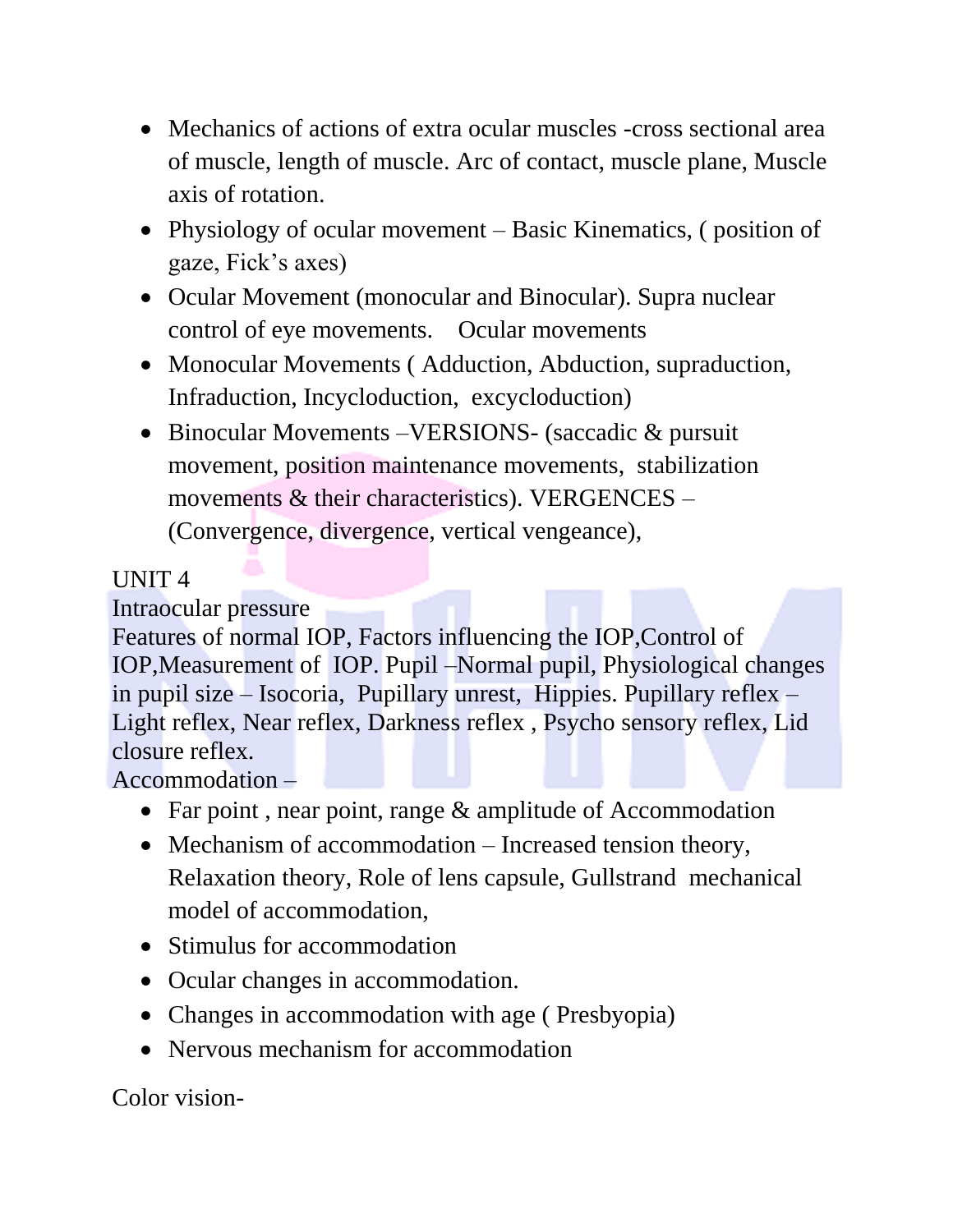- Physiological, Photochemical & neurological basis of color vision
- Electrophysiology of color vision
- Granit's modulator and dominator theory, Purkinje phenomenon. Young-Helmholtz theory
- Types of color defects
- Color blindness
- Neural analysis Geneculate cortex:
- Structure of geneculate cortex.
- Electrophysiology
- Projection retinal projection
- Detail idea about visual cortex & function of visual cortex.

# $UNIT - 5$

Visual perception –

- Higher integrative activity, Binocular perception, stereoscopic depth perception.
- Neurophysiology of perception Higher visual pathways (primary visual Pathway to cerebral center, Lateral Geniculate body, nongeniculate targets for retinofugal input, visual center)
- Neurophysiology of perception Spatial analysis, Double pathway to higher visual centers. Physiology of vision –

Visual acuity

visual angle, Components of Visual acuity ( Minimum visible,

Resolution , Recognition Hyperacidity ), Factors affecting,

Measurement of visual acuity.

Contrast Sensitivity

Types- (spatial & Temporal contrast sensitivity), Neural Mechanism, Measurement of contrast sensitivity ( Arden gratings , Cambridge low contest gratings, Pelli – Robson chart)

Light & Dark adaptation

Dark adaptation curve, Mechanism of dark adaptation, Factors influencing dark adaptation, Time course of light adaptation, Mechanism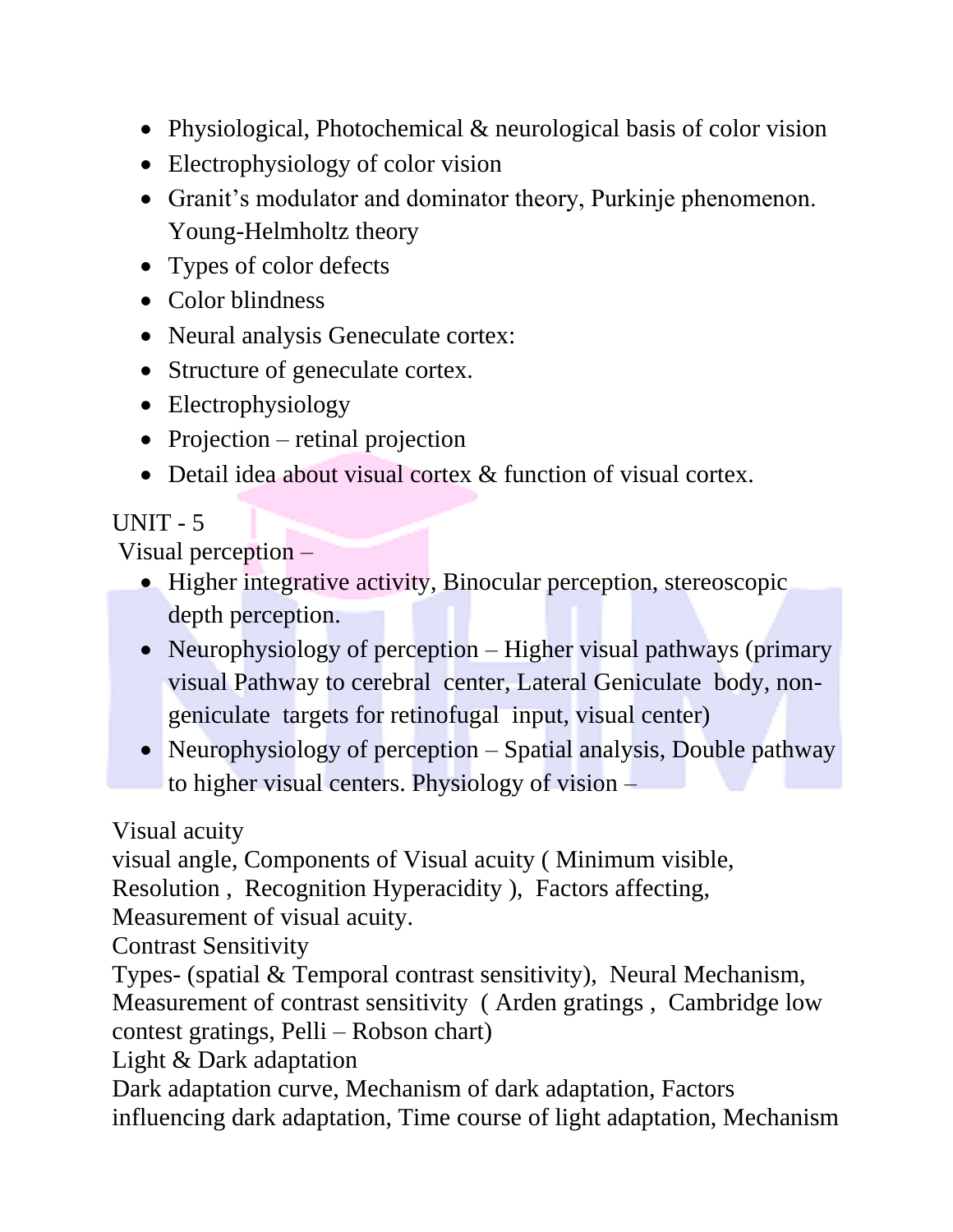of light adaptation, Rod vs. cone light adaptation. Purkinje shift of spectral sensitivity.

Binocular vision

Grades of binocular vision (simultaneous, fusion & stereopsis),

Advantages of binocular vision, visual direction &horopter, Binocular fusion, Dichoptic stimulation , Depth perception, Integration of motor & sensory system.

Electro diagnostic tests ERG, EOG, VER

# **24 PHYSICAL OPTICS**

 $UNIT-1$ 

Dual nature of light- Simple harmonic motion- differential; Simple harmonic waves- mathematical representation; Super position of simple harmonic waves.

HUYGENS ' Principle – laws of reflection and refraction at plane and spherical surfaces. Wave velocity & group velocity; determination of velocity of light (any one method.)

 $UNIT - 2$ 

Interference: Coherence; path and phase difference; Theory of interference fringes-intensity distribution infringes; Young's double slit experiment- Fresnels' biprism,Lloyds' error experiments; visibility of fringes.

Interference in thin films due to reflected and transmuted light-Interference in wedge-Shaped films; Newton's ring experiment; Color of thin films; thin film antireflection coatings and filters.

UNIT  $-3$ 

Diffraction by single slit; double slit, multiple slit-grating, circular aperture –amplitude & intensity distribution (final expressions only) Circular aperture- airy pattern, resolution by circular apertures.

Diffraction grating- reflection, transmission, amplitude & phase gratings (definitions in brief) Grating dispersion & dispersive power, spectral resolution; zone plates.Rayleigh's criterion.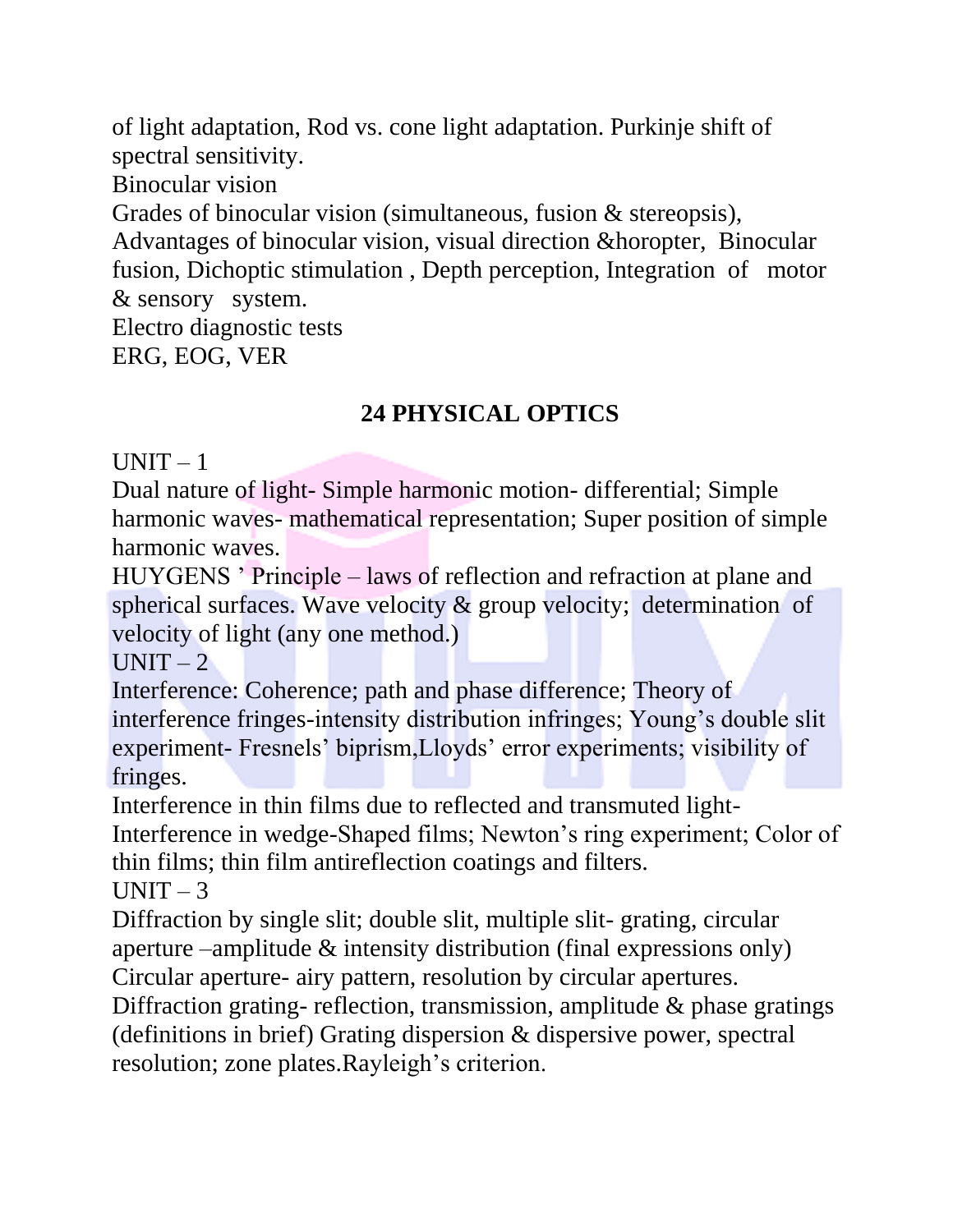$UNIT-4$ 

Concept of polarization , linear , circular , elliptical polarization (qualitatively),Plane of polarization & vibration, degree of polarization, polarizes, analyzer.Production of polarized light, birefringence, calculate crystal , veal prism,Wallaston prism , retarders - full, half & quarter wave plates, analysis of light of unknown Polarization.Linear Scattering. Holography – basic principle; simple experimental arrangement, some applications

 $UNIT - 5$ 

Principles of Lasers

Holography – basic principle; simple experimental arrangement, some applications.

Spectrum

Sources of spectrum, Bunsen – carbon – mercury - sodium Emission and absorption spectra - classification (visible, ultraviolet, infrared and

electromagnetic spectra)

Radiometry and spectroscopic instruments

Resolution of optometric instruments: Microscopes, Telescopes and binoculars

# **25 Microbiology and Pathology**

## Unit- 1

Introduction:- Classification. Normal Ocular Flora.General immune system, structure and function of immunoglobulins.Basic laboratory Techniques- Collection of specimens; Conjunctiva swab, Lacrimal sac, Scrapings from corneal ulcer and AC, Vitreous tapings. Analysis-Microscopy, Fixing of slides, Staining, Potassium Hydroxide mount, Gram's Staining, Acid-fast staining and Giemsa staining. Culture media (Introduction Only). Culture & Sensitivity test. Sterilization and disinfection – Physical and chemical methods.

Ocular Microbiology:- Unit  $-2$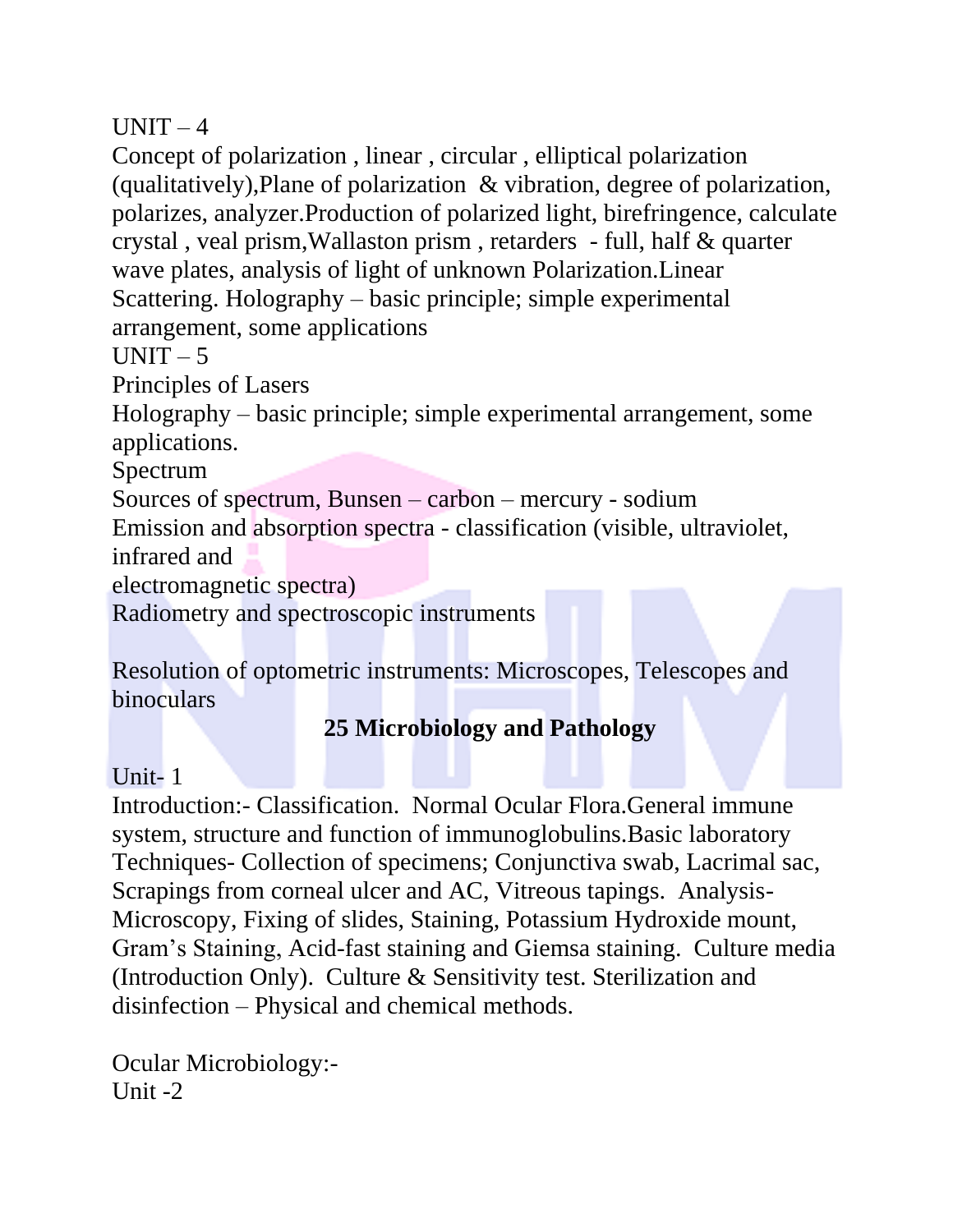Ocular Bacteriology- Clinical importance, ocular lesions, diagnosis and treatment of Gram positive cocci – Staphylococci, streptococci

pneumococci; Gram negative cocci – Gonococci and Meningococci;

Gram positive bacilli – Corynebacteriumdiphtheriae, c.Xerosis; Gram

Negative bacilli – Enterobacteria, Pseudomonas, Maraxella,

Haemophilus; Mycobacteria – M. Tuberculosis, M leprae; Spirochetes – Treponemapallidum, Leptospira.

Unit- 3

Ocular Virology:- Clinical importance, ocular lesions and treatment of Common virus – pox, Adeno, Picorna, Rubella and Retro virus.

Ocular Parastiology: Clinical importance, ocular lesions and treatment of Acanthameoba, Toxocara, Filaria, Echinecoccus,Phthirus.

Ocular Mycology:- Clinical importance, ocular lesions and treatment of Common fungi- Fusarium, Mucor, Candida, Histoplasma.

Hypersensitivity reaction - Type 1,2,3,4 & 5 Reaction.

Unit -4

General Pathology:- Tissue injury, vascular and cellular components involved in inflammation. Heating and Repair – Role of Vascular and Cellular component

Unit -5

Ocular pathology:-

Eye lids – Chalazion, Hordeoluminternum and Hordeolumexternum; Conjuctiva – onjunctivitis; Cornea - Ulcers and Keratoconnus; Lens - Pathology of cataract, types, Lens induced glaucoma & Uveitis and Diabetic cataract.

Tamours – Retinoblastoma, Malignant Melanoma, Squamous cell carcinoma, Lacrimal gland tumors and Orbital tumors & pseudo tumors.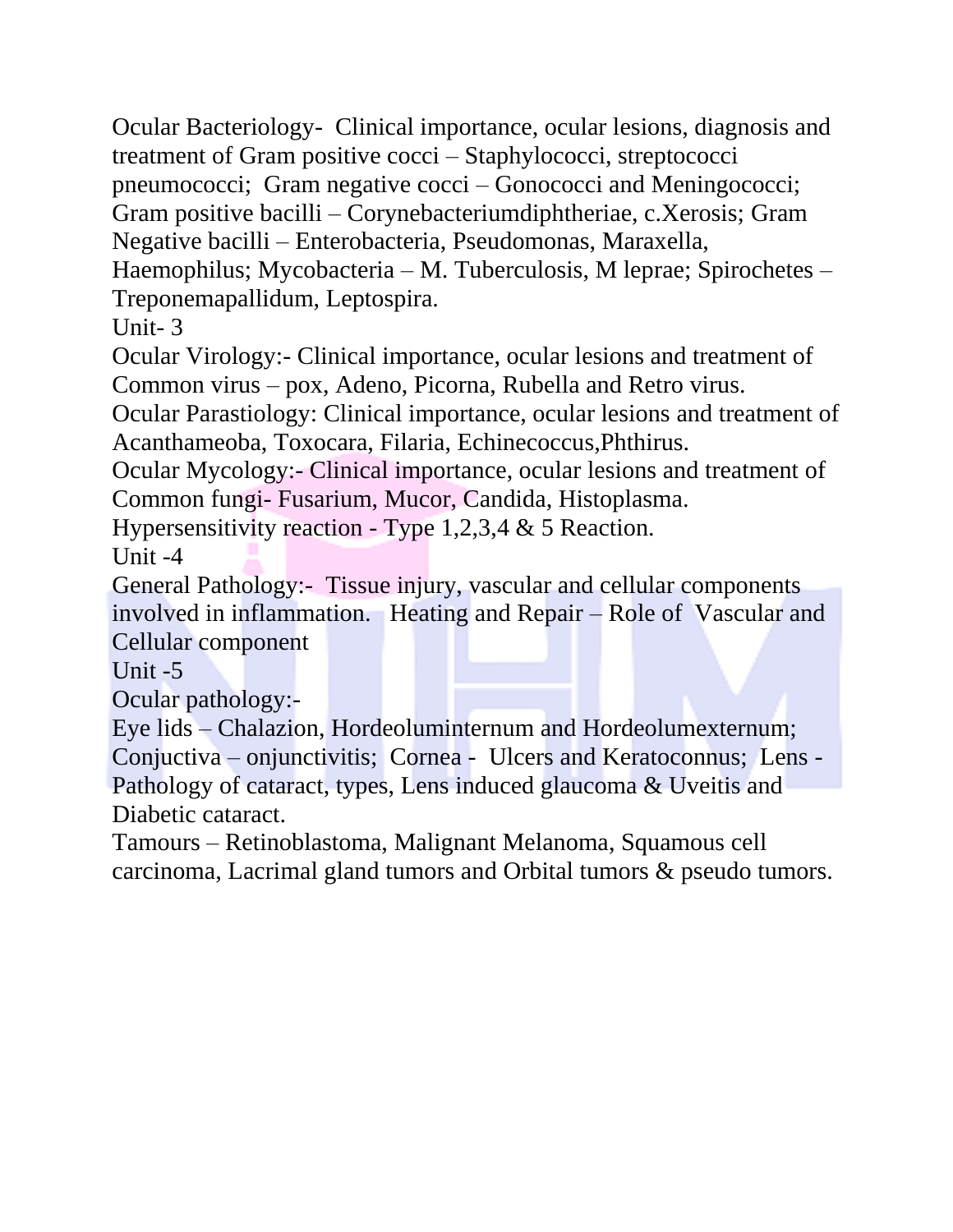# **26 ENVIRONMENTAL STUDIES**

#### **Unit I The Multidisciplinary Nature of Environmental Studies**

Definition, Scope and importance Need for public awareness

#### **Unit II Natural Resources**

Renewable and non-renewable resources

- a) Forest Resources: Use and over-exploitation, deforestation, case studies, Timber extraction, mining, dams and their effect on forests and tribal people
- b) Water Resources: Use and over-Utilization of surface and ground water, floods, drought, conflicts over water, dams- benefits and problems.
- c) Mineral resources: Use and exploitation, experimental effects of extracting and using mineral resources, case studies.
- d) Food resources: world food problems, changes caused by agriculture and overgrazing, effects of modern agriculture, fertilizer-pesticide problems, water logging, salinity, case studies.
- e) Energy resources: Growing energy needs, renewable and non-renewable energy sources, use of alternate energy resources, Case studies.
- f) Land resources: Land as a resource, land degradation, main induced landsides, soil-erosion and desertification
	- Role of individual in conservation of natural resources
	- Equitable use of resources for sustainable lifestyle

#### **Unit III Ecosystems, Bio-diversity and its conservation**

#### **Ecosystems**

- $\checkmark$  Concept of an Ecosystem
- $\checkmark$  Structure and function of an Ecosystem
- $\checkmark$  Energy Flow in the Ecosystem
- $\checkmark$  Food Chains, Food Webs and Ecological Pyramids

#### **Biodiversity and its conservation**

- ✓ Introduction- Definition: Genetic, Species and Ecosystem Diversity
- $\checkmark$  Bio-Geographical Classification of India
- $\checkmark$  Value of Biodiversity: Consumptive Use, Productive Use, Social Ethical, Aesthetic and Option Values.
- $\checkmark$  Biodiversity at Global, National and Local Levels
- $\checkmark$  India as a Mega-Diversity Nation
- $\checkmark$  Hot Spots of Biodiversity
- ✓ Threats to Biodiversity: Habitat Loss, Poaching of Wildlife, Man-Wildlife Conflicts
- $\checkmark$  Endangered and Endemic Species of India
- ✓ Conservation of Biodiversity in-Situ and Ex-Situ Conservation of Biodiversity

#### **Unit IV Environmental Pollution**

- Causes, Effects and Control measures of:
	- a. Air Pollution
	- b. Water pollution
	- c. Soil pollution
	- d. Marine pollution
	- e. Noise pollution
	- f. Thermal pollution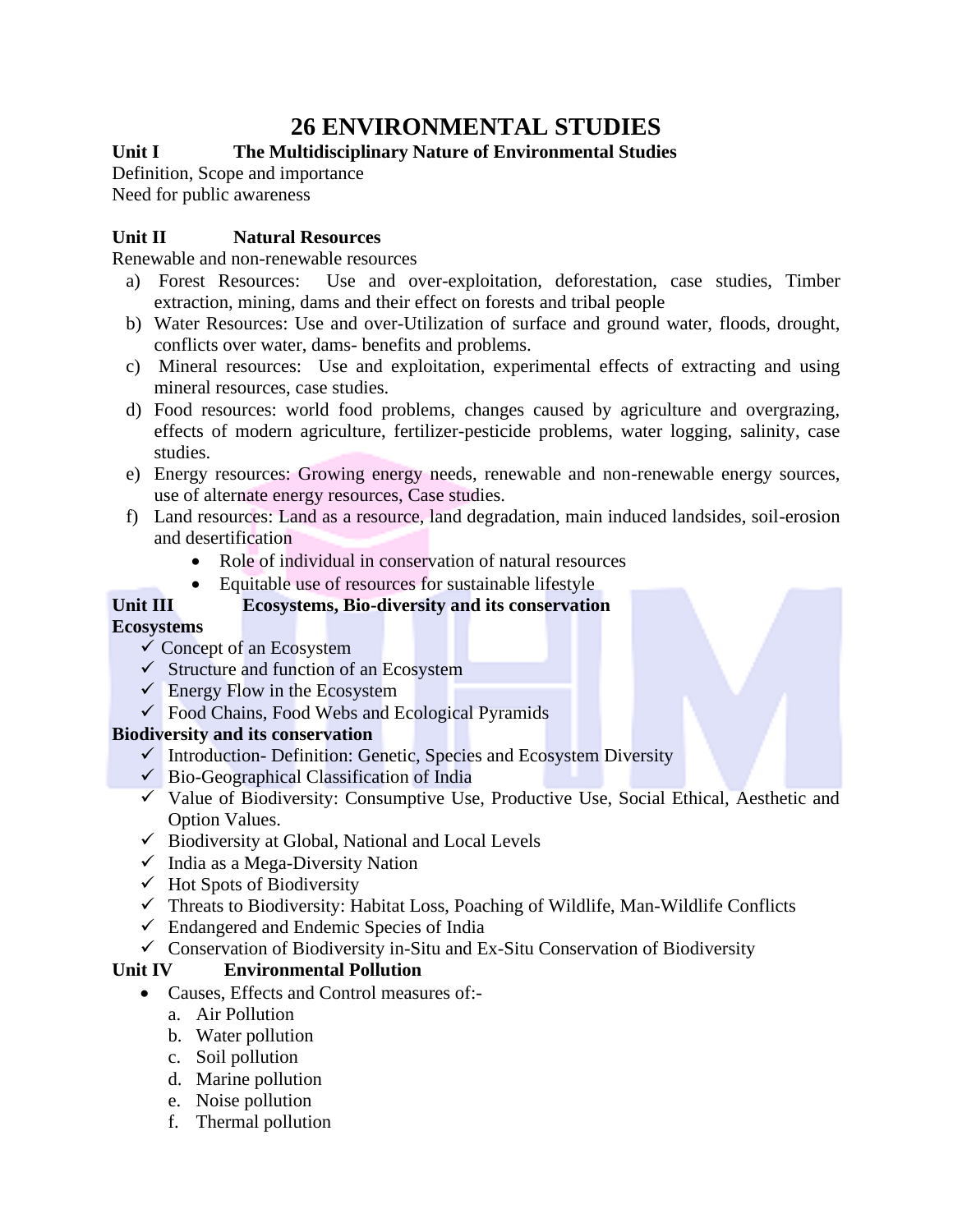g. Nuclear hazards

#### **Unit V Field Work**

- ➢ Visit to a local area to document environmental assets–river/ forest/ grassland/ hill/ mountain
- ➢ Visit to a local polluted site- Urban/Rural/Industrial/Agricultural
- $\triangleright$  Study of common Plants, insects, birds
- ➢ Study of simple ecosystem-pond, River, Hill slopes, etc

#### **References**

- Agarwal, K.C.2001 Environmental Biology, Nidi Publ.Ltd., Bikaner
- Bharucha Erach The Biodiversity of India, Mapin Publishing Pvt. Ltd, Ahamedabad-380013,India, Email: mapin@cent.net®
- Burner R.C. 1989, Hazardous Waste Inclineration McGraw Hill Inc.480p
- Clark R.S. Marine Pollution, Clanderson Press Oxford(TB)
- Cunnigham, W.P.Cooper, T.H.Gorhani, E& Hepworth, M.T 2001 Environmental Encylopedia, Jaico Publ. House, Mumbai, 1196p.
- De.A.K.Environmental Chemistry, Wiley Eastern Ltd.
- Down to Earth, Centre for Science and Environment<sup>®</sup>
- Gleick H.P. 1993, Water in crisis, Pacific Instutue for studies in Dev, Environment & Security, Stockholm Env. Institute,Oxford Univ.Press,473p
- Hawlinks R.E., Encyclopedia of Indian Natural History, Bombay Natural History Society, Bombay (R)
- Heywood, V.H & Watson, R.T.1995, global biodiversity Assesment, Cambridge Univ.Press, 114op
- Jadhav, H&Bhosale V.M.1995, Environmental Protection and Laws, Himalaya Pub; House, Delhi 284p
- Mckinney, M.L & Schoch, RM.1996 Environmental Science systems & Solutions, web enhanced edition 639p
- **Mhaskar A.K.Matter Hazardous, techno-Science Publications (TB)**
- **EXECUTE:** Miller T.G. Jr. Environmental Science wadsworth Publicing Co(TB)
- Odurm, E.P.1971 fudamentalof Ecology, W.B.Saunders Co. USA 584p
- Rao M.N & Datta, A.K., 1987, Tehchno-Science, Waste water Treatment. Oxford& IBH publ, Co.Pvt. Ltd.,345p
- Sharma B.K. 2001, environemtal chemistry Goel publ, House, Meerut
- Survey of the Environmental the Hindu $(M)$
- Townsend C., harper J, and Michael Degon, Essential of ecology, Blakewell Science (TB)
- Trivedi R.K., Hand book of Environmental laws, Rules, Guidelines, compliances and Standards, Vol I and II, Enviro Meida ®
- Trivedi R.K. & P.K. Goel Introduction to Air pollution, Techno-Science Publications (TB)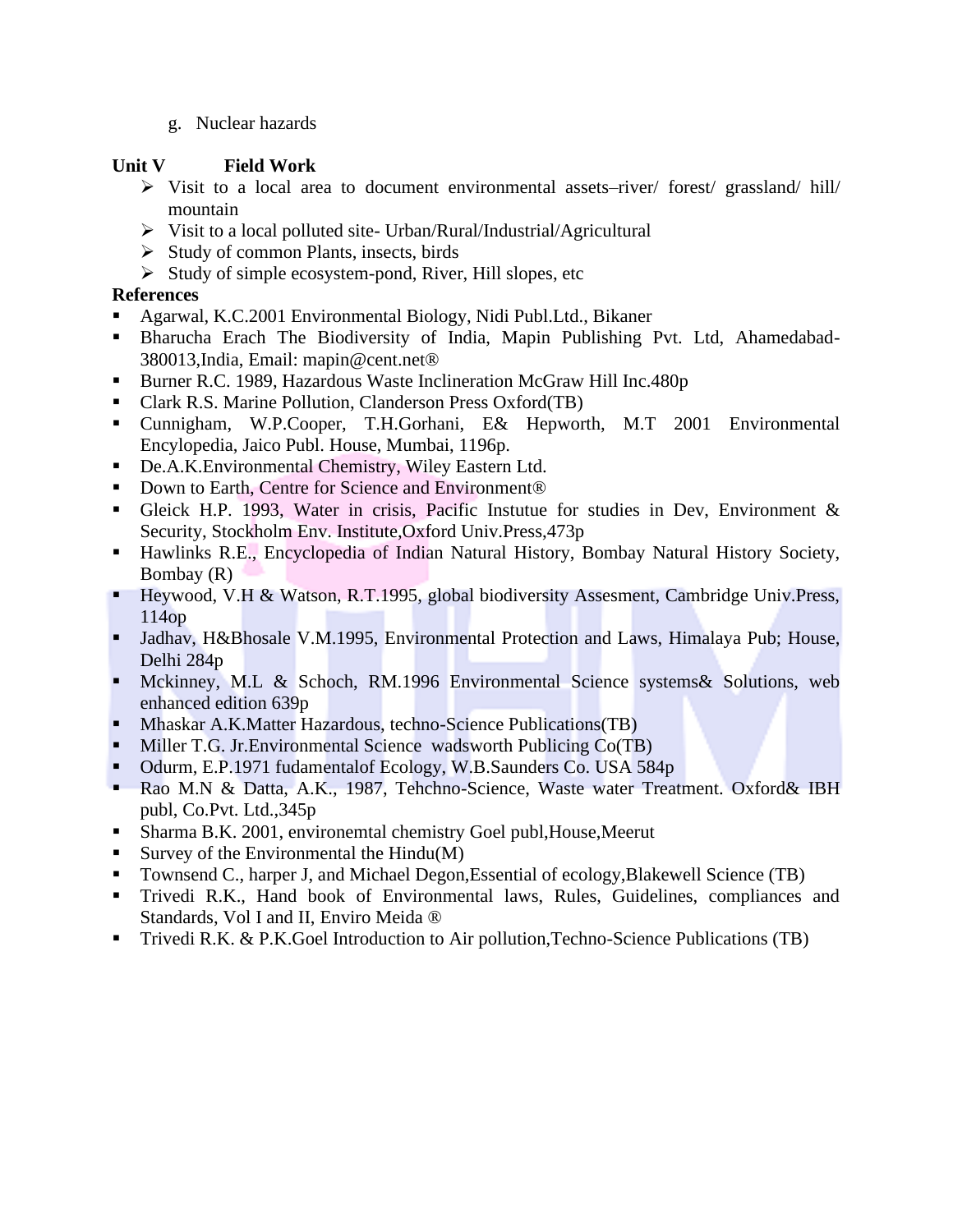### **II Year Semester III Part II - ENGLISH 31 COMMUNICATIVE SKILLS**

#### **Unit – I**

#### **Communication:**

Communication – Definition - Types of Communication – Kinds of Verbal and Non-Verbal Communication – Barriers to Communication – Ways of Challenging the Barriers of Communication.

#### **Unit – II**

#### **Recap of Grammar:**

Phrasal Verbs and Prepositional Phrases - Relative Clauses - Conditional Clauses - Infinitives and Gerunds - Framing Questions - Question Tags – Homonyms and Homophones - Active and Passive Voice - Transformation: Simple - Compound - Complex.

#### **Unit - III**

#### **Most Common Mistakes in English Usage:**

Unnecessary Words: Unnecessary Prepositions - Unnecessary Articles - Use of the Infinitive - Misplaced Words: Wrong Position of Adverbs - Miscellaneous Examples - Confused Words: Prepositions Often Confused - Verbs Often Confused - Adverbs Often Confused - Adjectives Often Confused - Nouns Often Confused - Confusion of Number - Confusion of Parts of Speech.

#### **Unit – IV**

#### **Listening and Speaking Skills:**

Sounds: Vowels and Consonants – Stress: Primary and Secondary – Intonation: Falling and Rising.

#### **Unit – V**

#### **Reading and Writing:**

Importance of Reading – Loud Reading – Silent Reading – Skimming – Scanning – SQ3R (Survey, Question, Read, Recite and Recall) – Mechanics of Handwriting – Characteristics of Good Handwriting.

#### **Prescribed Texts:**

- 1. Fitikides.T.J. *Common Mistakes in English*. Edinburg Gate, England: Pearson Education Limited, 1936.Print.
- 2. Active English Grammar and Composition. Ed. Board of Editors, Macmillan.
- 3. Kelly, Gerald. Teach Pronunciation. Ed. Jermy Harmer. Edinburg Gate, England: Pearson Education Limited, 2000.Print.
- 4. Watkins, Peter. Learning to Teach English. New Delhi. Viva Books Pvt.Ltd., 2007. Print.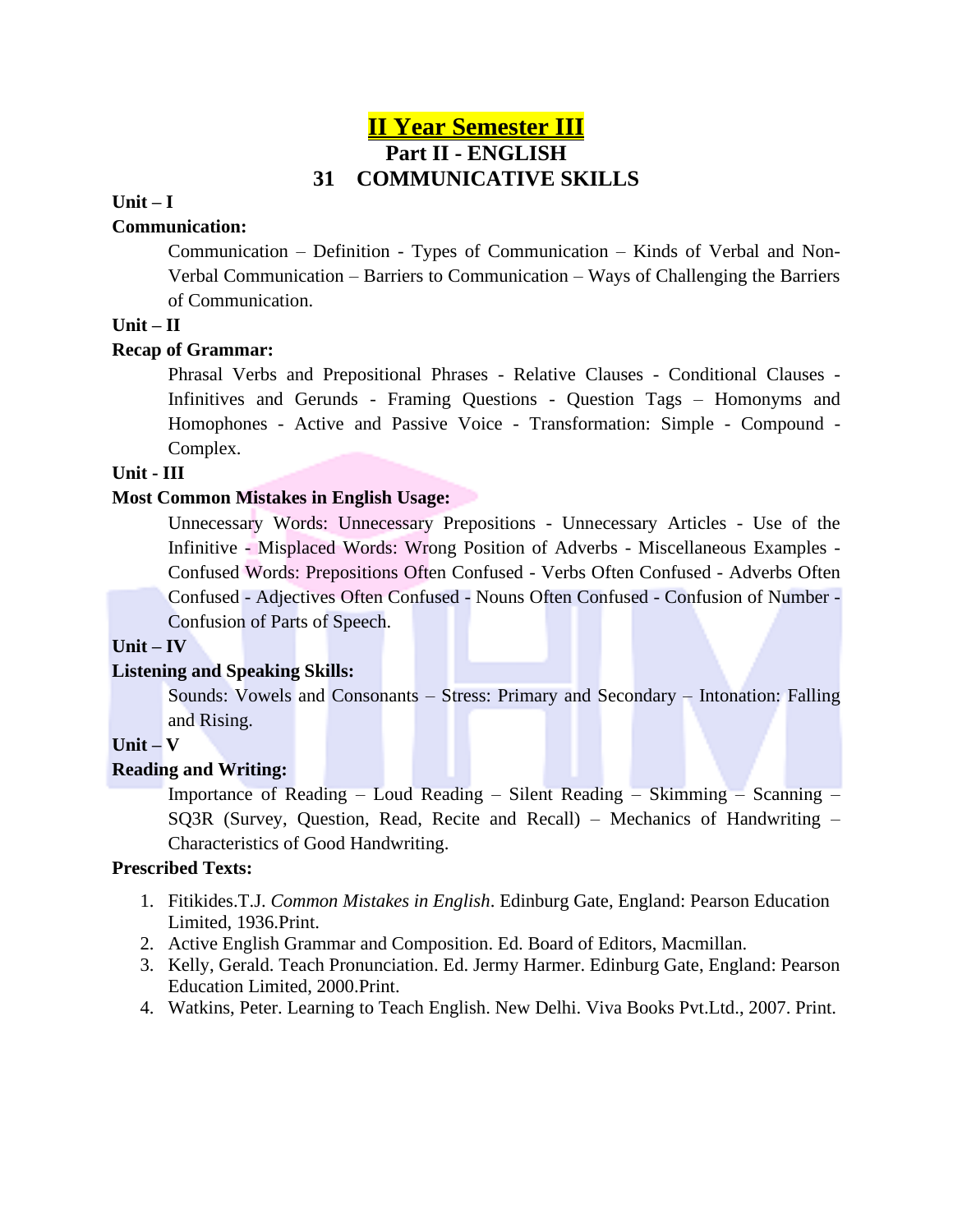# **32 Visual Optics**

Unit  $-1$ 

Optics of ocular structure: cornea and aqueous, crystalline lens, Vitreous Schematic and reduced eye

Measurement of optical constant of the eye: corneal curvature and thickness, keratometry, lens curvature, axial and axis of the eye Basic aspects of vision: visual acuity, color vision, contrast sensitivity, light and dark adaptation, spatial and temporal resolution and science of measuring visual performance

Refractive anomalies and their causes: Etiology of refractive anomalies, Contributing variability and their ranges, Populating distributions of anomalies.

Optical component measurements: Growth of the eye in relation to refractive errors

Unit  $-2$ 

Refractive conditions: Myopia, Hyperopia, Astigmatism, Anisometropia, Anisiekonia, Aphakia and pseudophakia

Accomodation: Mechanism of accommodation, Schiener's disc experiment, changes in the lens during accommodation.

Amplitude of accommodation: Far point and near point of accommodation, range of accommodation and amplitude of accommodation and measurement of amplitude of accommodation Presbyopia: etiology, types, sign, symptoms and management Unit  $-3$ 

Ocular refraction (K), Spectacle refraction (F) and relationship between spectacle refraction (F) and ocular refraction (K).

Vertex distance and the effect of vertex distance change Pupil: Blur disc diameter and pupil size. Depth of field and Depth of focus, retinal image size calculation.

Magnification: Spectacle magnification, ocular magnification and relative spectacle magnification

Unit  $-4$ 

Retinoscopy: Principle, procedures and clinical application of retinoscopy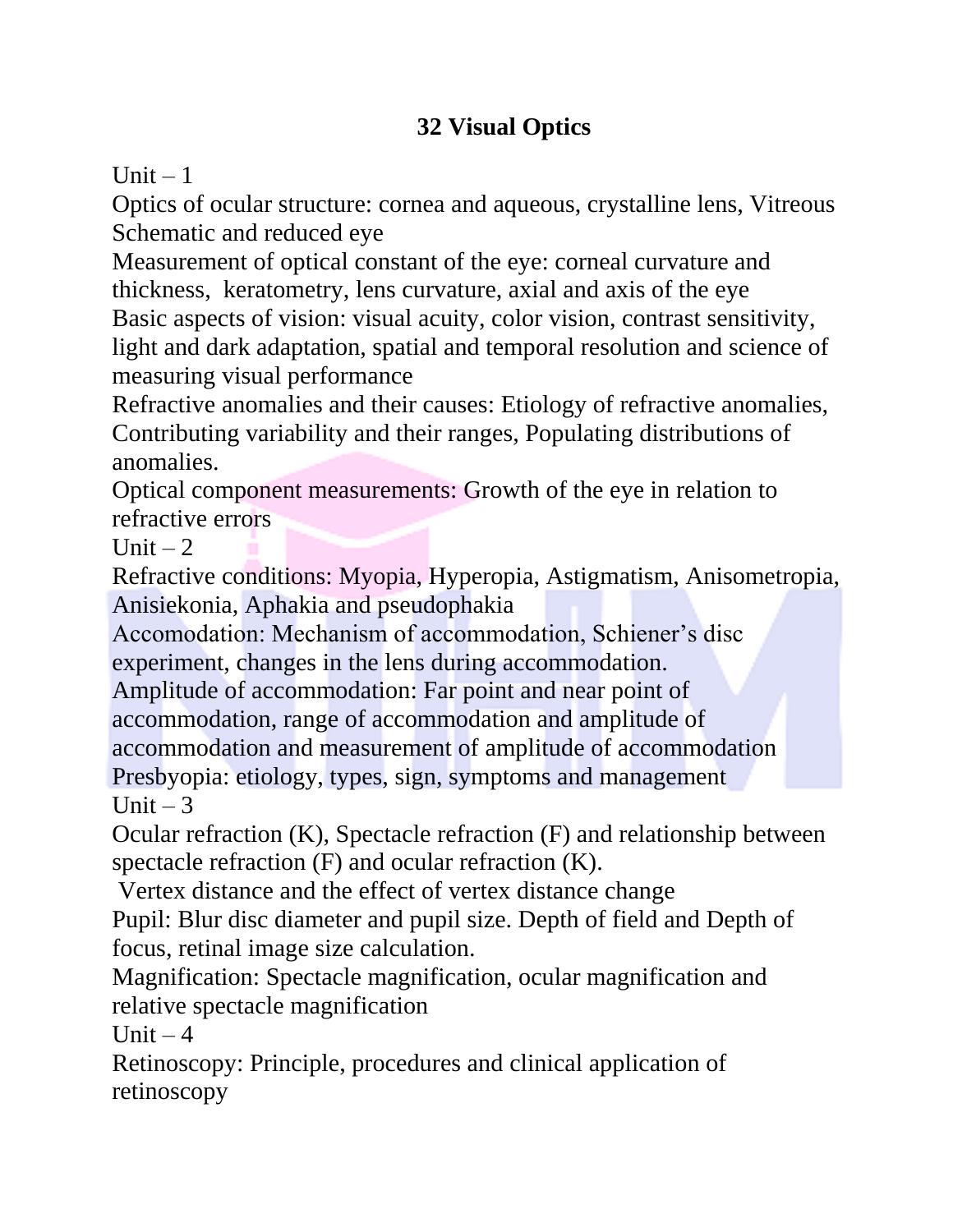Review of subjective refractive methods: Cross cylinder methods for astigmatism, Astigmatic Fan Test Difficulties in subjective and objective tests and their avoidance.Binocular balancing and refraction. Unit  $-5$ Aberration of the eye, contrast sensitivity and prisms

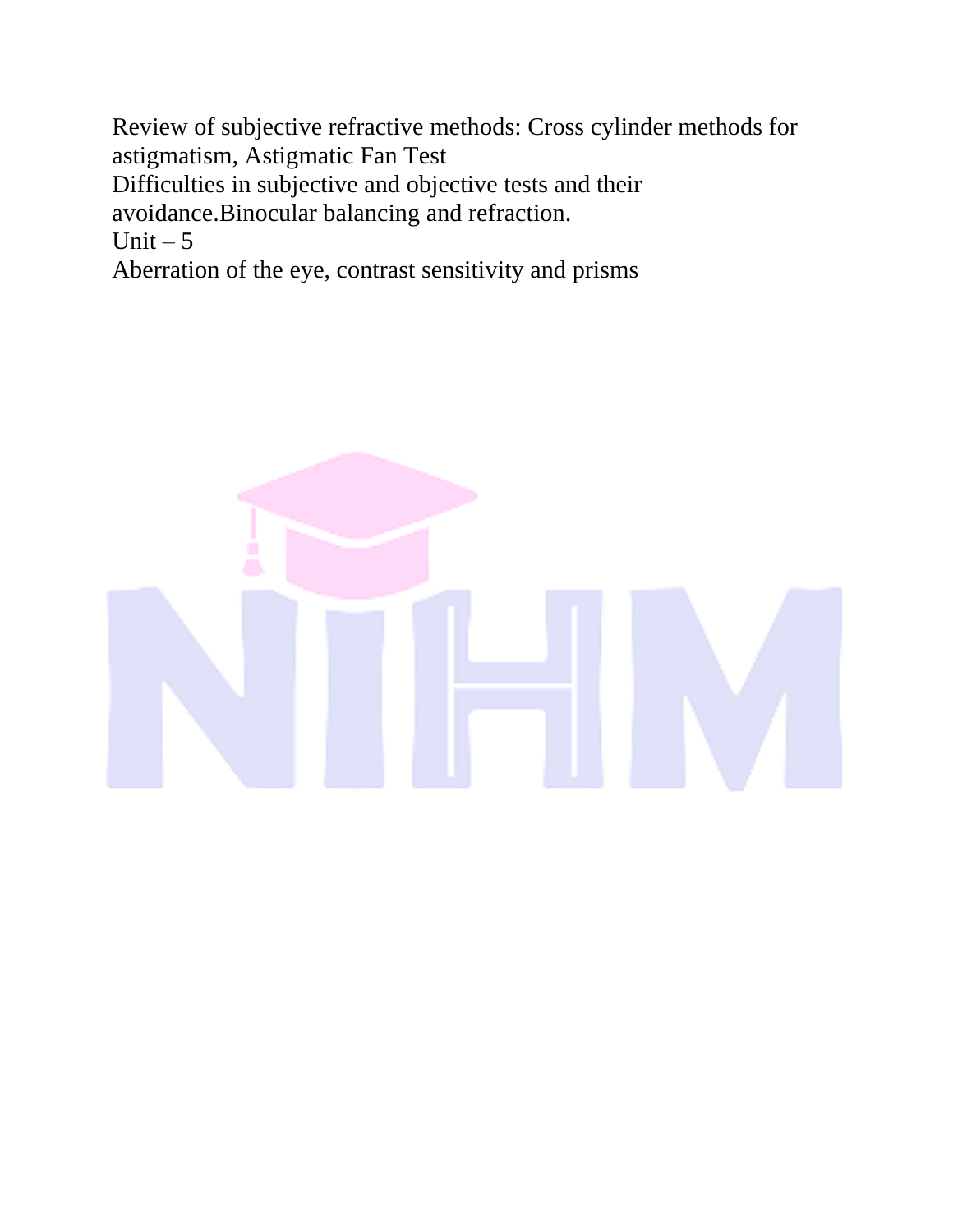# **33 Ocular Diseases I**

# $UNIT - 1$

Anterior segment ocular diseases involving orbit, eyelids, adnexa, conjunctiva, cornea, urea, sclera, anterior chamber, iris and lens. Symptomatology, clinical signs, diagnosis, pathogenesis, pathophysiology , systemic disease relationships and treatment of degenerative, infections and inflammatory conditions affecting these structures.

Disease of the Lids – Congenital Deformities of the Lids .Oedema of the Lids.Inflammatory Conditions of the Lids.Deformities of the Lid Margins.Deranged Movement of the Eyelids. Neoplasm's of the Lids. Injuries of the Lids.

Diseases of the Lachrymal Apparatus-. Dry Eye. Disease of the Lachrymal Gland.Disease of the Lachrymal Passages.Operations for Chronic Dacryocystitis.

# $UNIT-2$

Disease of the Conjunctiva- SubconjunctivalHaemorrhage Infective Conjunctivitis.Follicular Conjunctivitis.Granulomatous Conjunctivitis.Allergic Conjunctivitis. Conjunctivitis Associated with Skin conditions. Degenerative conditions of the Conjunctiva. Vitamin-A Deficiency. Cysts and Tumours of the Conjunctiva.Conjunctival Pigmentation . Injuries of the Conjunctiva.

# $UNIT-3$

Disease of the Cornea –Congenital Anomalies.Inflammation of the Cornea (Keratitis).Superficial Keratitis.Deep Keratitis.Vascularisation of Cornea.Opacities of the Cornea.Keratoplasty.Corneal Degenerations.Corneal Dystrophy's.Corneal Pigmentation.Corneal Injuries.Refractive Corneal Surgery. Corneal Ulcer ( Bacterial , Viral , Fungal )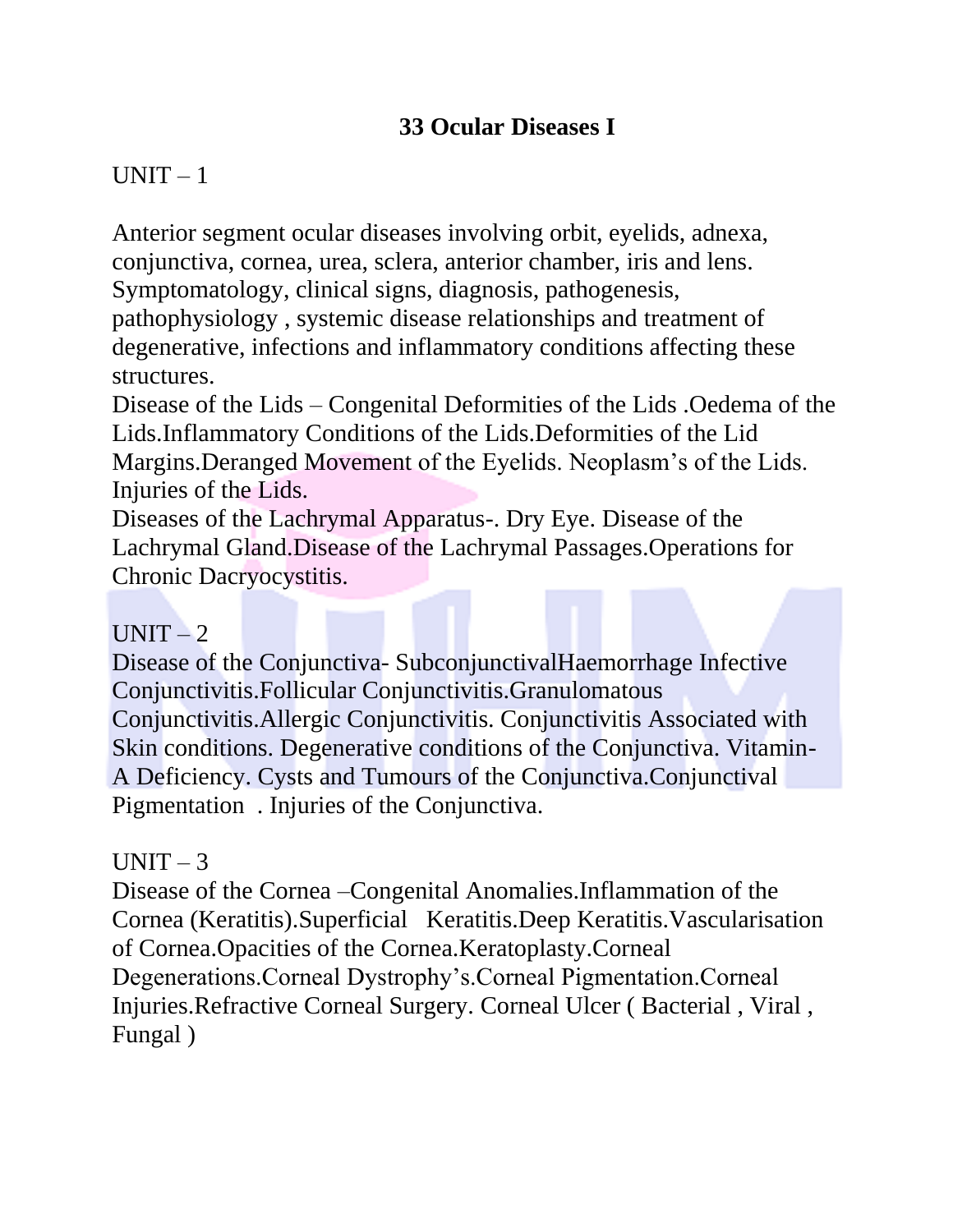Disease of the Sclera- Episcleritis.Scleritis.Staphyloma of the Sclera. Blue Sclerotic Scleromalacia Performs. Nanophthalmos.Injuries of the Sclera.

# $UNIT-4$

Disease of the Iris.-. Congenital Anomalies. Inflammations (Anterior Uveitis) . Specific Types of Iridocyclitis .Degenerations of the Iris. Cysts and Tumours of the Iris. Injuries of the Iris. Disease of the Celery Body- Inflammations of the Ciliary Body.

Purulent Iriodocyclitis( Panophthalmitis) . Evisceration .Sympathetic Ophthalmia.Vogt- Koyanagi – Harada Syndrome.Tumours of the Ciliary body. Injuries of the Ciliary body.

## $UNIT - 5$

Glaucoma- .Formation of Aqueous Humor.Drainage of Aqueous. Intraocular Pressure(IOP) . Ocular Rigidity.

Tonography. .Developmental Glaucoma (Buphthalmas) . Primary Narrow Angle Glaucoma.Primary Open Angle

Glaucoma.NormotensiveGlaucoma . Ocular Hypertension .Secondary Glaucoma. Surgical Procedures for Glaucoma(Steps Only) ,YAGPI ,trabeculectomy.Laser Procedure in Glaucoma . Artificial Drainage Devices in Glaucoma Surgery(Molteno).

Disease of the Lens- Congenital Malformations. Cataract .Congenital and Developmental Cataract . Senile Cataract.Traumatic Cataract.Complicated Cataract. Secondary Cataract .After Cataract.Dislocation of the Lens.SurgicalProcedures for Removal of the Lens(Operative Steps Only). Phacoemulsification(ICCE,ECCE,IOL) . Small Incision Cataract Surgery (Manual Phaco).Intra- ocular Lens Implantation-AC+PC, IOL.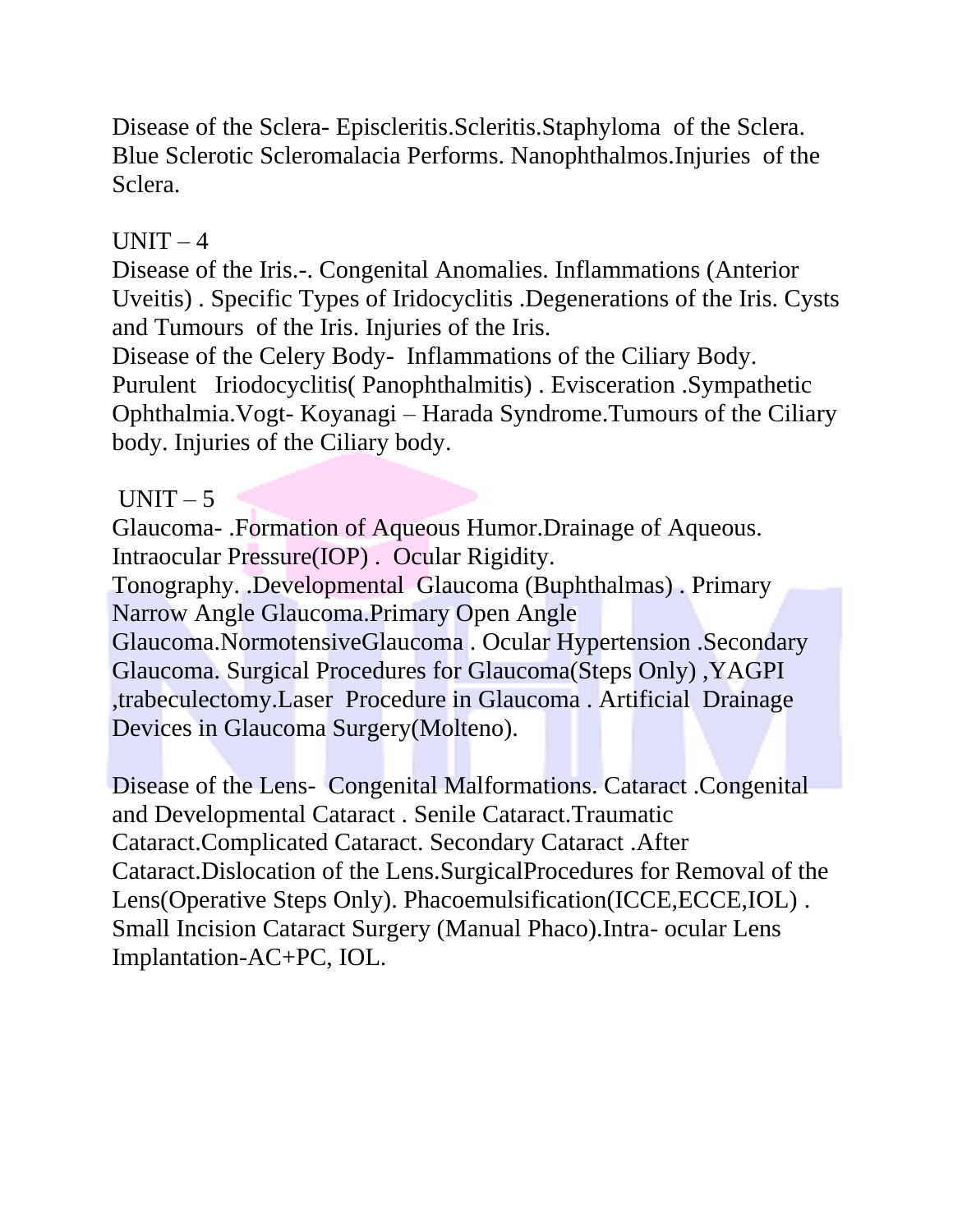# **34 Optometric Instrumentation - I**

Unit  $-1$ 

Detailed study of the Principles of operation, types, optical properties, constructions, adjustments and applications of the following Instruments and Devices

Binoculars, Simple and Compound Microscopes ( with Huygens and Ramsden Eye pieces and oil immersion objectives). Spectrometer and Radiuscope

Unit  $-2$ 

Refractive instruments

Optotypes and MTF, Spatial Frequency Test charts standards. Choice of test charts

Trial case lenses, Refractor (phoropter) head units,Optical considerations of refractor units

Trial frame design Near vision difficulties with units and trial frames Retinoscope – types available

Adjustment of Retinoscopes- special features

Objective optometers.

Infrared optometer devices.

Projection charts

Illumination of the consulting room.

Brightness acuity test

Vision analyzer

Pupilometer

Abberometer

Unit  $-3$ 

Design of ophthalmoscopes – illumination, viewing, Ophthalmoscope disc and Filters for ophthalmoscopy

Indirect ophthalmoscope

Autorefractometer- subjective and objective types

Refractometers- Auto refractors

Unit  $-4$ 

Slit lamp biomicroscope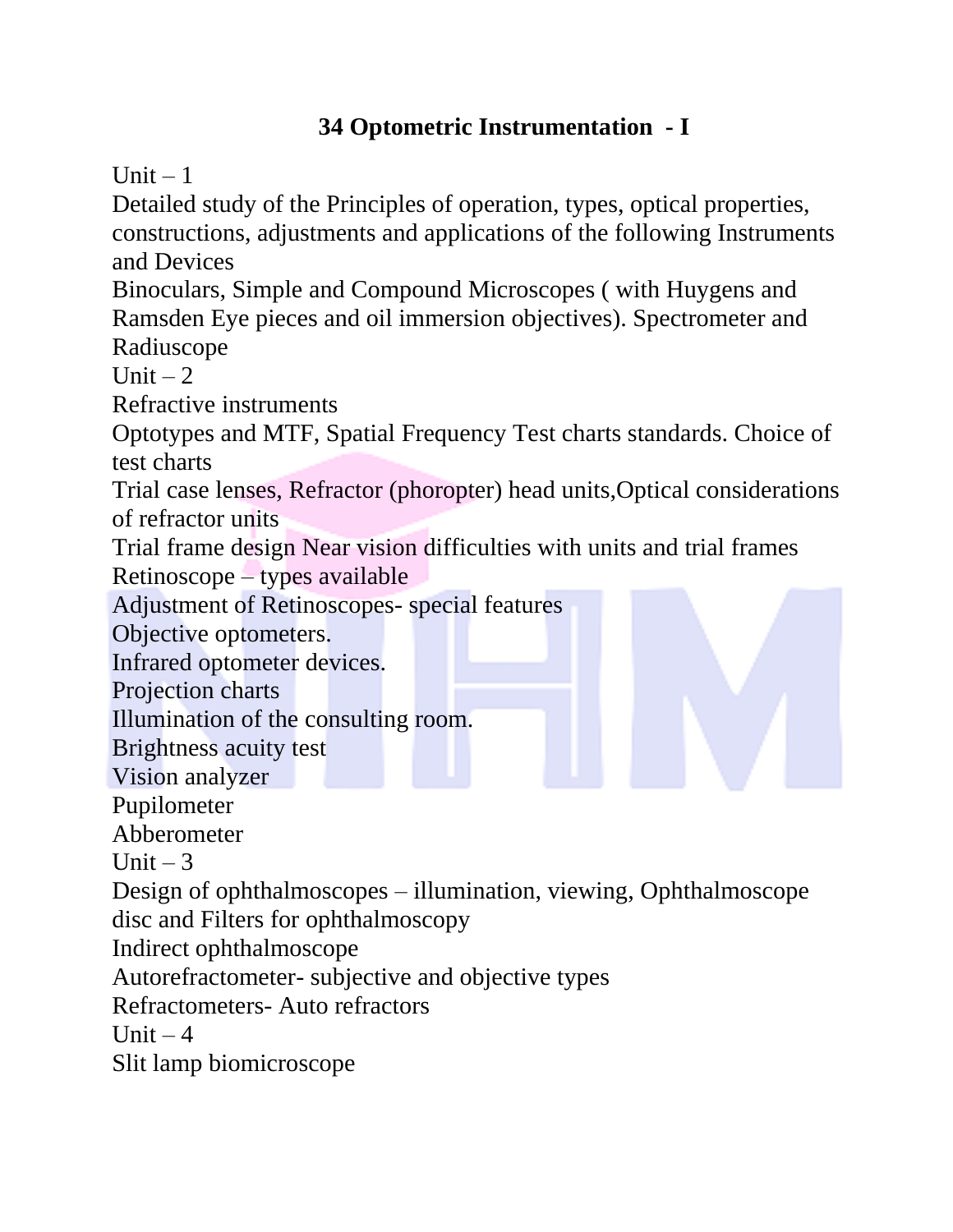Keratometry and corneal topography (Orbscan, Cirrus, pentacam and etc)

Tonometery – Principles, types, clinical importance as a routine procedure (application)

Pachymetery – Principles, types, clinical importance

Devices for color vision testing – CS testing / Glare testing.

Unit  $-5$ 

PAM – Principles and importance.

Ophthalmic LASER application ( Argon, Yag)

# **35 General and Ocular Pharmacology**

# $UNIT - 1$

Nature & Sources of drug.Routes of drug administration (general & Ocular). New drug delivery systems. Absorption & factors effecting drug absorption.Distribution & factors effecting drug distribution. Drug metabolisms – Liver first pass mechanism, Phase I and Phase II reaction. Factors effecting drug metabolism.Drug excretion & toxicity.

# $UNIT - 2$

Classification of drugs. Drug action - site of drug action, structure activity relationship.Drug receptor. Mechanism of drug action. Dose response relationship. Adverse drugs reactions (ADR) in man, Manifestations of ADR. Treatment of Acute drug poisoning.

# $UNIT-3$

Drug action on the nervous system - General Considerations.Aliphatic Alcohol's. General Anesthetics.Sedatives, Hypnotics and Pharmacotherapy of Insomnia.Drugs Effective in Convulsive Disorders.Opioid Analgesics. Analgesic – Antipyretics and Nonsteroidal Anti- inflammatory Drugs(NSAID). Central Nervous System Stimulants. Local Anesthetics - Cocaine, Procaine and Other Synthetics Local Anesthetics.

 $UNIT - 4$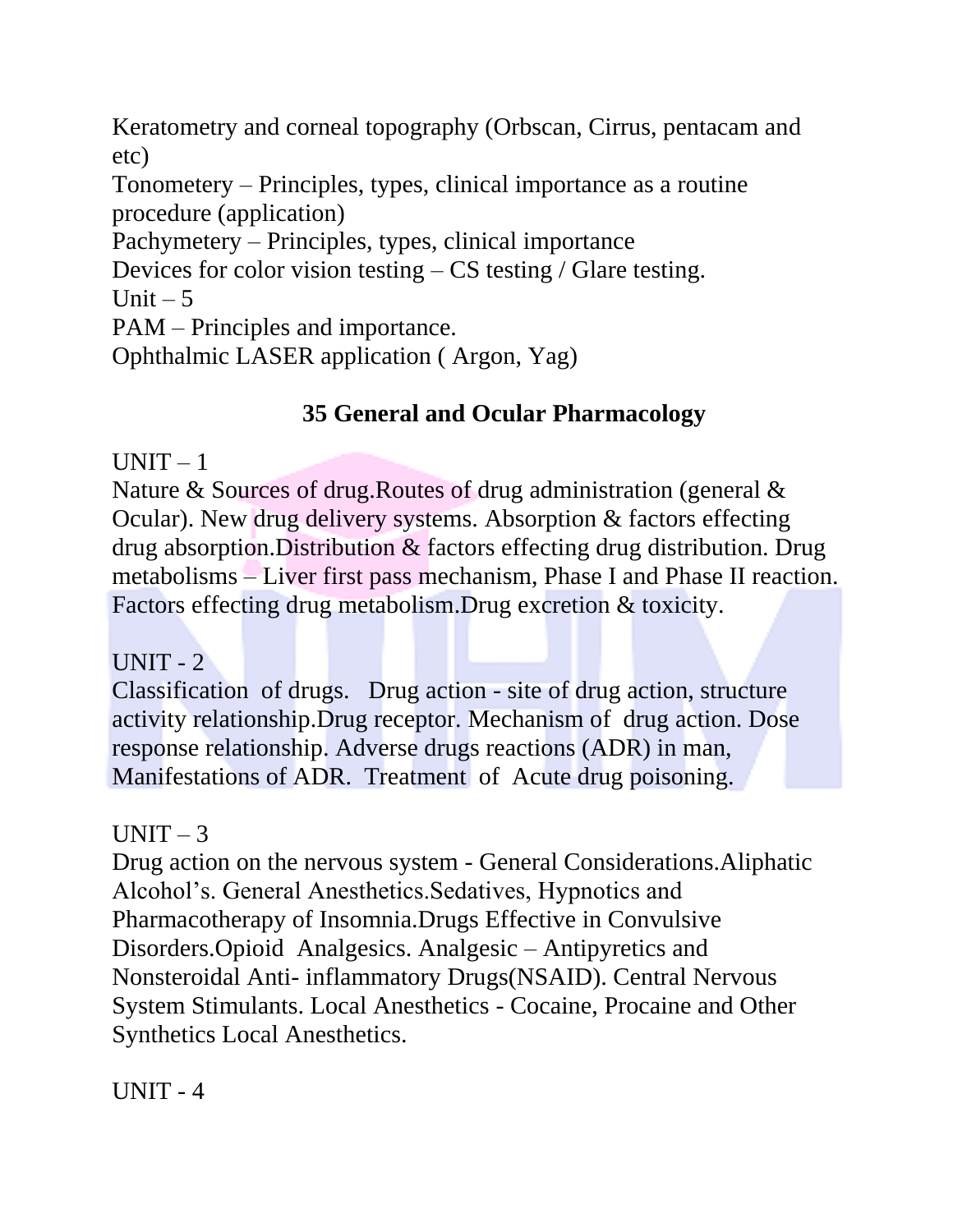Autonomic Nervous System - Types, Classification and functions of Adrenergic and Cholinergic receptors. Adrenergic and Adrenergic Blocking Drugs.Cholinergic and anticholinergic drugs.

 $UNIT - 5$ 

Preparation and packaging of ophthalmic drugs, Drug action and effectiveness, Ocular penetration, Ophthalmic diagnostic drugs. Topical anesthetics.

Ophthalmic Drugs – antibiotics, corticosteroids, anesthetics, viscoelastics agents.Antiglaucomic drugs.

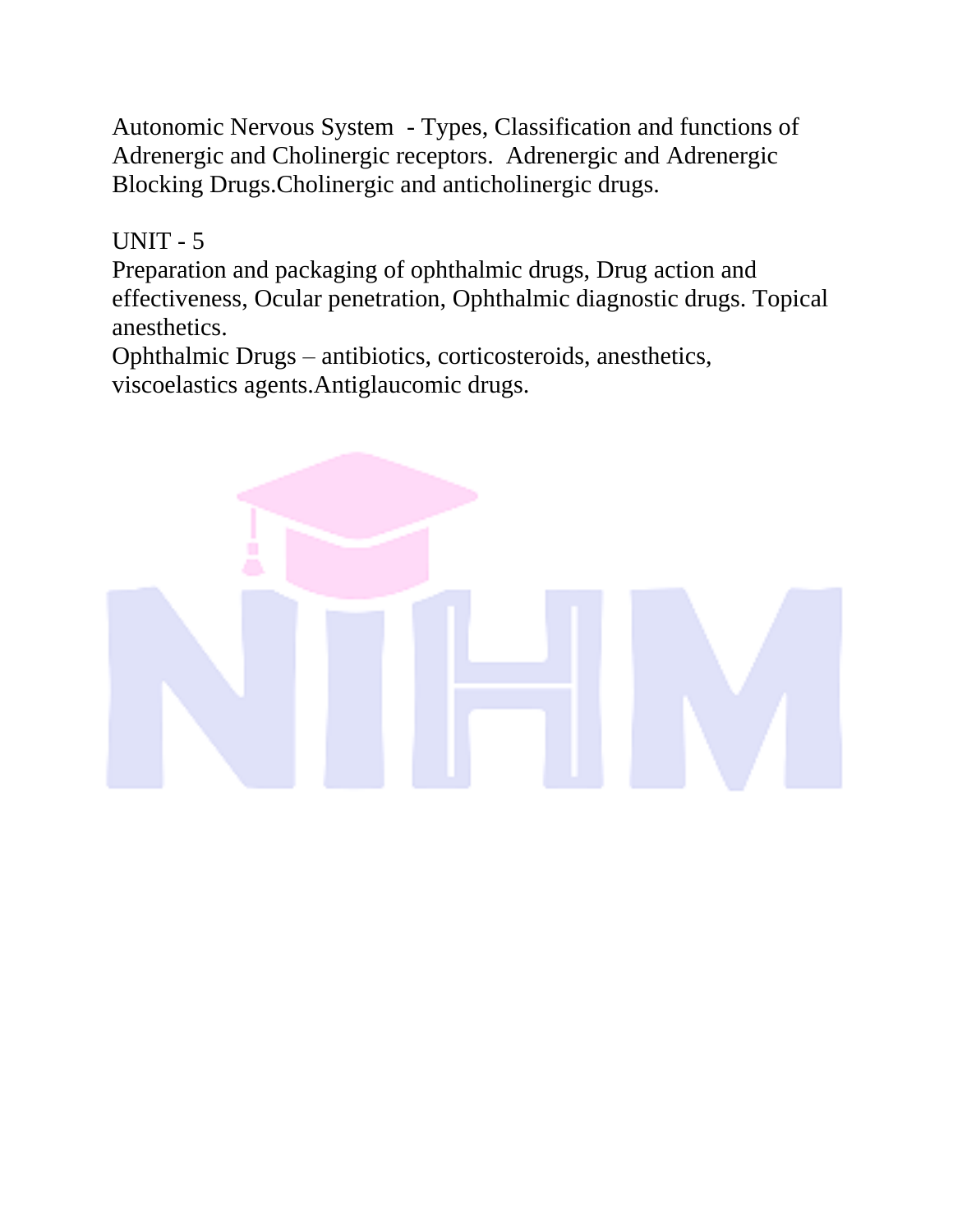# **36 Clinical Examination of the visual system**

Unit  $-1$ 

History taking

Visual acuity assessment (various charts available)

Extraocular motility, Cover test, Alternating cover test, Hirschberg test, Modified Krimsky, Pupils Examination, Maddox Rod and van Herric

technique

External examination of the eye, Lid Eversion, Schirmer's, TBUT, tear meniscus level, NITBUT (keratometer), Color Vision, Stereopsis,

Confrontation test and Photostress test

Unit  $-2$ 

Objective Refraction

Streak Retinoscopy – all procedures to use streak retinoscope; static and dynamic retinoscopy, different methods of dynamic retinoscopy –

MEM, Sheard's, Low and high neutral, Bells Other methods of

retinoscopy-Radical, Near(Mohindra), Chromoretinoscopy Other methods of retinoscopy (spot retinoscopy)

Autorefractor Principle, construction, uses, merits demerits, limitations Unit  $-3$ 

Subjective Refraction

Monocular Distance – fogging, testing of astigmatism under fog, fixed astigmatic dial (clock dial), rotary astigmatic dial, combination of fixed and rotary dial (Fan and Block test), J.C.C. Duochrome or Bichrome Binocular balancing – alternate occlusion, prism dissociation,

dissociated duochrome balance, Borish dissociated fogging, equalization Binocular Distance – T.I.B. (Turville Infinity Balance), Polarized – Target and polarized filter, fogging.

Near subjective refraction.

Cycloplegic refraction, cyclodemia, sudden unfogging ,Borish delayed spherical end point, pinhole estimation of refractive error Unit  $-5$ 

Different methods of measuring amplitude of accommodation.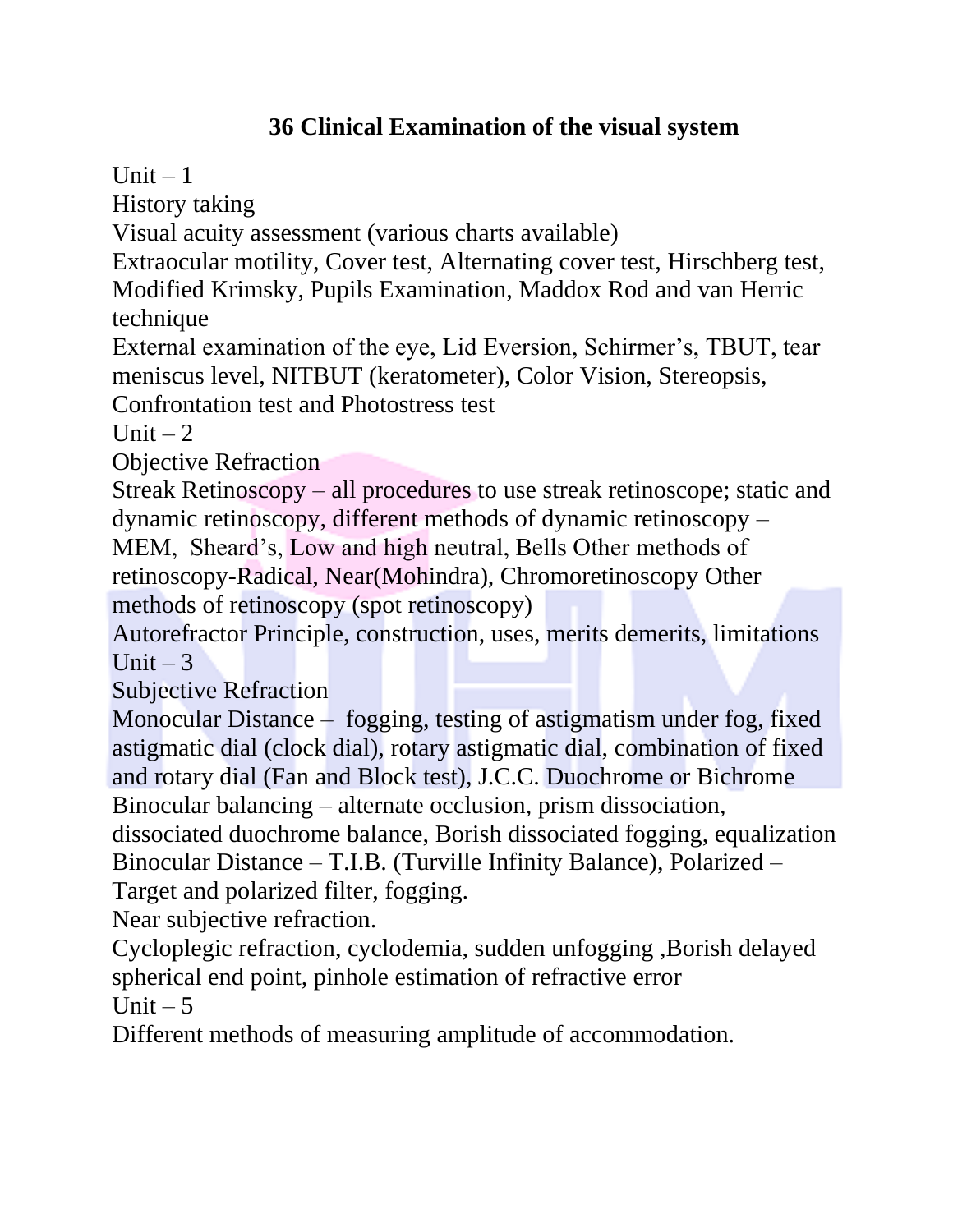Correction of Presbyopia – Different methods of stimulation of tentative presbyopic addition – amplitude of accommodation, J.C.C., NRA-PRA balance, Bichrome, Plus Build-up, based on age, Dynamic retinoscopy Occupational consideration, finalization of add for near and intermediate-different options of correction Measurement of IPD and significance.Final discussion with the patient. Writing prescription of power and counseling Slitlampbiomicroscopy Direct Ophthalmoscopy, Digital pressure, Schiotz Tonometry, Applanation Tonometry, Gonioscopy, Amsler test, Corneal Sensitivity, HVID, Saccades and Pursuits

- 1. Clinic I
- History taking
- Extraocular motility
- Cover test, Alternating cover test
- Hirschberg test, Modified Krimsky
- Pupils Examination
- Maddox Rod
- Van Herric technique
- External examination of the eye, Lid Eversion
- Schirmer's, TBUT, tear meniscus level, NITBUT (keratometer)
- Color Vision
- Stereopsis
- Confrontation test
- Accommodative facility $(+ 2.00 \text{ D})$
- Corneal Sensitivity test
- IPD
- Pupillary evaluation (Direct, Consensual and RAPD)
- HVID
- Maddox rod (Phoria)
- Negative Fusionalvergence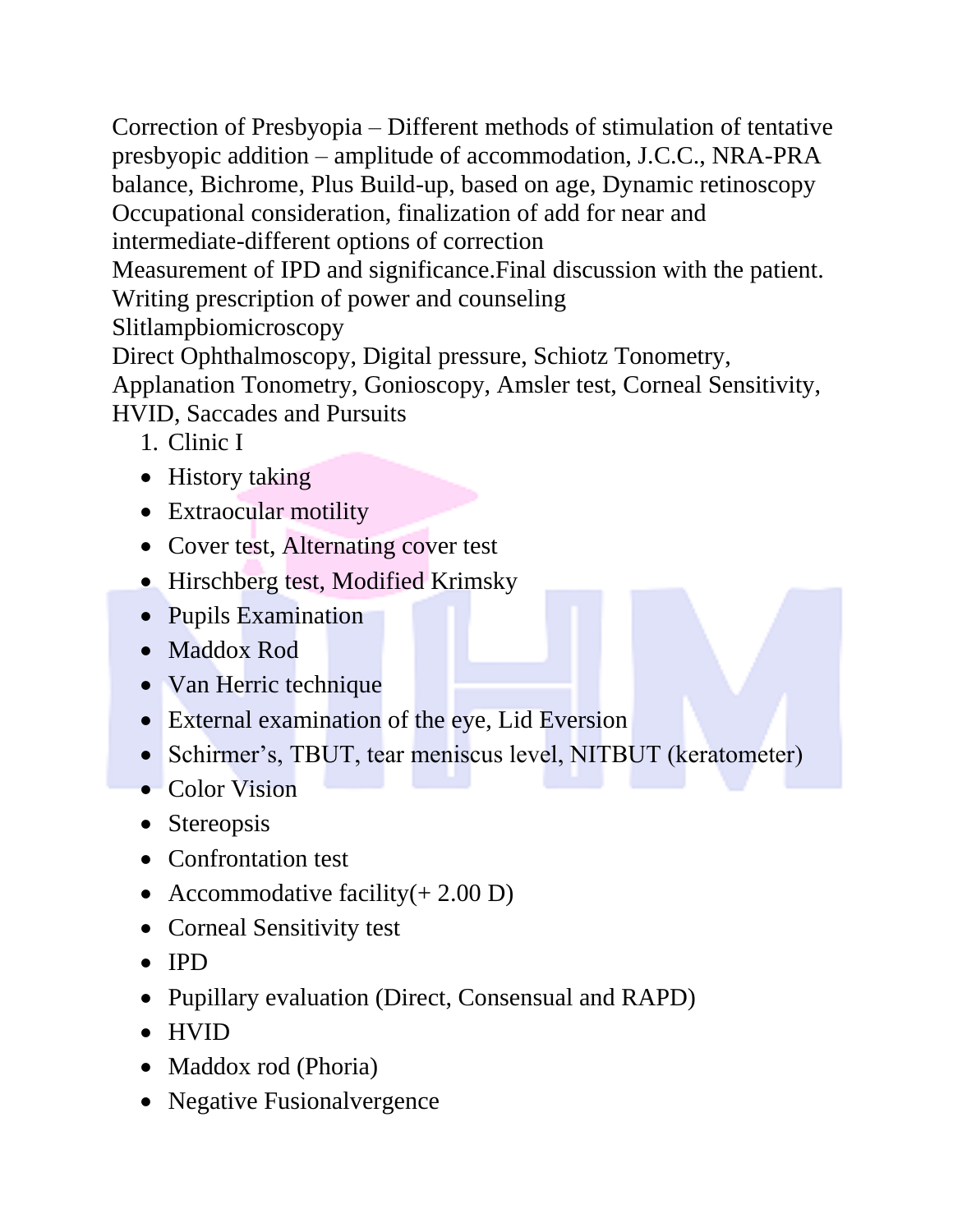- Positive FusionalVergence
- Visual acuity assessment
- Retinoscopy

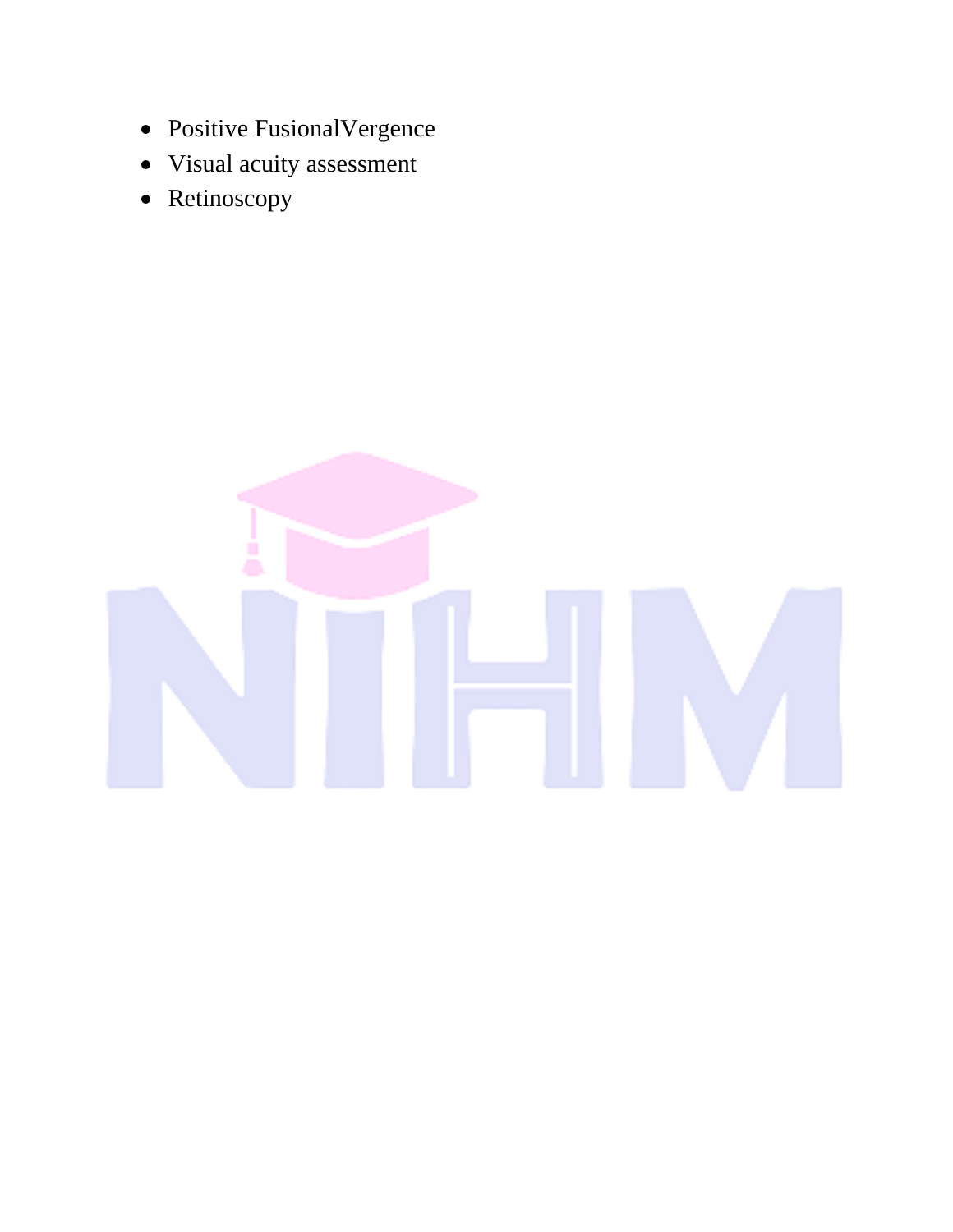### **II – year Semester IV 41 Part II - ENGLISH EMPLOYABILITY SKILLS**

#### **Unit – I**

#### **Skills for Employability:**

Telephone Etiquettes – Describing People and Place – Expressing our Opinions – Time Management –Interview Skills: Kinds of Interview and its Techniques – Head to Foot Appearance: Preparation, Punctuality, Sincerity, Honesty, Boldness and Confidence – Common Interview Questions.

#### **Unit – II**

#### **Business Correspondence:**

Letter Writing: Formal and Informal – Resume Writing – Filling Applications: Bank Challan and Job Application.

### **Unit – III**

#### **Report Writing:**

Different Types of Greetings - Drafting Telegrams / e-mails – Preparing Portfolios and its Various Types -Developing Topic Sentences into Paragraphs - Expansion of an Outline - Note-making & Note-taking - Report Writing - Reading Comprehension – Summarising – Writing Review for Two Books.

#### **Unit – IV**

#### **Composition:**

Composition: Oral and Written – Kinds of Composition: Controlled, Guided and Free Composition – Developing Creative Competency.

#### **Unit – V**

#### **Non-Verbal Communication:**

Non-Verbal Communication – Personal Appearance – Gesture – Posture – Body Language – Visual Aids: Charts, Diagrams & Tables – Audio & Video Aids for Communication.

#### **Prescribed Texts:**

- 1. Raisher. Business Communication.
- 2. Krishnamohan&Meera Banerjee. Developing Communication Skills.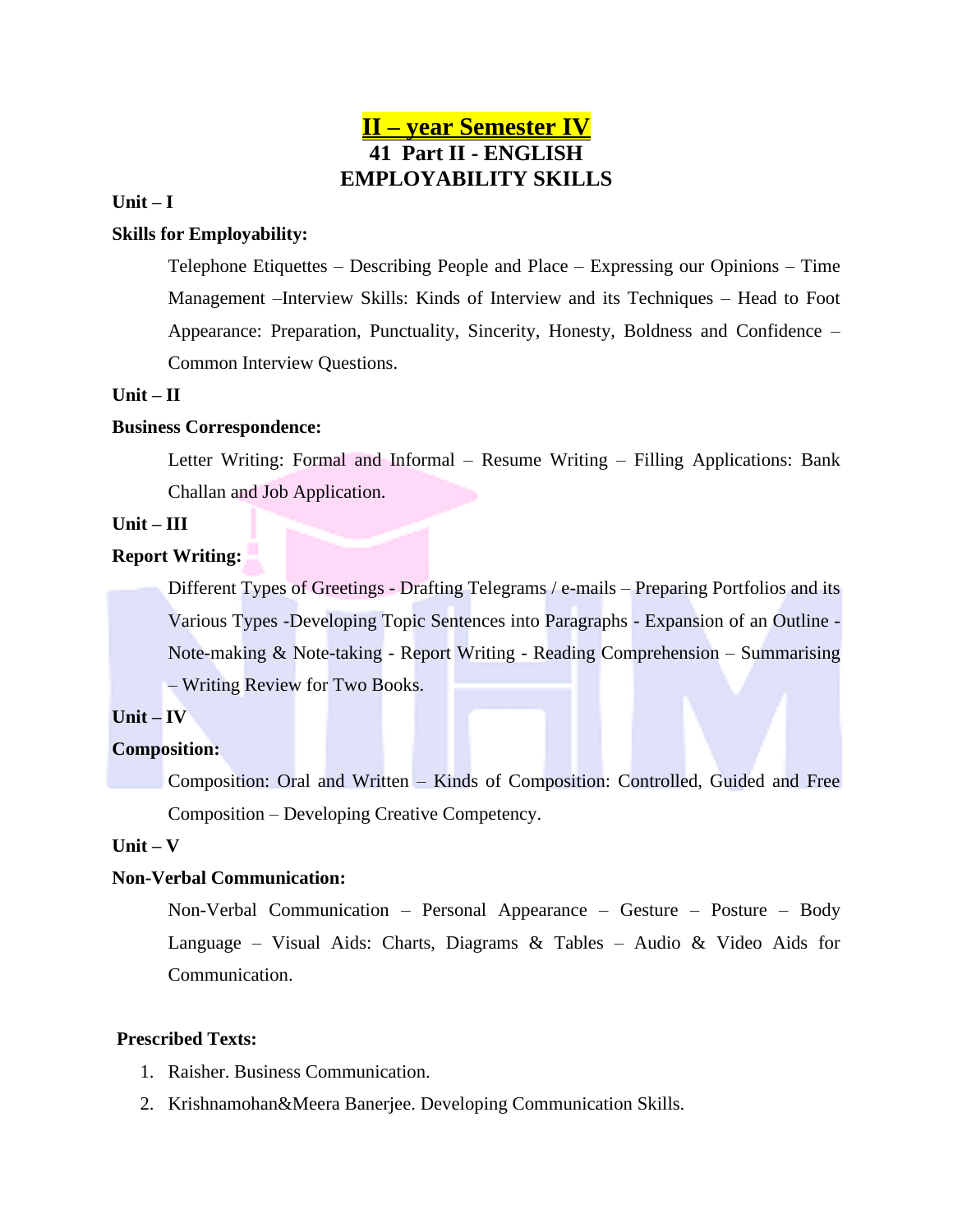- 3. Anderson & Others. Assignment and Thesis Writing.
- 4. Employability Skills. Chennai: National Media Institute.

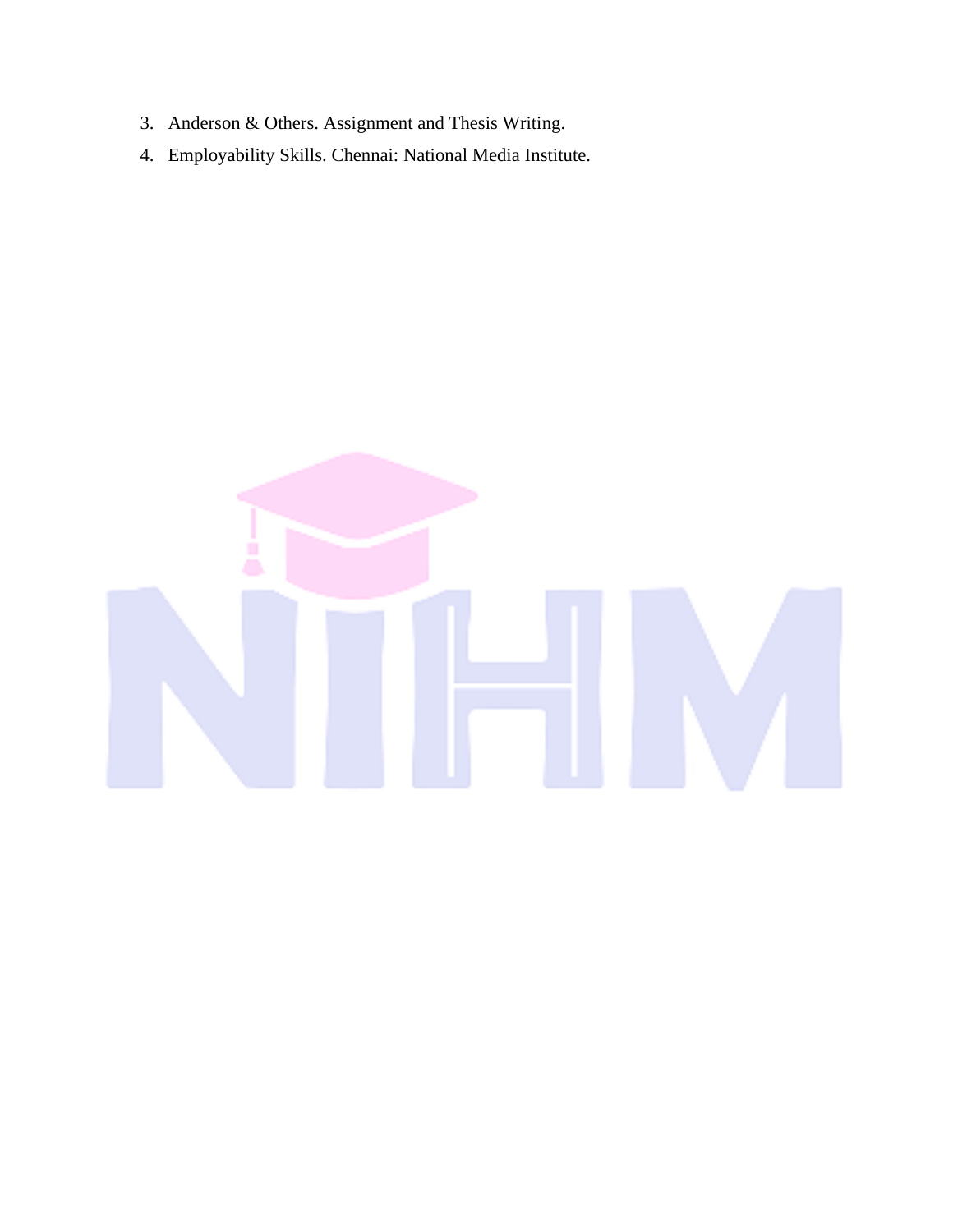## **42 Optometric Optics**

Unit  $-1$ 

Introduction – Light, Mirror, Reflection, Refraction and Absorption Prisms – Definition, properties, Refraction through prisms, Thickness difference, Base-apex notation, uses, nomenclature and units, Sign

Conventions, Fresnel's prisms, rotary prims

Lenses – Definition, units, terminology used to describe, form of lenses Lens shape, size and types i.e. spherical, cylindrical and Spherocylindrical

Unit  $-2$ 

Vertex distance and vertex power, Effectivity calculations

Transpositions – Simple, Toric and Spherical equivalent

Prismatic effect, centration, decentration and Prentice rule, Prismatic

effect of Plano-cylinder and Spherocylinder lenses

Spherometer& Sag formula, Edge thickness calculations

Magnification in high plus lenses, Minification in high minus lenses Tilt induced power in spectacles

Aberration in Ophthalmic Lenses

Unit  $-3$ 

Raw materials – History and General Outline, Manufacturing of

Ophthalmic Blanks – Glass & Plastics, Terminology used in Lens Workshops, Surfacing process from Blanks to lenses

Definition & Materials (Glass, Plastics, Polycarbonate, Triology) types and Characteristics

Properties (Refractive index, specific gravity,UV cut off, impact resistance – include drop ball test, abbe value, Center thickness) Unit  $-4$ 

Design of High Powered Lenses Hi-index lenses, Calculation of Refractive index

Bifocal designs, their manufacturing & uses (Kryptok, Univis D, Executive, Invisible, Occupational)

Progressive Addition Lenses, modified near vision lenses (designs, advantages, limitations)

Unit  $-5$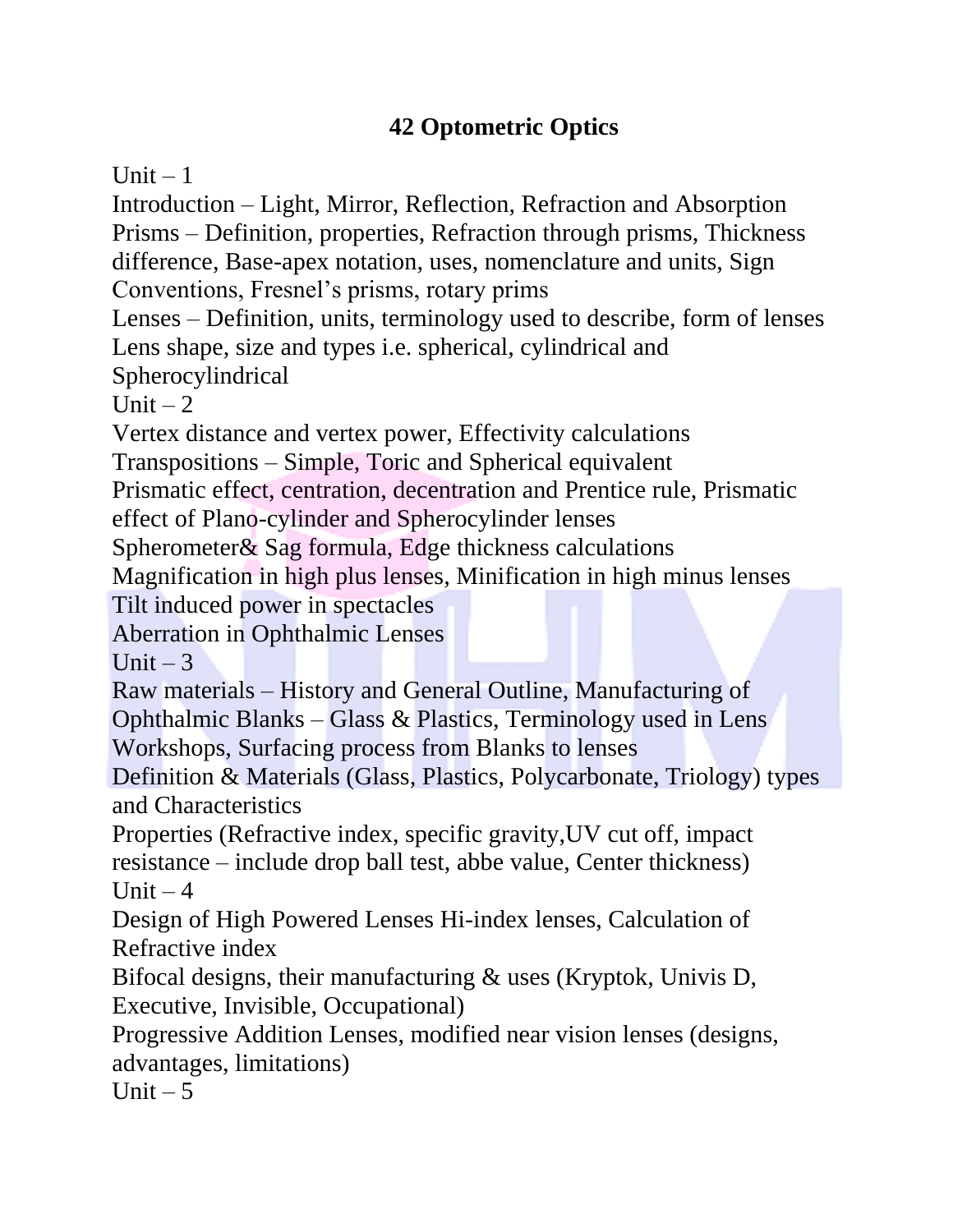Lens enhancements (Scratch resistant coatings – spin/dip, Antireflection coating, UV coating, Hydrophobic coating, anti-static coating Lens defects – Description and Detection Glazing  $&$  edging (manual  $&$  automatic) Project to ensure awareness on lens availability in Indian market

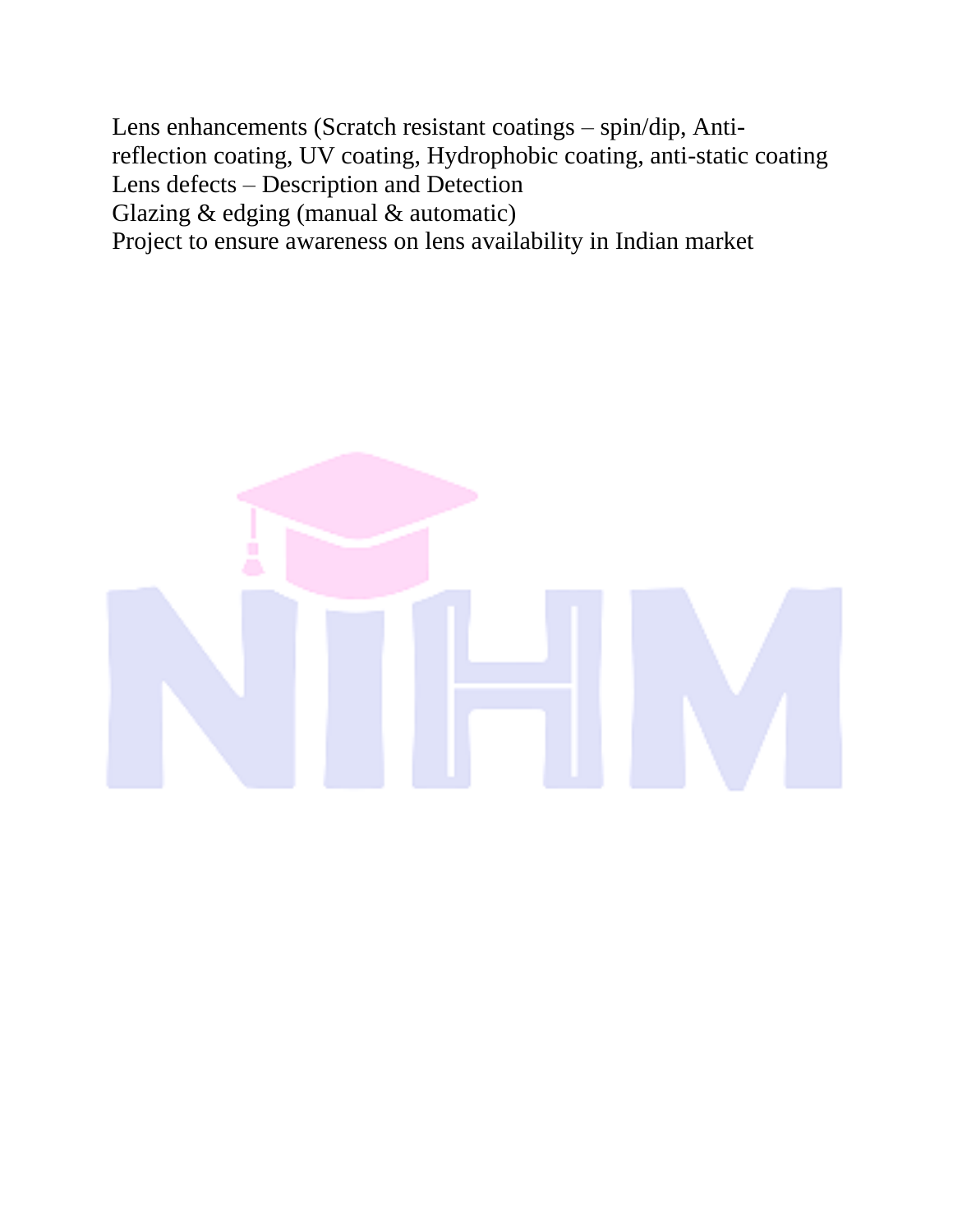### **43 Ocular Disease II**

 $UNIT - 1$ 

Diseases of the Vitreous Humor- Congenital Anomalies.Vitreous Opacities. Hereditary Vitreo – Retinal Degeneration's. Vitreous Haemorrhage .Detachment of Vitreous Humor . Vitreous Surgery . Methods of clinically assessing the posterior segment ( direct& indirect opthalmoscopy)

Disease of the Retina- Congenital & Dev. Defects.Inflammation of the Retina(Retinitis) . Retinal Vasculitis .Oedema of the

Retina.Haemorrhage of the Retina. Vascular Occlusion .Retinal Arteriosclerosis.Retinopathies .Retinal Telangiectasis.

Degeneration's of the Retina. Detachment of the Retina.Surgical

Procedures for Retinal Detachment .Tumours of the

Retina.Phakomatoses,.Injuries of the Retina.

Disease of the Optic Nerve- Congenital Anomalies.Papilloedema. Inflammation of the Optic Nerve(Optic- Neuritis). IschaemicOptic

Neuropathy . Optic Atrophy.Tumours of the Optic Nerve.Injuries of the Optic Nerve.

Symptomatic Disturbances of Visual Function – Visual Field Defects .Amblyopia.Amaurosis.Night Blindness.Day Blindness.Defects in Color Vision.Congenital Word Blindness.Malingering.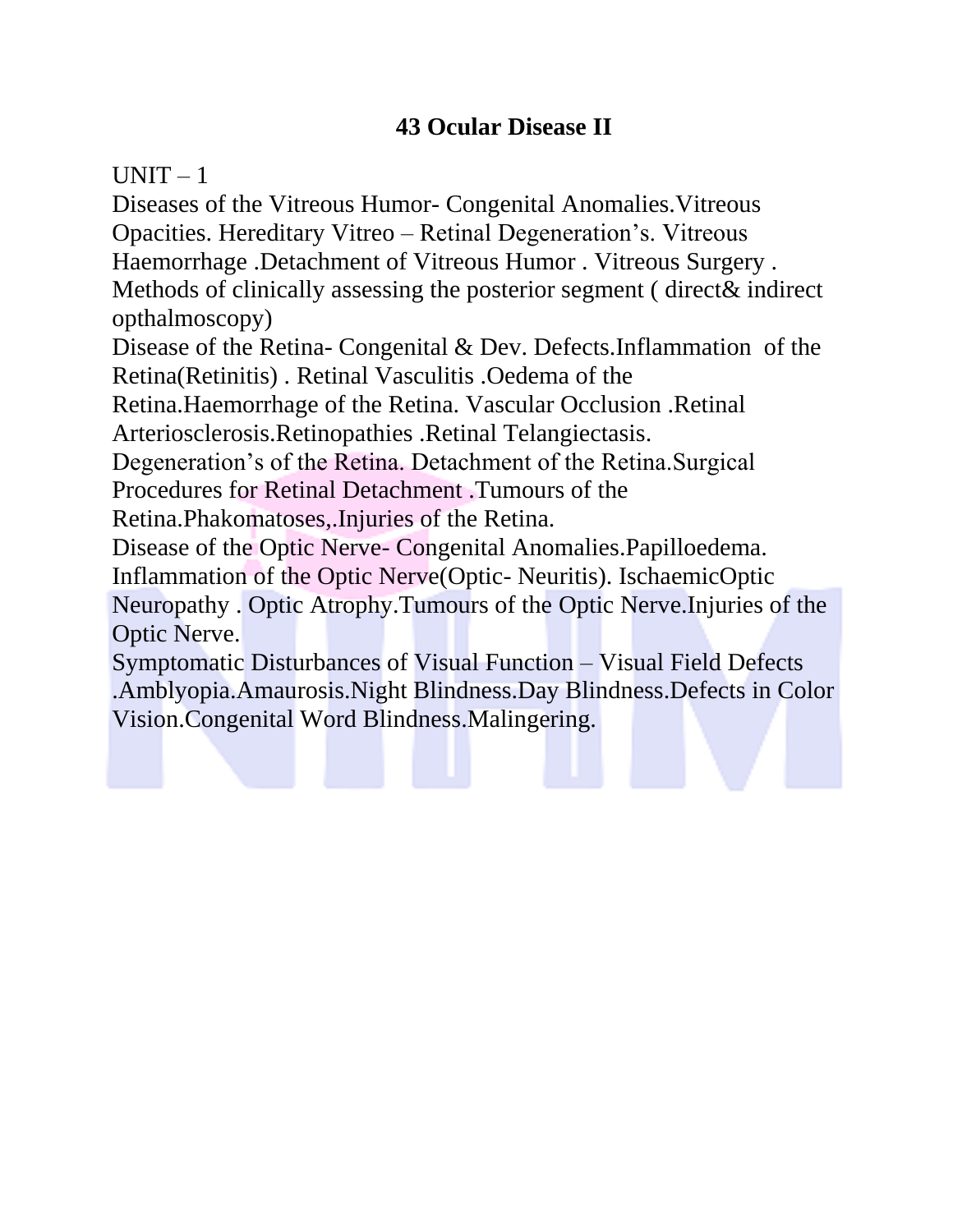$UNIT-2$ 

Neuro –eye disease:

Evaluation of optic nerve disease

Clinical features of optic nerve dysfunction., Optic disc changes. Optic atrophy.Special investigation.

Classification of optic neuritis

Optic neuritis and demyelination

Systemic features of multiple sclerosis, Special investigation. Optic neuritis.

Other causes of optic neuritis

Parainfectious optic neuritis.Infectious optic neuritis.

Non-arteritic anterior ischaemic optic neuropathy

Arteritic anterior ischaemic optic neuropathy

Clinical features of giant cell arteritis. Special investigation.Arteritic anterior ischaemic optic neuropathy.

Leber hereditary optic neuropathy

 $UNIT - 3$ 

Hereditary optic atrophies

Kjer syndrome.Behr syndrome.Wolfram syndrome.

Alcohol-tobacco amblyopia

Drug-induced optic neuropathies

PAPILLOEDEMA

Raised intracranial pressure - Causes.Hydrocephalus. Systemic features. Clinical features of papilloedema Differential diagnosis.

### CONGENITAL OPTIC NERVE ANOMALIES

Without neurological associations Tilted disc. Optic disc drusen. Optic disc pit. Myelinated nerve fibers.

With neurological associations Optic disc coloboma. Morning glory anomaly.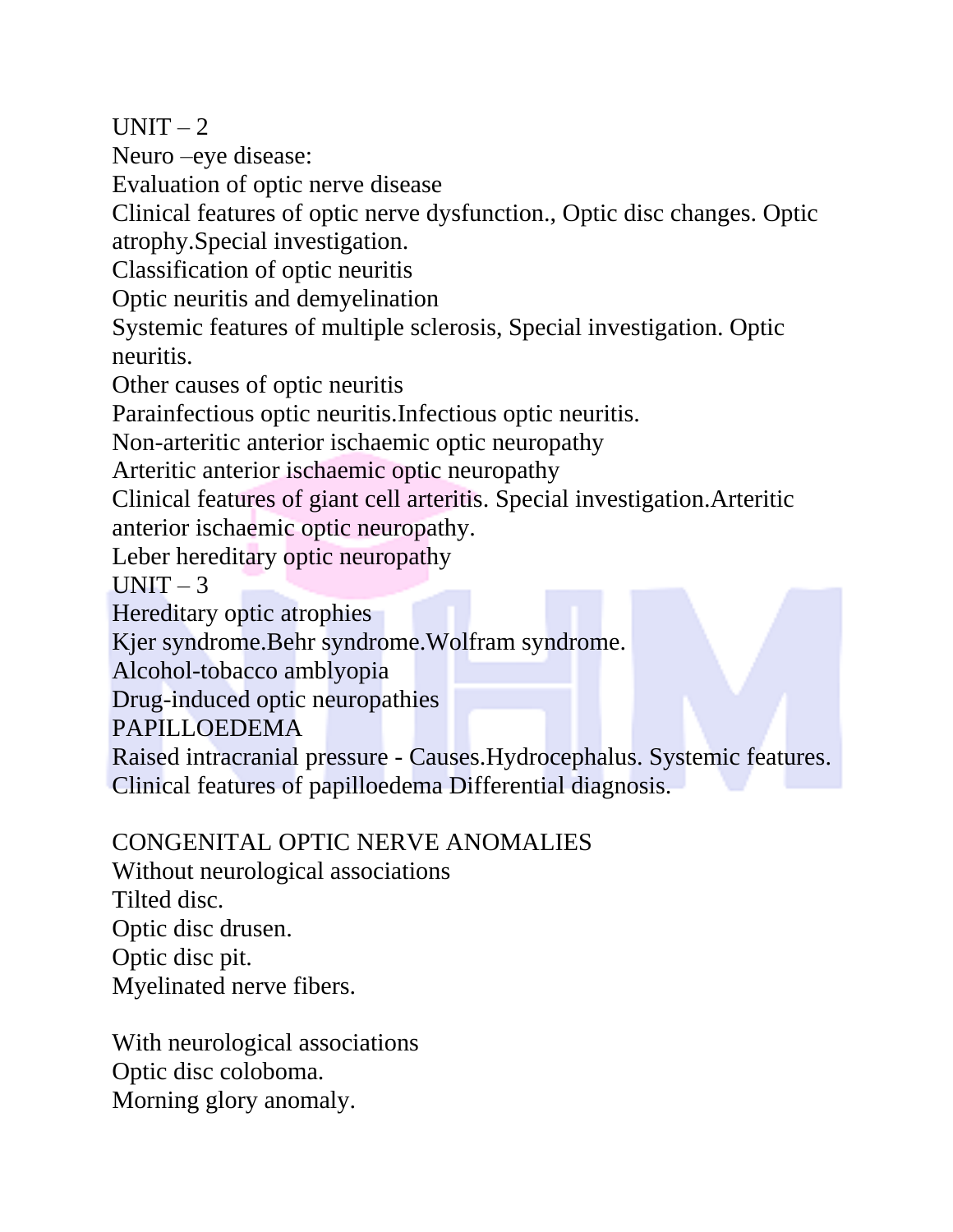Optic nerve hypoplasia. Aicardi syndrome. Miscellaneous anomalies.  $UNIT-4$ PUPILLARY REACTION Applied anatomy. Abnormal pupillary reactions Afferent pupillary conduction defects Argyll robertson pupils Differential dignosis of light-near dissociation Adie pupil oculosympathetic palsy (horner syndrome) **NYSTAGMUS** Classifications **Causes** Physiological nystagmus. Motor imbalance nystagmus. Ocular nystagmus. nystagmoid movements.

### SUPRANUCLEAR DISORDER OF EYE MOVEMENTS

Conjugate eye movements Saccadic movements. Smooth pursuit movements. Non-optical reflexes. Supranuclear gaze palsies Horizontal gaze palsies. Vertical gazepalsies. THIRD NERVE DISEASE Applied anatomy Clinical aspects Clinical features. Aberrant regeneration. Causes isolated third nerve palsy. FOURTH NERVE DISEASE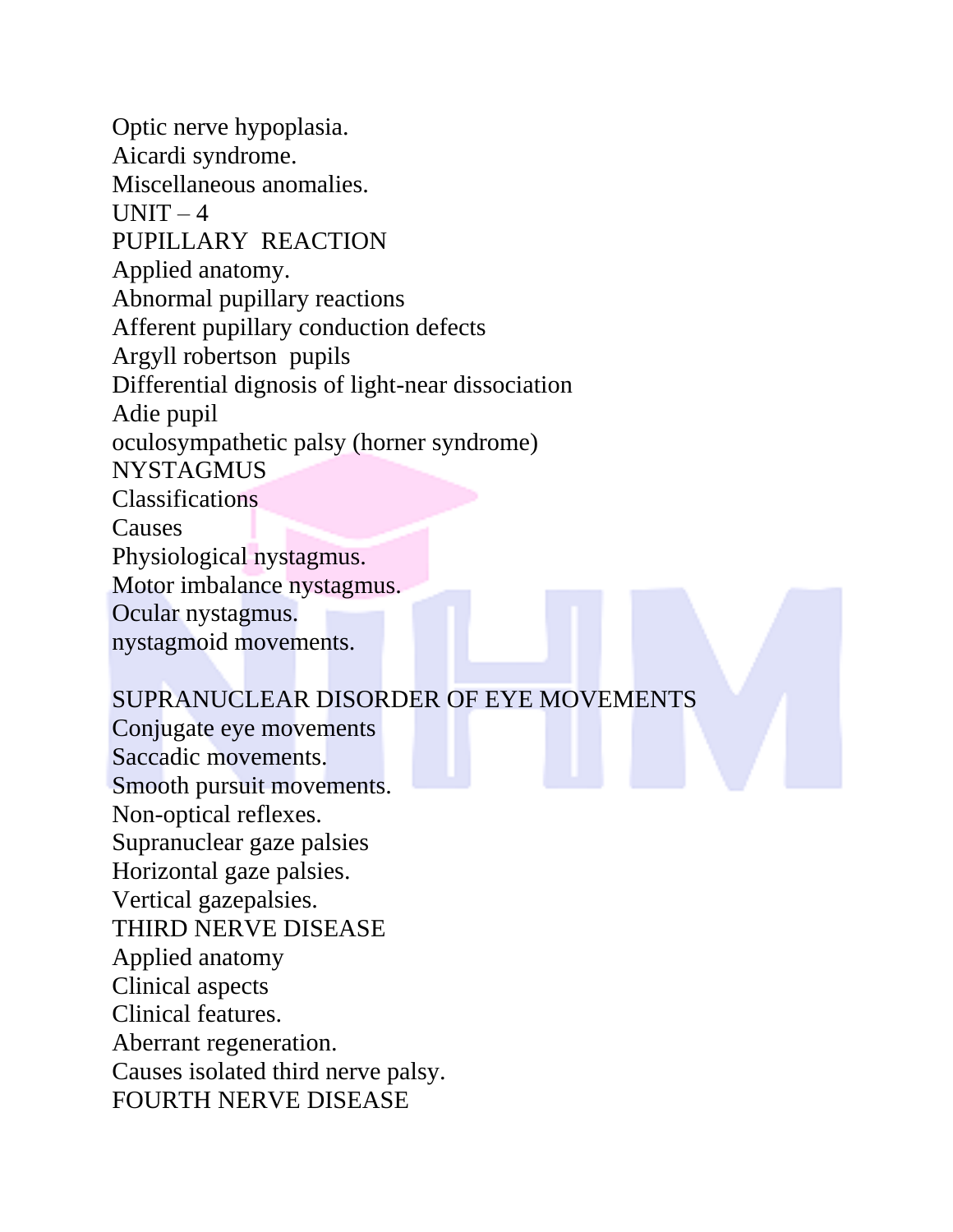Applied anatomy Clinical aspects Clinical features. Causes of isolated fourth nerve palsy.

### SIXTH NERVE DISEASE

Applied anatomy Clinical aspects

- Clinical features.
- Causes.

 $UNIT - 5$ DISORDERS OF CHIASM Classification Applied anatomy Applied physiology

- Hyperpituitarism.
- Hypopituitarism.

Pituitary adenoma

- Clinical features.
- Special investigation.
- Treatment.

Craniopharyngioma Meningioma

DISORDERS OF RETROCHIASMAL PATHWAYS AND CORTEX Clinical features of optic tract lesion

Lesions of optic radiations

- Applied anatomy.
- clinlcal features.

### OCULAR MYOPATHIES AND RELATED DISORDERS Myasthienia gravis

- Clinical features.
- Special investigations.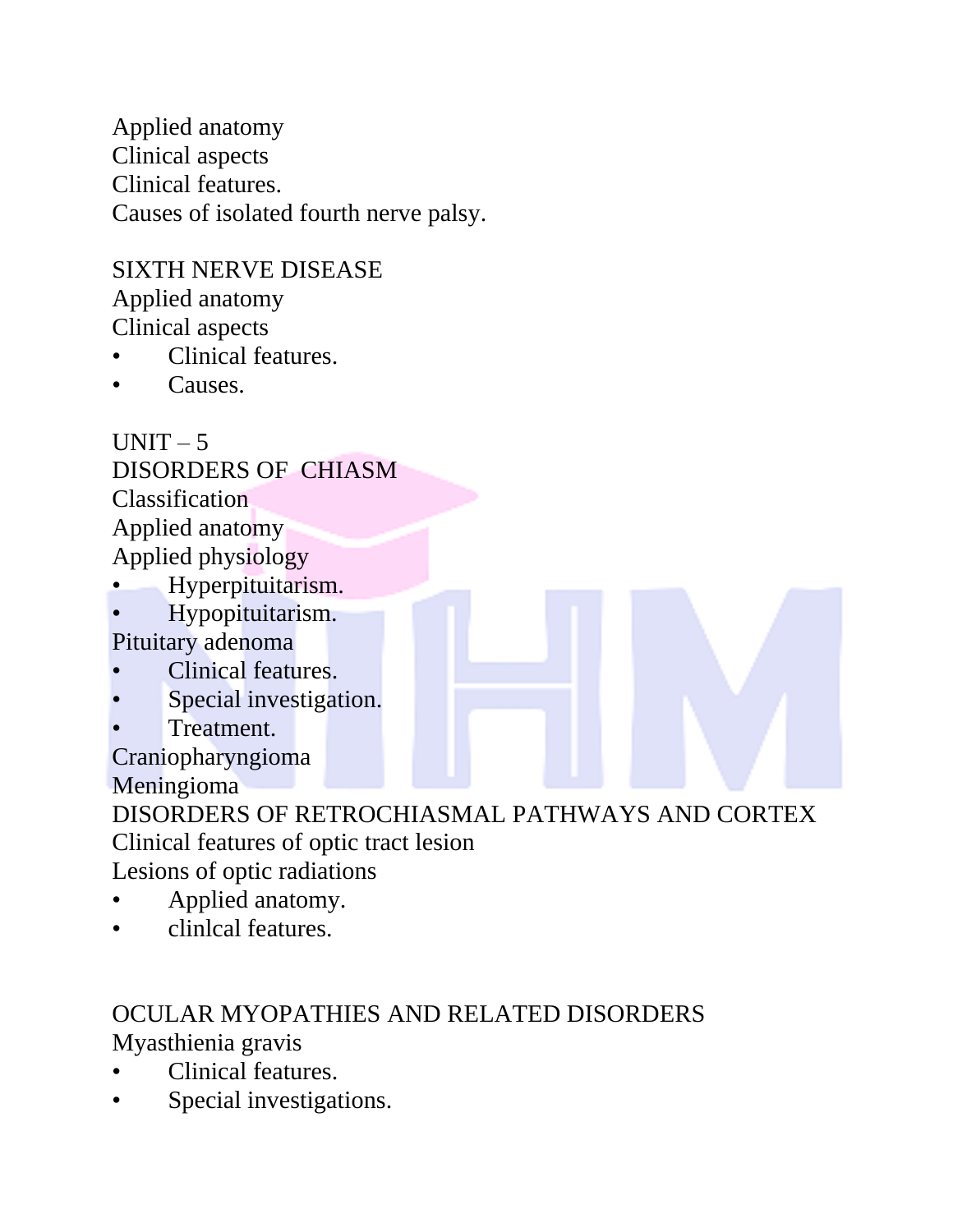• Treatment. Ocular myopathies Myotonic dystrophy

- Systemic features.
- Ocular features.

Essential blepharospasm

- Clinical features.
- Treatment.

NEUROFIBROMATOSIS Neurofibromatosis type-1(NF-1)

Systemic features.

Â

• Ocular features.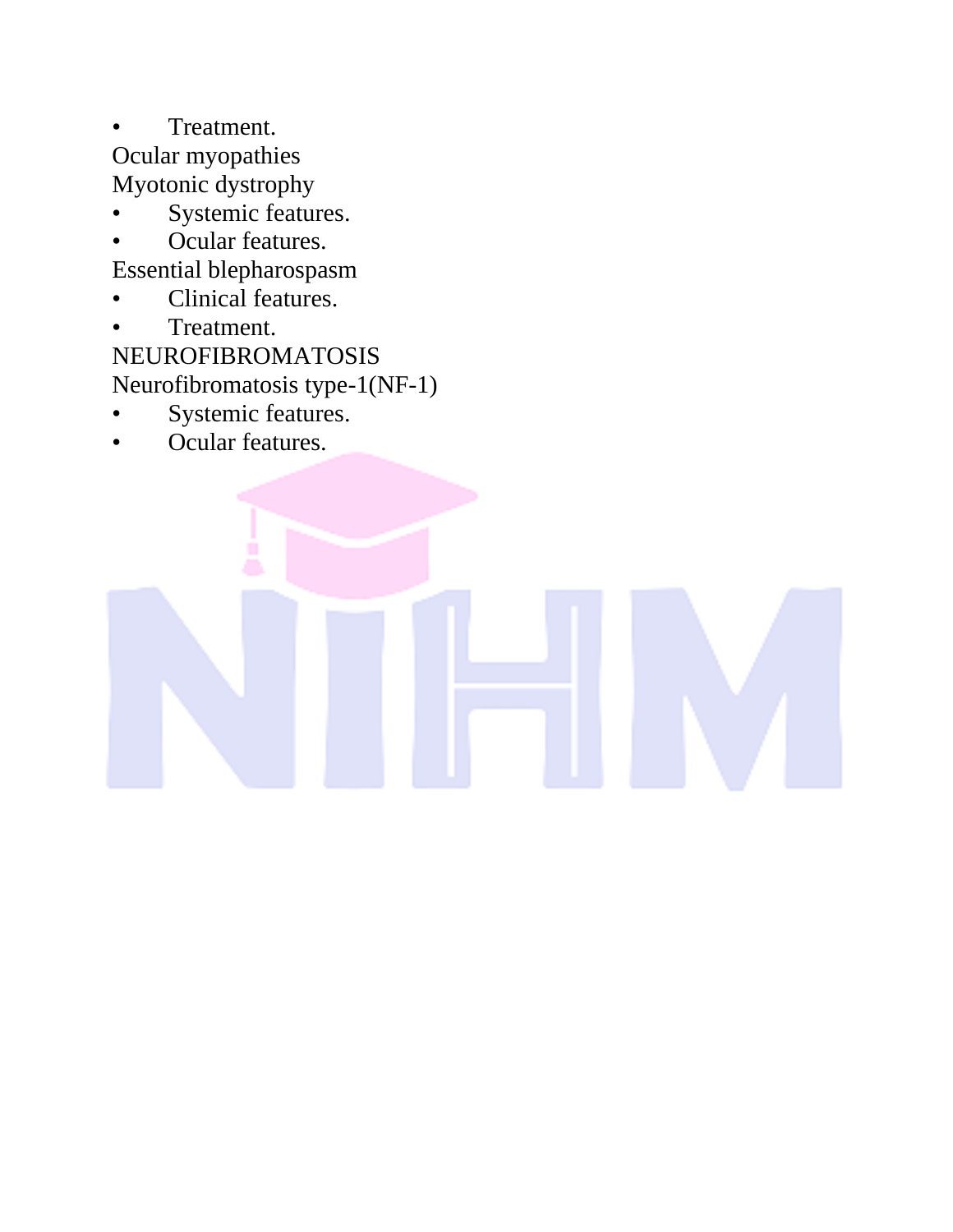### **44 Optometric Instrumentation II**

Unit  $-1$ 

Visual acuity testing & theory. Color vision testing & theory

ERG, EOG, EMG, ENG,

Scans Ultrasonography – (A scan, B scan) – Principles and application.

F.F.A – Principles and demonstration of film

Unit  $-2$ 

VER or VEP

Tonometer, tonometry &tonography

Fields Of Vision And Screening Devices

Perimeter – Basics of perimetry – Humphray instruments, Automated perimetry – basics, types(names) , interpretation of normal Glaucoma Field of Definition

Unit  $-3$ 

Adaptation &adaptometry, berman's locator, cryo technique, diathermy & photo-coagulation

Slit lamp examination

Unit  $-4$ 

Gonioscopy, pachymetry, ocular photography (Ant Seg)

pH testing &Schimer's test. Fluorescein staining & techniques

syringing& lacrimal function test

Unit  $-5$ 

Ophthalmoscopy, Retinoscopy, Auto- refraction, Photorefraction, keratometry and ophthalmic lens measuring instruments.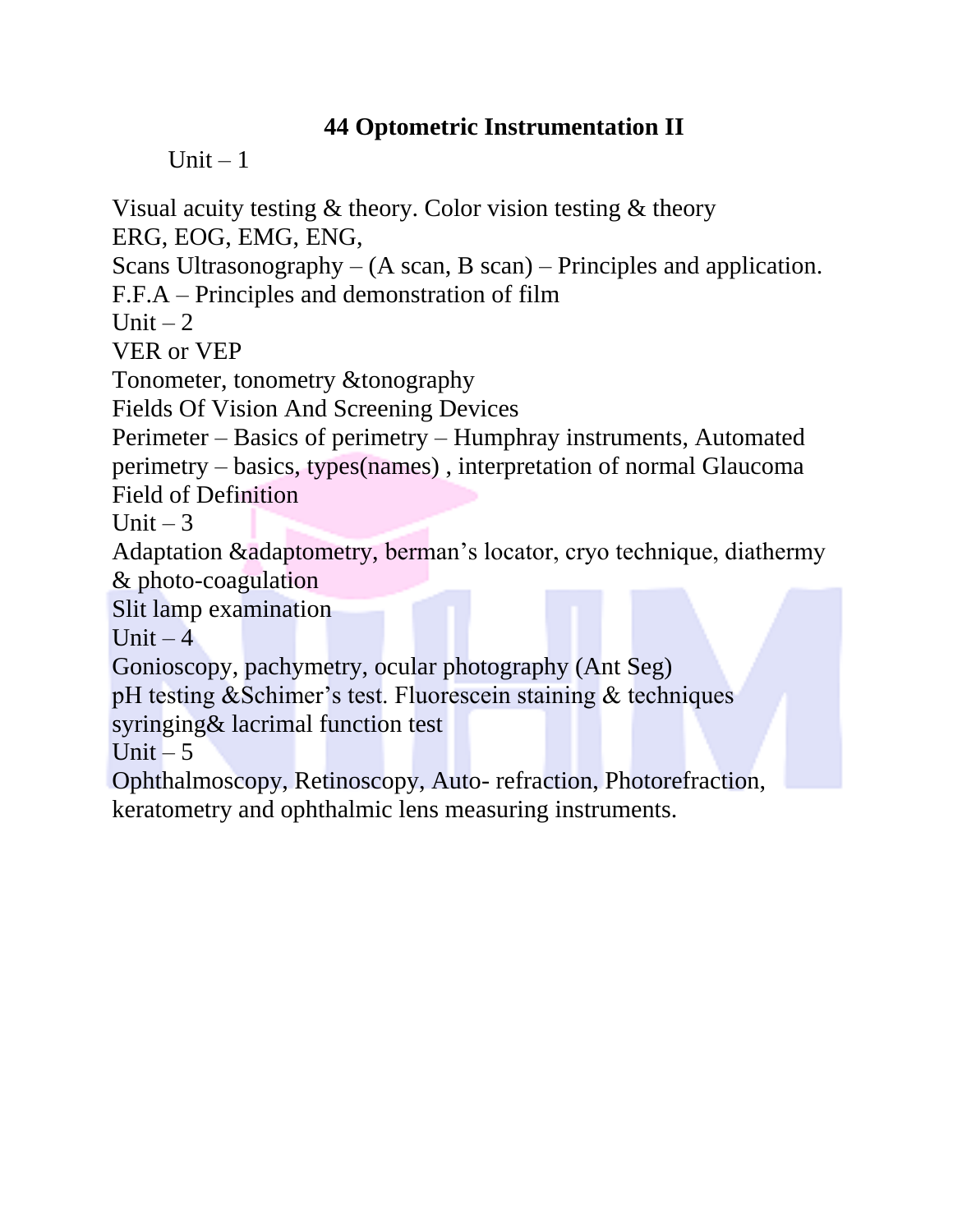### **45 VALUE EDUCATION**

### **Definition**

The learning and practice of facts which have eternal value is what is contemplated by value education. It can also be the process by which a good citizen is moulded out of a human being. The evolution of a good human being is when he realises that his conscience shows to him the rightness of his action.

### **Objective**

To create an awareness to values among learners and help them adopt them in their lives.

### **Unit I**

Definition – Need for value Education – How important human values are – humanism and humanistic movement in the world and in India – Literature on the teaching of values under various religions like Hinduism, Buddhism, Christianity, Jainism, Islam, etc. Agencies for teaching value education in India – National Resource Centre for Value Education – NCERT– IITs and IGNOU.

### **Unit II**

**Vedic Period –** Influence of Buddhism and Jainism – Hindu Dynasties – Islam Invasion – Moghul invasion – British Rule – culture clash – Bhakti cult – social Reformers – Gandhi – Swami Vivekananda – Tagore – their role in value education.

### **Unit III**

### **Value Crisis – After Independence**

Independence – democracy – Equality – fundamental duties – Fall of standards in all fields – Social, Economic, Political, Religious and Environmental – corruption in society.

Politics without principle – Commerce without ethics – Education without Character – Science without humanism – Wealth without work – Pleasure without conscience – Prayer without sacrifice – steps taken by the Governments – Central and State – to remove disparities on the basis of class, creed, gender.

### **Unit IV**

### **Value Education on College Campus**

Transition from school to college – problems – Control – free atmosphere – freedom mistaken for license – need for value education – ways of inculcating it – Teaching of etiquettes – Extra-Curricular activities – N.S.S., N.C.C., Club activities – Relevance of Dr.A.P.J. Abdual Kalam's efforts to teach values – Mother Teresa.

### **Unit V**

### **Project Work**

- 1. Collecting details about value education from newspapers, journals and magazines.
- 2. Writing poems, skits, stories centering around value-erosion in society.
- 3. Presenting personal experience in teaching values.
- 4. Suggesting solutions to value based problems on the campus.

### **Recommended Books**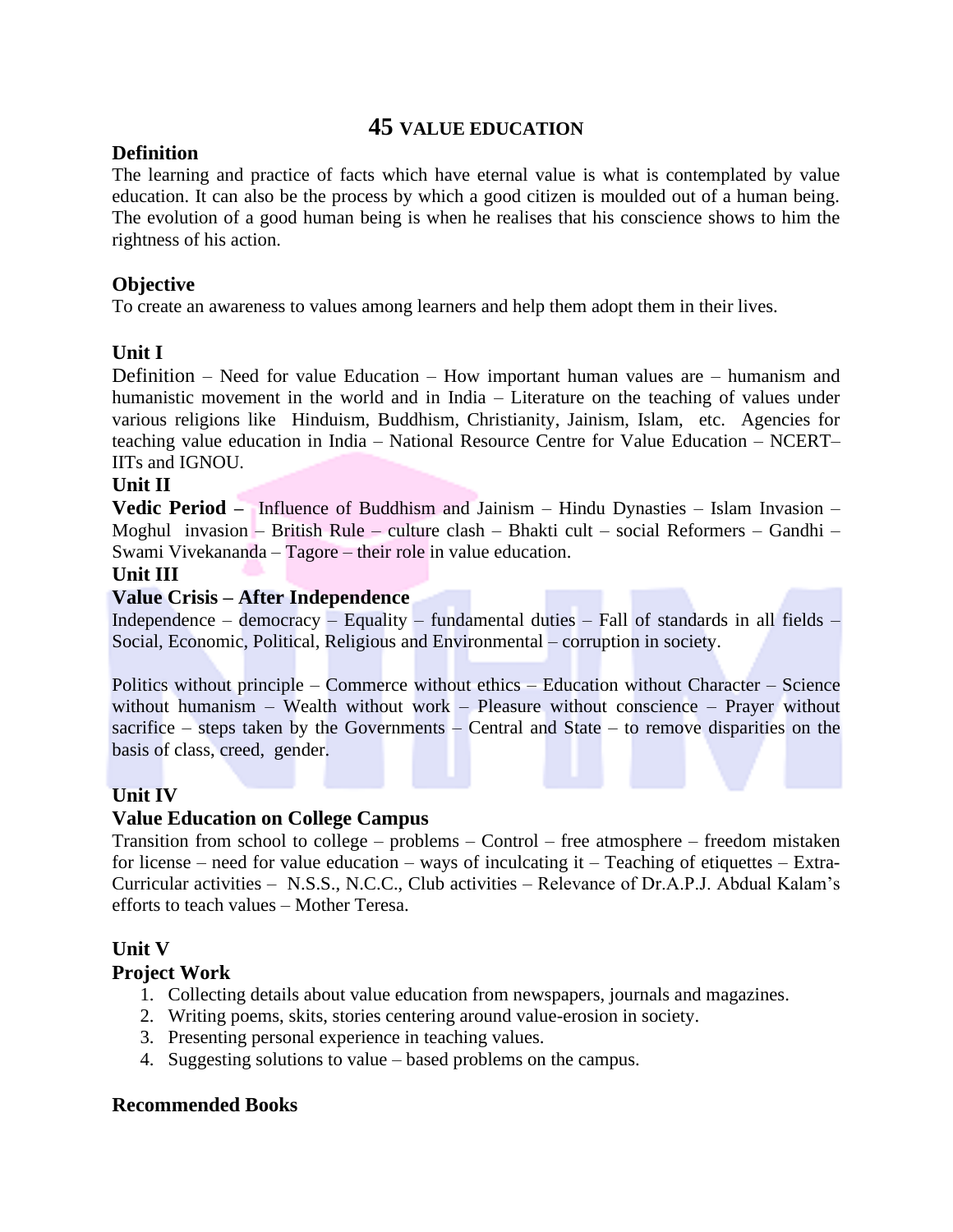- 1. Satchidananda. M.K. (1991), "Ethics, Education, Indian unity and culture" Delhi, Ajantha publications.
- 2. Saraswathi. T.S. (ed) 1999. Culture", Socialisation and Human Development: Theory, Research and Application in India" – New Delhi Sage publications.
- 3. Venkataiah. N (ed) 1998, "Value Education" New Delhi Ph. Publishing Corporation.
- 4. Chakraborti, Mohit (1997) "Value Education: Changing Perspectives" New Delhi: Kanishka Publications.
- 5. "Value Education Need of the hour" Talk delivered in the HTED Seminar Govt. of Maharashtra, Mumbai on 1-11-2001 by N.Vittal, Central Vigilance Commissioner.
- 6. "Swami Vivekananda's Rousing call to Hindu Nation": EKnath Ranade (1991) Centenary Publication
- 7. Radhakrishnan, S. "Religion and culture" (1968), Orient Paperbacks, New Delhi.

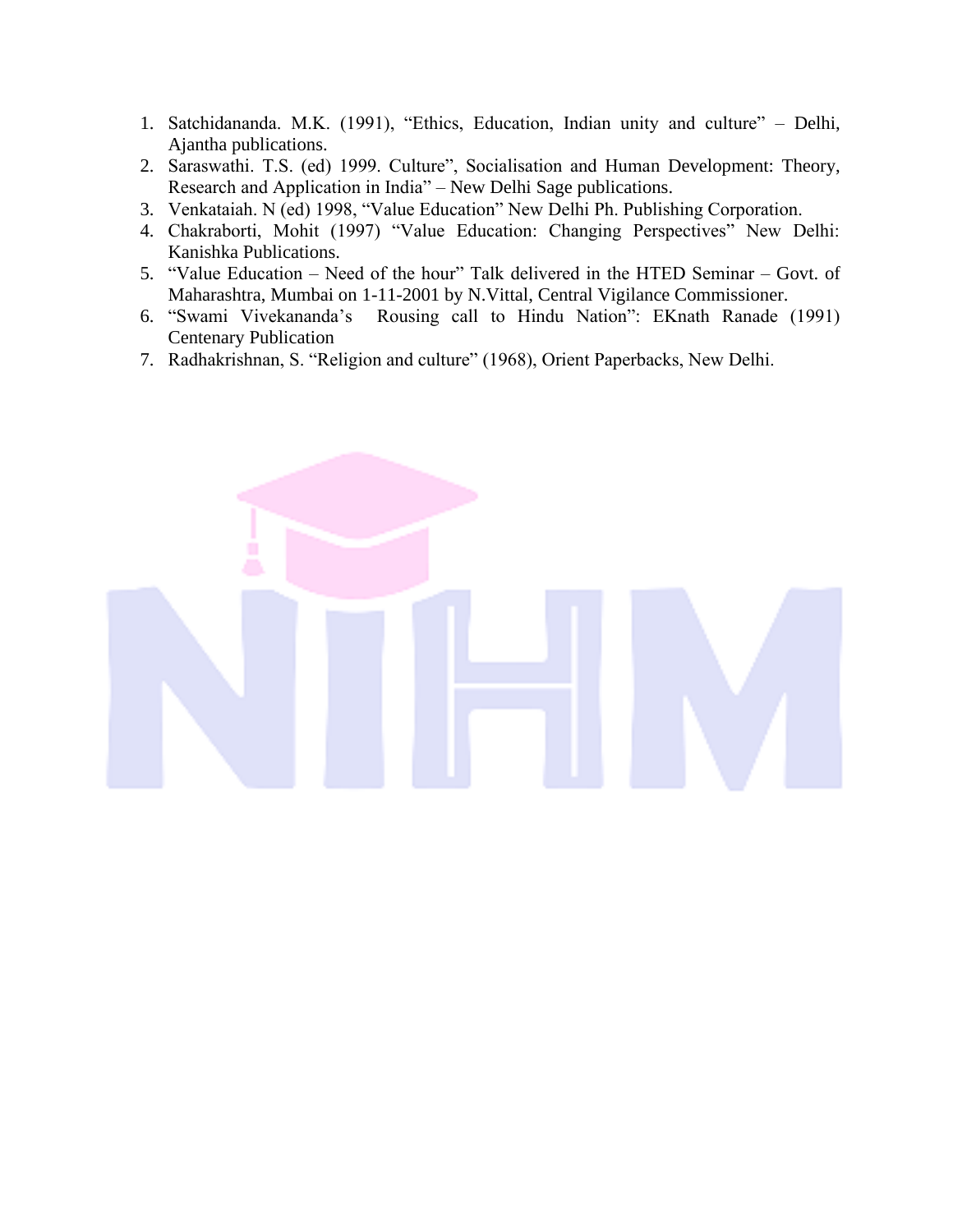## **46 Clinical II Practical**

- Retinoscopy Static, Dynamic and CycloplegicRetinoscopy
- Keratometry
- Subjective Refraction
- JCC
- Clock Dial
- Duochrome
- Borish Delayed
- Addition calculation

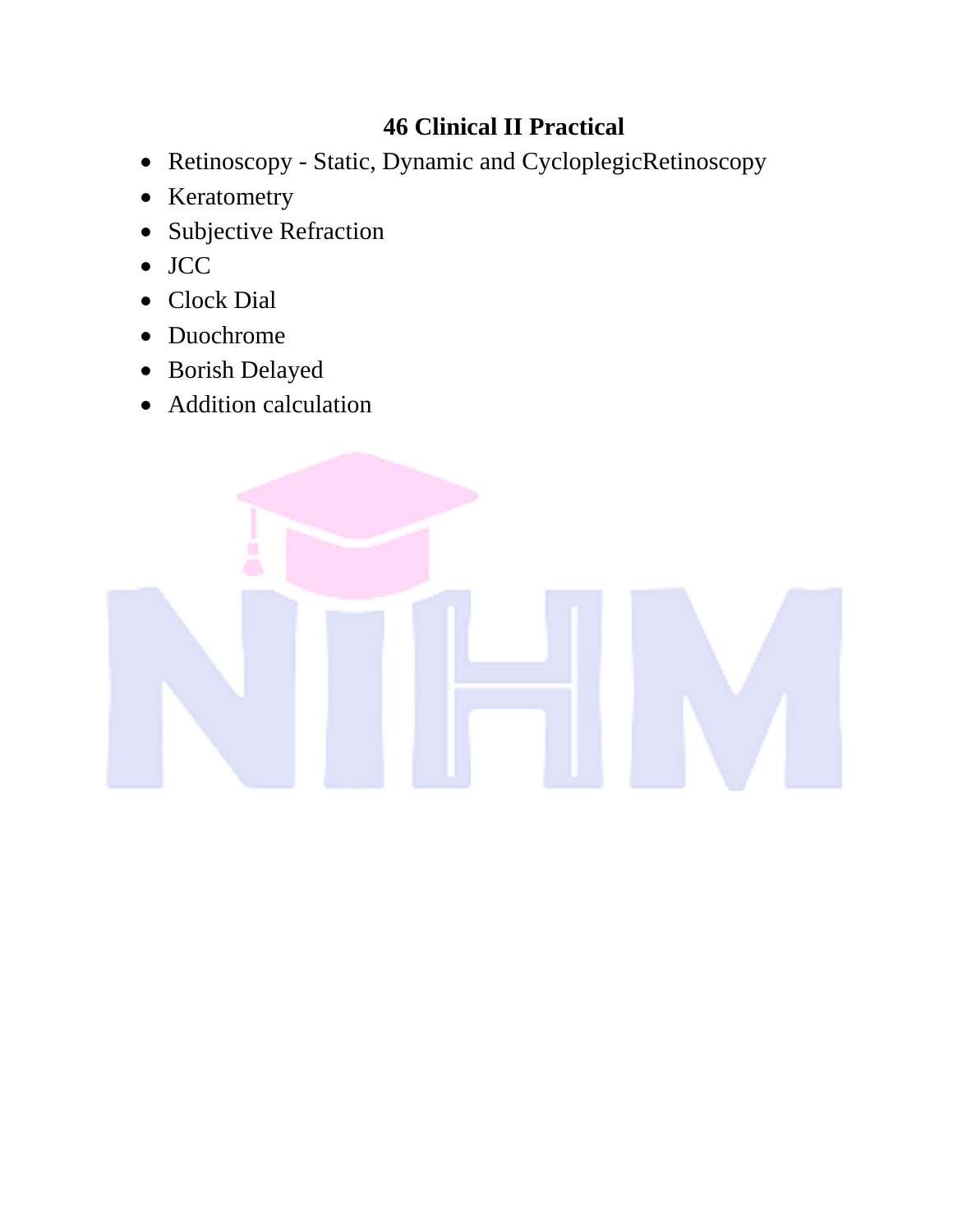## **III – Year Semester V 51 Contact Lenses – I**

Unit  $-1$ 

Introduction to Contact lenses Definition Classification / Types History of Contact Lenses.

Optics of Contact Lenses Magnification & Visual field.Accommodation & Convergence Back & Front Vertex Power. Vertex distance calculation Unit  $-2$ 

Review of Anatomy & Physiology of

- Tear film
- Cornea
- Lids & Conjunctiva

Slit lamp Examination technique

Corneal topography- Keratometry& Extended Keratometry

Unit  $-3$ 

Introduction to CL materials (Monomers, Polymers) Properties of CL materials

- Physiological (Dk, Ionicity, Water content)
- Physical (Elasticity, Tensile strength, Rigidity)
- Optical (Transmission, Refractive index)

Benefits of contact lens over spectacle

Indications and contraindications

FDA classification of contact lens material

Parameters / Designs of Contact Lenses & Terminology

Manufacturing Rigid and Soft Contact Lenses – various methods

RGP Contact Lens materials

Unit  $-4$ 

Patient selection & prescreening.Indications & contra indications of contact lens.

Pre-Fitting examination – steps, significance, recording of results Correction of Astigmatism with RGP lens

Spherical RGP contact lens fitting & assessment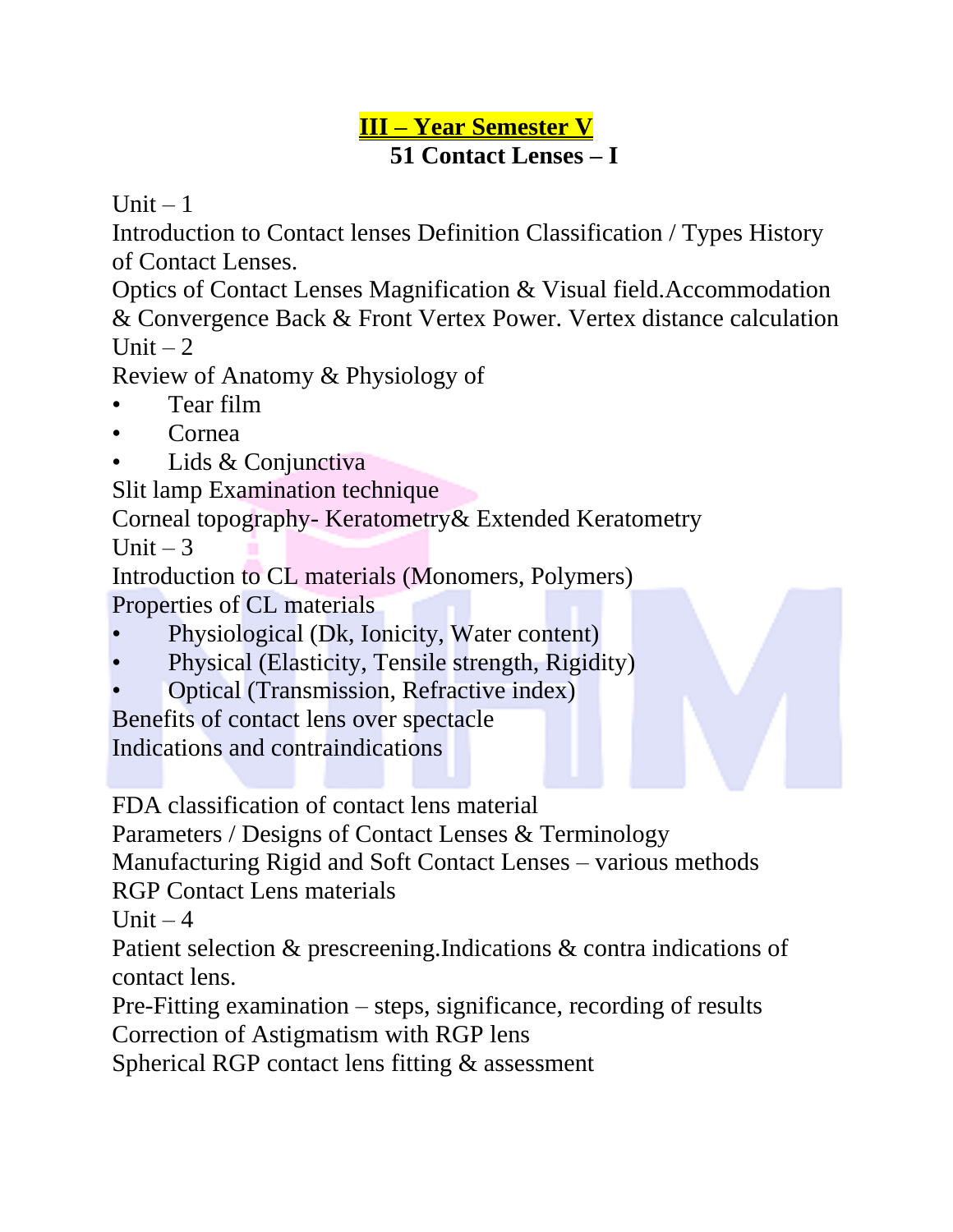Types of fit – Steep, Flat, Optimum – on spherical cornea with spherical lenses Types of fit – Steep, Flat, Optimum – on Toric cornea with spherical lenses Calculation and finalising Contact lens parameters Ordering Rigid Contact Lenses – writing a prescription to the Laboratory Checking and verifying Contact lenses from Laboratory Modifications possible with Rigid lenses Common Handling Instructions Insertion & Removal Techniques Do's and Dont's Unit  $-5$ Care and Maintenance of Rigid lenses Cleaning agents & Importance Rinsing agents & Importance Disinfecting agents & importance Lubricating & Enzymatic cleaners Complications of RGP lenses Pre-fitting considerations for SCL Fitting philosophies for SCL SCL fitting assessment Types of fit – Steep, Flat, Optimum Calculation and finalising SCL parameters Common Handling Instructions • Insertion & Removal Techniques Do's and Dont's Care and Maintenance of Soft lenses Cleaning agents & Importance • Rinsing agents & Importance

- Disinfecting agents & importance
- Lubricating & Enzymatic cleaners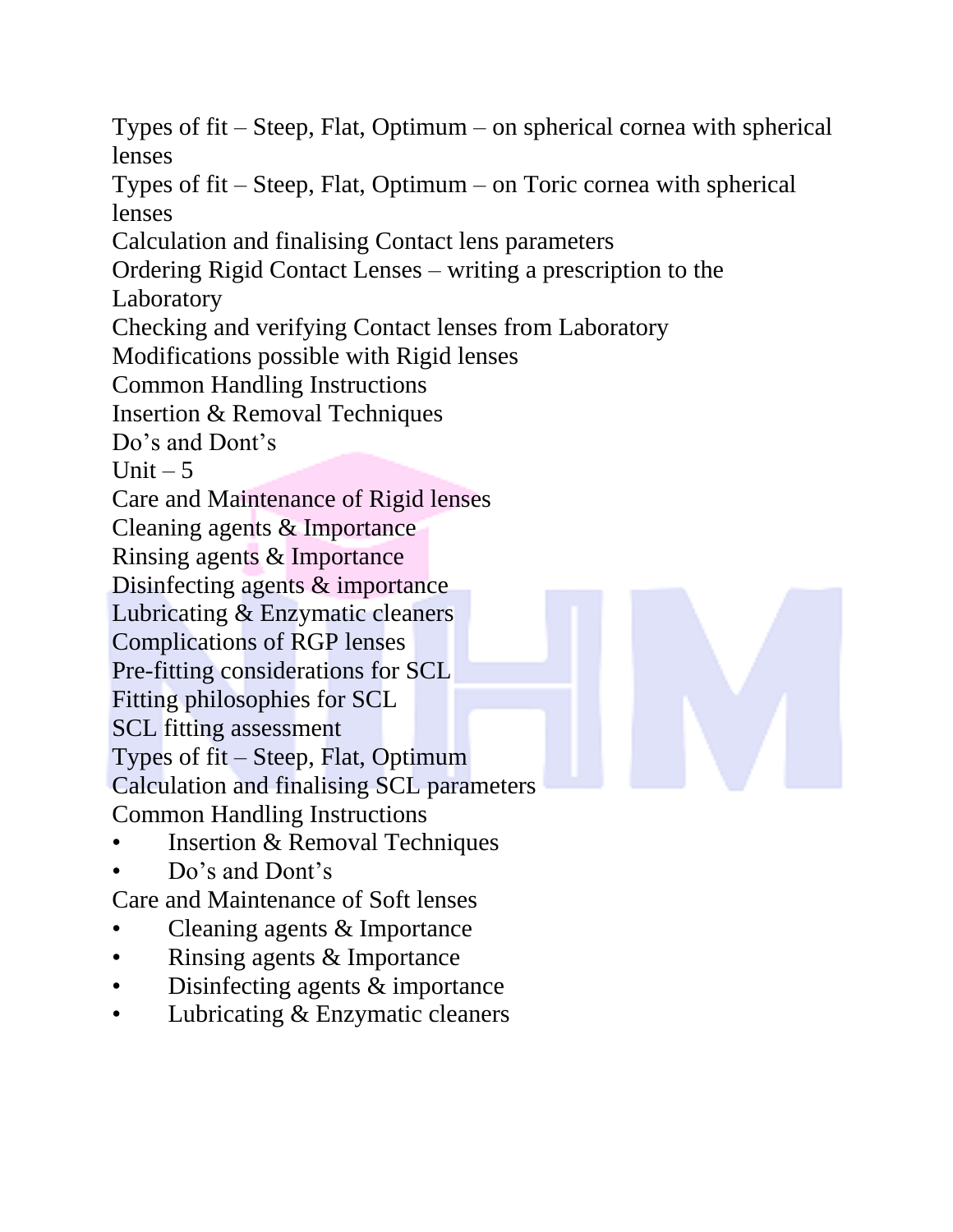## **52 Binocular Vision – I**

### $UNIT - 1$

Binocular Vision and Space perception.

- Relative subjective visual direction.
- Retino motor value
- Grades of BSV
- SMP and Cyclopean EyeCorrespondence, Fusion, Diplopia, Retinal rivalry
- Horopter
- Physiological Diplopia andSuppression
- Stereopsis, Panum's area, BSV.
- Stereopsis and monocular clues significance.
- Egocentric location, clinical applications.

### $UNIT-2$

Anatomy of Extra Ocular Muscles.

• Rectii and Obliques, LPS, Innervation & Blood Supply.

Physiology of Ocular movements.

• Center of rotation, Axes of Fick.

## Action of individual muscle.

Laws of ocular motility

- Donder's and Listing's law
- Sherrington's law
- Hering's law
- Uniocular& Binocular movements, fixation, saccadic & pursuits.
- Version & Vergence.
- Fixation & field of fixation

 $IINT - 3$ BINOCULAR VISION TEST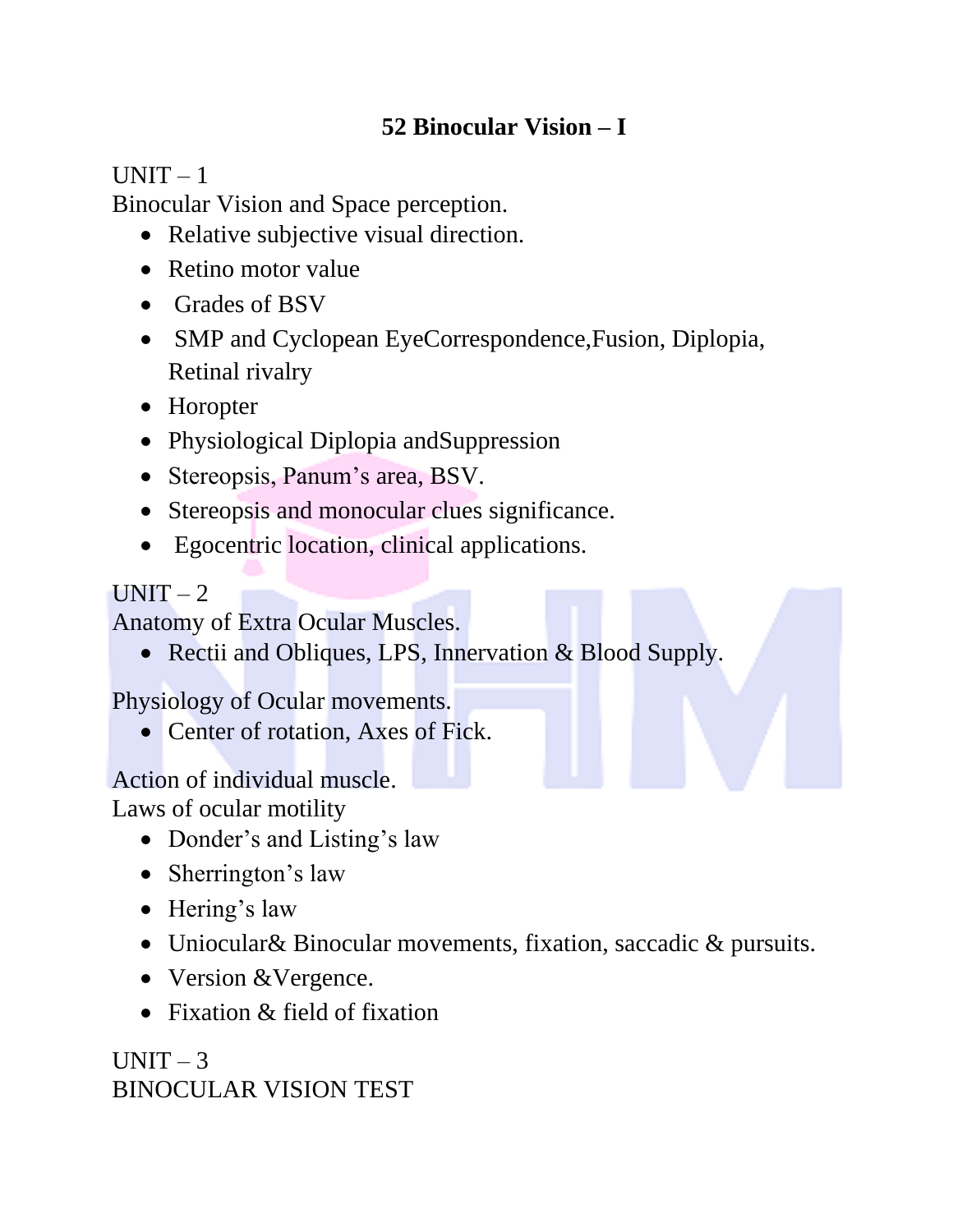Test for simultaneous macular perception, test for fusion, test for stereopsis-synoptophore or stereoscope test, vectograph test, titmus stereo test,randomdotsterogramtest,simple motor task test based on stereopsis.

 $UNIT-4$ Near Vision Complex

Accommodation

- Definition and mechanism(process).
- Methods of measurement
- Stimulus and innervation.
- Types of accommodation.
- Anomalies of accommodation, aetiology and management

### **Convergence**

- Definition and mechanism.
- Methods of measurement.
- Types and components ofconvergence Tonic, accommodative, fusional,proximal.

Anomalies of Convergence –aetiology and management  $UNIT - 5$ 

- Suppression Investigations & Management
- Abnormal Retinal Correspondence Investigation and management
- Amblyopia Classification, Aeitiology Investigation& Management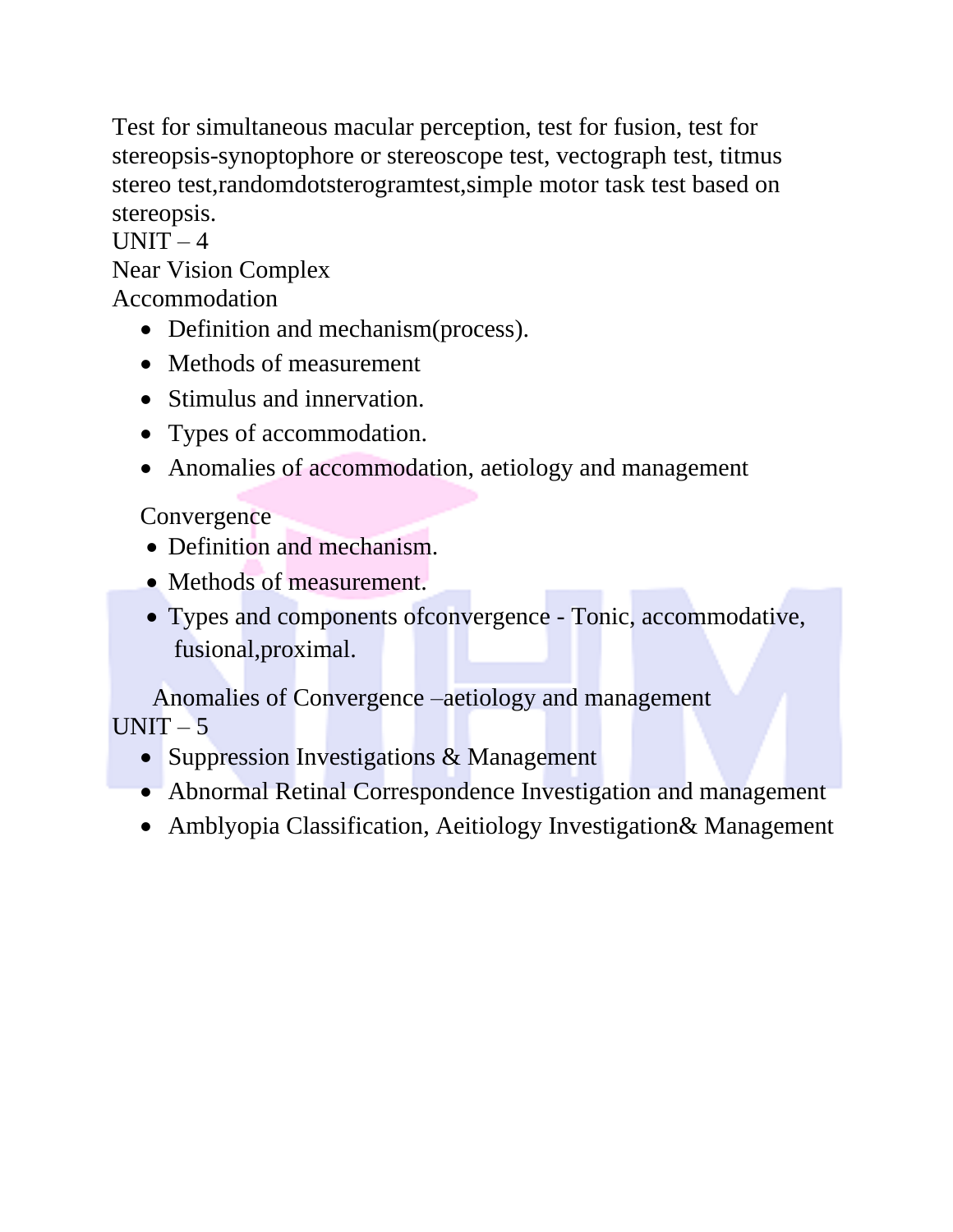## **53 Pediatric & Geriatric optometry**

Unit  $-1$ 

The Development of Eye and Vision History taking Paediatric subjects Assessment of visual acuity Normal appearance, pathology and structural anomalies of a) Orbit, Eye lids, Lacrimal system b) Conjunctiva, Cornea, Sclera Anterior chamber, Uveal tract, Pupil c) Lens, vitreous, Fundus Oculomotor system Unit  $-2$ Refractive Examination Compensatory treatments: • Myopia

- Pseudo myopia
- Hyperopia
- Astigmatism
- Anisimetropia
- Amblyopia

Determining binocular status

Unit  $-4$ 

Determining sensory motor adaptability

Remedial and Compensatory treatment of Strabismus and Nystagmus Vergence and accommodation

Paediatric eye disorders :

Cataract, Retinopathy of Prematurity, Retinoblastoma, Neuromuscular conditions (myotonic dystrophy, mitochondrial cytopathy), and Genetics Anterior segment dysgenesis, Aniridia, Microphthalmos, Coloboma, Albinism

Spectacle dispensing for children

Paediatric contact lenses

Low vision assessment in children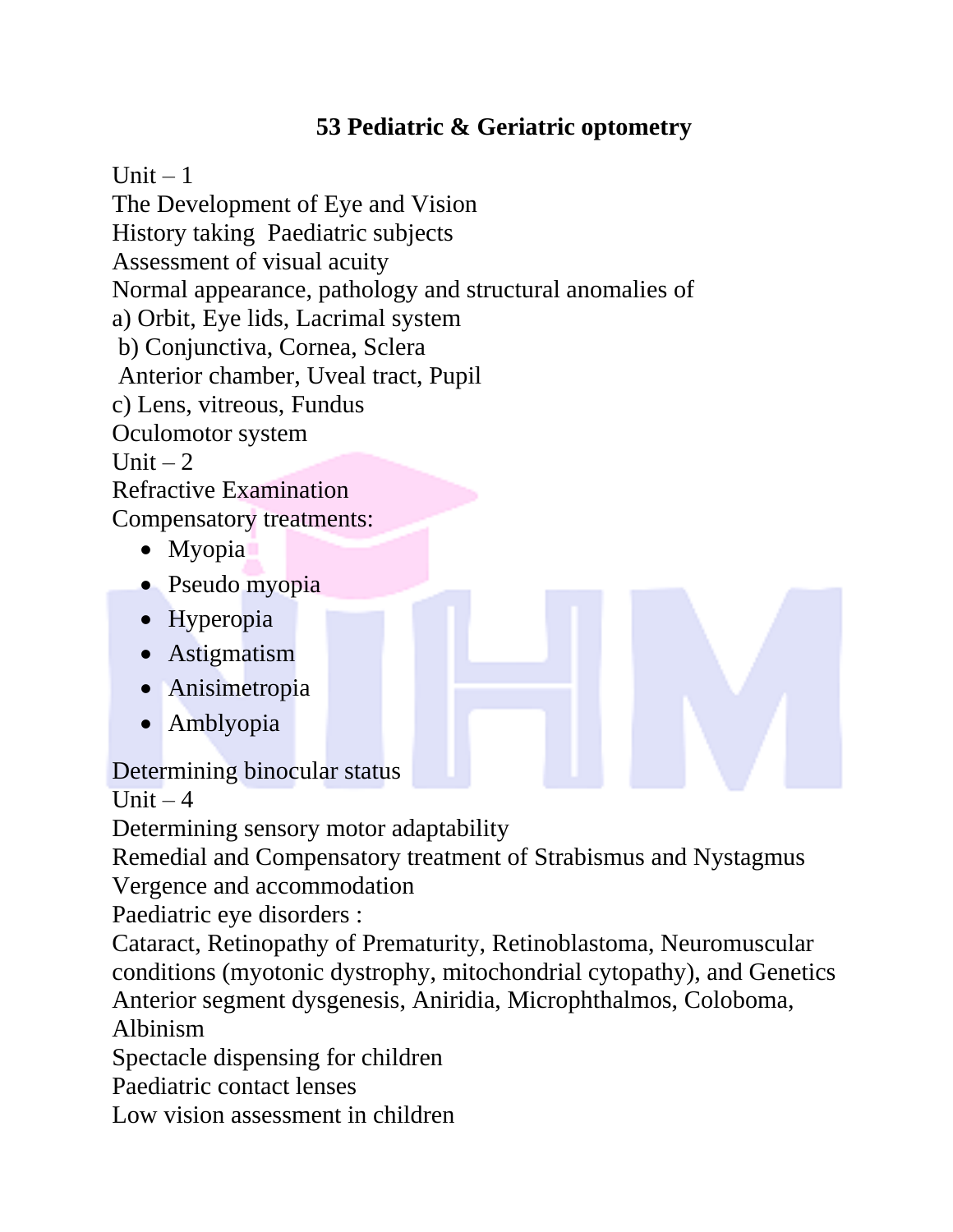Unit  $-5$ 

Structural , and morphological changes of eye in elderly

Physiological changes in eye in the course of aging

Introduction to geriatric medicine – epidemiology , need for optometry care, systemic diseases (Hypertension, Atherosclerosis, coronary heart disease, congestive Heart failure, Cerebrovascular disease, Diabetes, COPD)

Optometric Examination of the Older Adult

Ocular diseases common in old eye, with special reference to cataract,

glaucoma, macular disorders, vascular diseases of the eye

Contact lenses in elderly

Pharmacological aspects of aging

Low vision causes, management and rehabilitation in geriatrics Spectacle dispensing in elderly – Considerations of spectacle lenses and frames

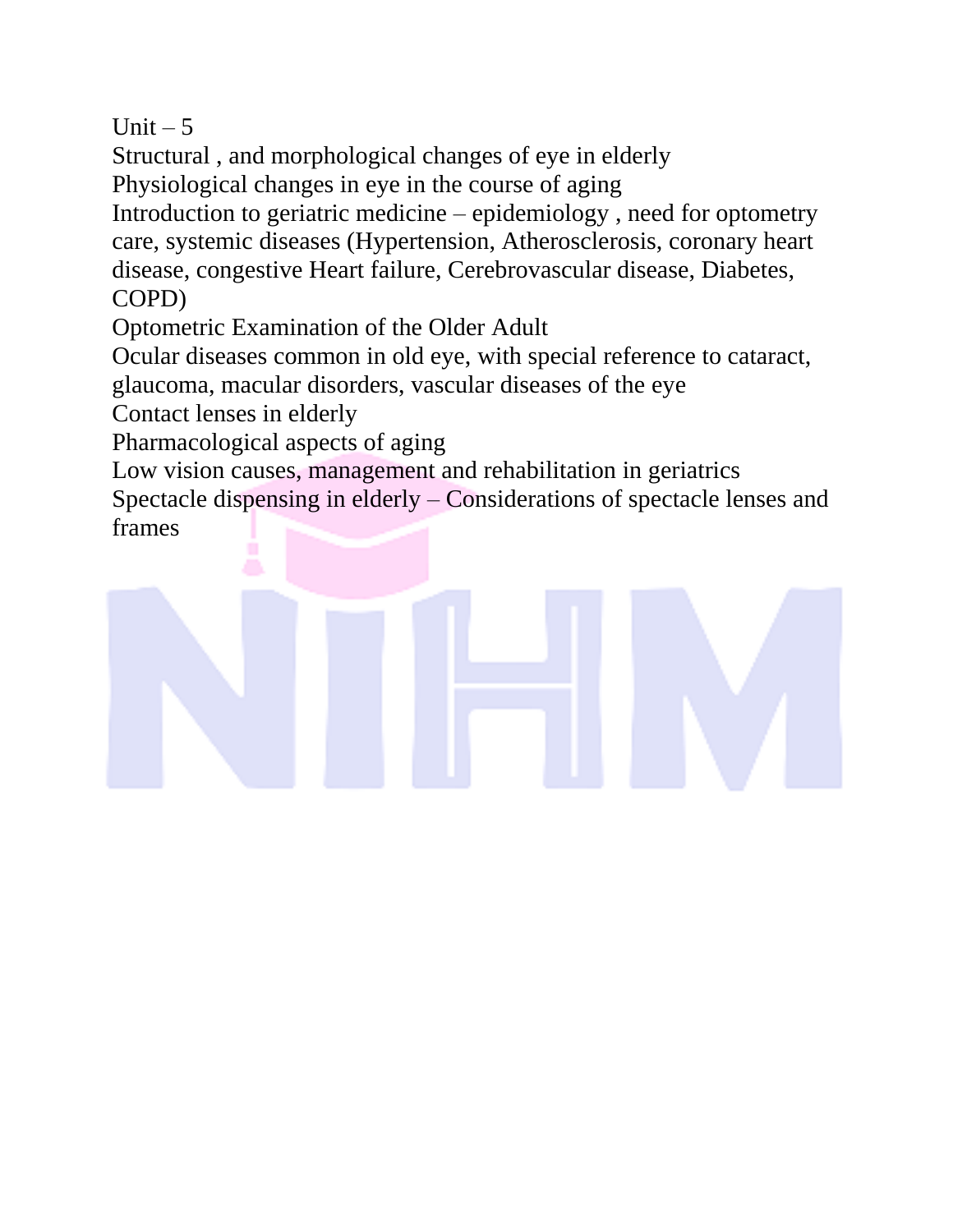## **54 Dispensing Optics**

Unit  $-1$ 

Components of spectacle prescription & interpretation, transposition, Add and near power relation

Special lenses- Lenticulars, Aspherics, Fresnel lenses & Prisms Aniseikonic lenses, Photochromics, Polaroid, Tinted lenses – Tints, filters

Unit  $-2$ 

History of Spectacles, manufacturing overview, Definition, parts & measurements

Classification of frames – Materials (cover in detail), Colours and Temple position (advantages & disadvantages, where to use)

Special purpose frames (sports, kids, reading)

Unit  $-3$ 

Frame selection – based on spectacle prescription, professional requirements, age group, face shape

Measuring Inter-pupillary distance (IPD) for distance & near, bifocal height

Lens & Frame markings, Pupillary centers, bifocal heights, Progressive markings & adjustments – facial wrap, pantoscopic tilt

Unit  $-4$ 

Recording and ordering of lenses (power, add, diameter, base, material, type, lens enhancements)

Neutralization – Hand &lensometer, axis marking,

prism marking

Faults in spectacles (lens fitting, frame fitting, patients complaints,

description, detection and correction)

Unit  $-5$ 

Final checking & dispensing of spectacles to customers, counseling on wearing & maintaining of spectacles, Accessories – Bands, chains, boxes, slevets, cleaners, screwdriver kit

Spectacle repairs – tools, methods, soldering, riveting, frame adjustments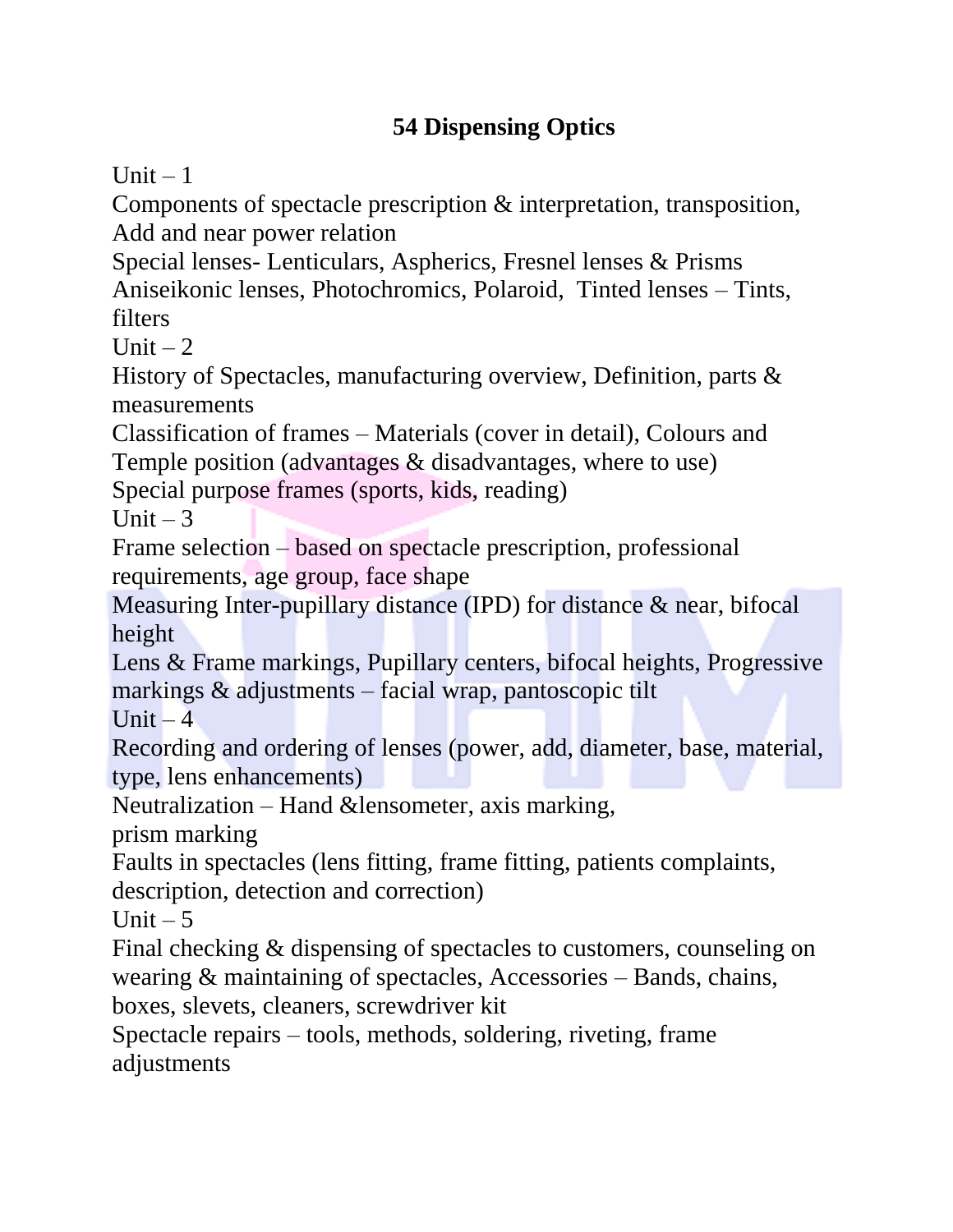Special types of spectacle frames- Monocles, Ptosis crutches, Industrial safety glasses & Welding glasses Frame availability in Indian market

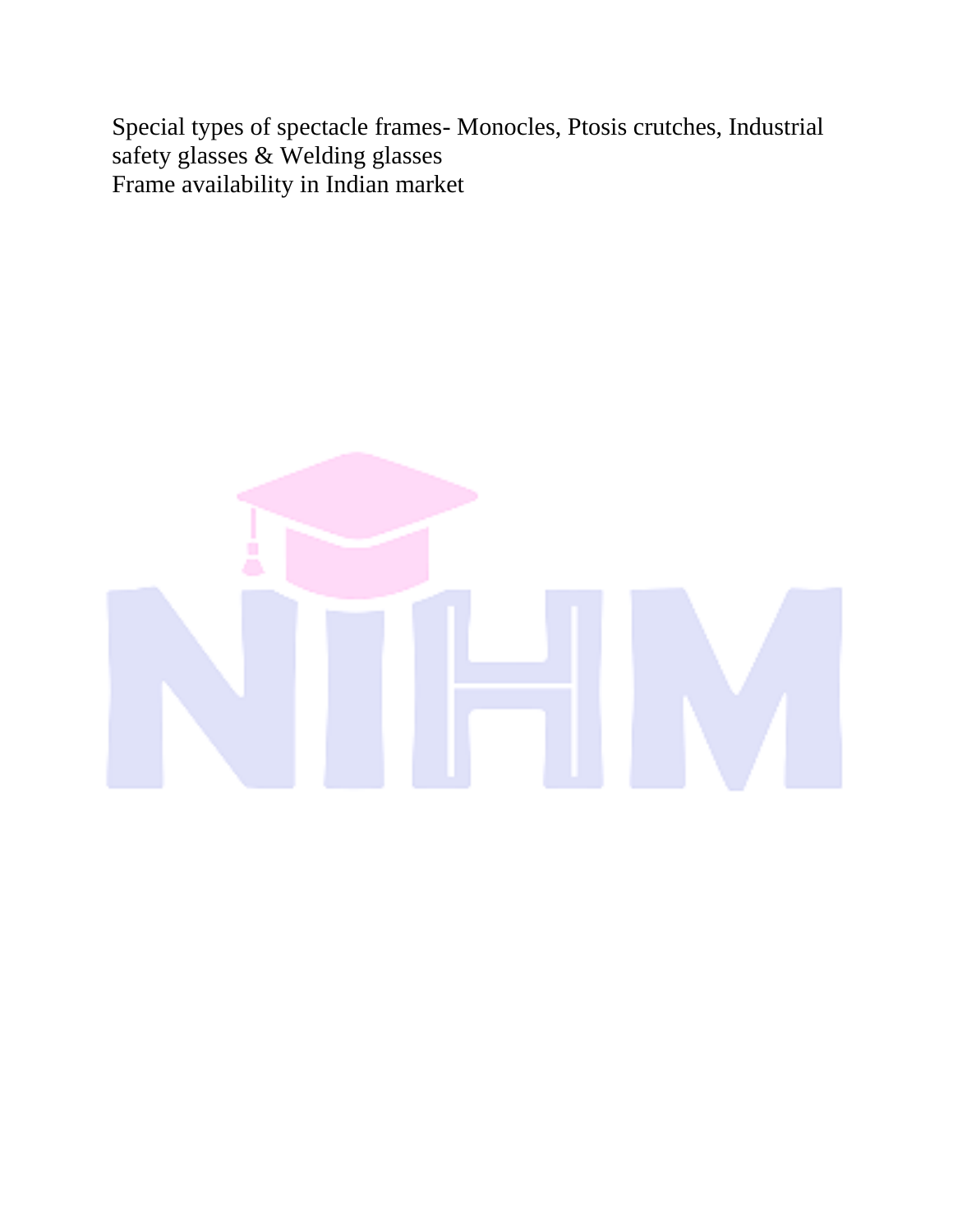## **55 Public Health and Community optometry**

Unit  $-1$ 

Public Health Optometry: Concepts and implementation Dimensions, determinants and indicators of healthLevels of disease prevention and levels of health care patterns Unit  $-2$ 

Epidemiology of blindness – Defining blindness and visual impairment Eye in primary health careContrasting between Clinical and community health programs

Unit  $-3$ 

Community Eye Care Programs

Community based rehabilitation programs

Nutritional Blindness with reference to Vitamin A deficiency

Vision 2020: The Right to Sight

Unit  $-4$ 

Screening for eye diseases

National and International health

agencies, NPCB

Role of an optometrist in Public Health

Organization and Management of Eye Care Programs – Service Delivery models

Unit  $-5$ 

Health manpower and planning &Health Economics

Evaluation and assessment of health programmes

Optometrist role in school eye health programmes

Basics of Tele Optometry and its application in Public Health

Information, Education and Communication for Eye CarePrograms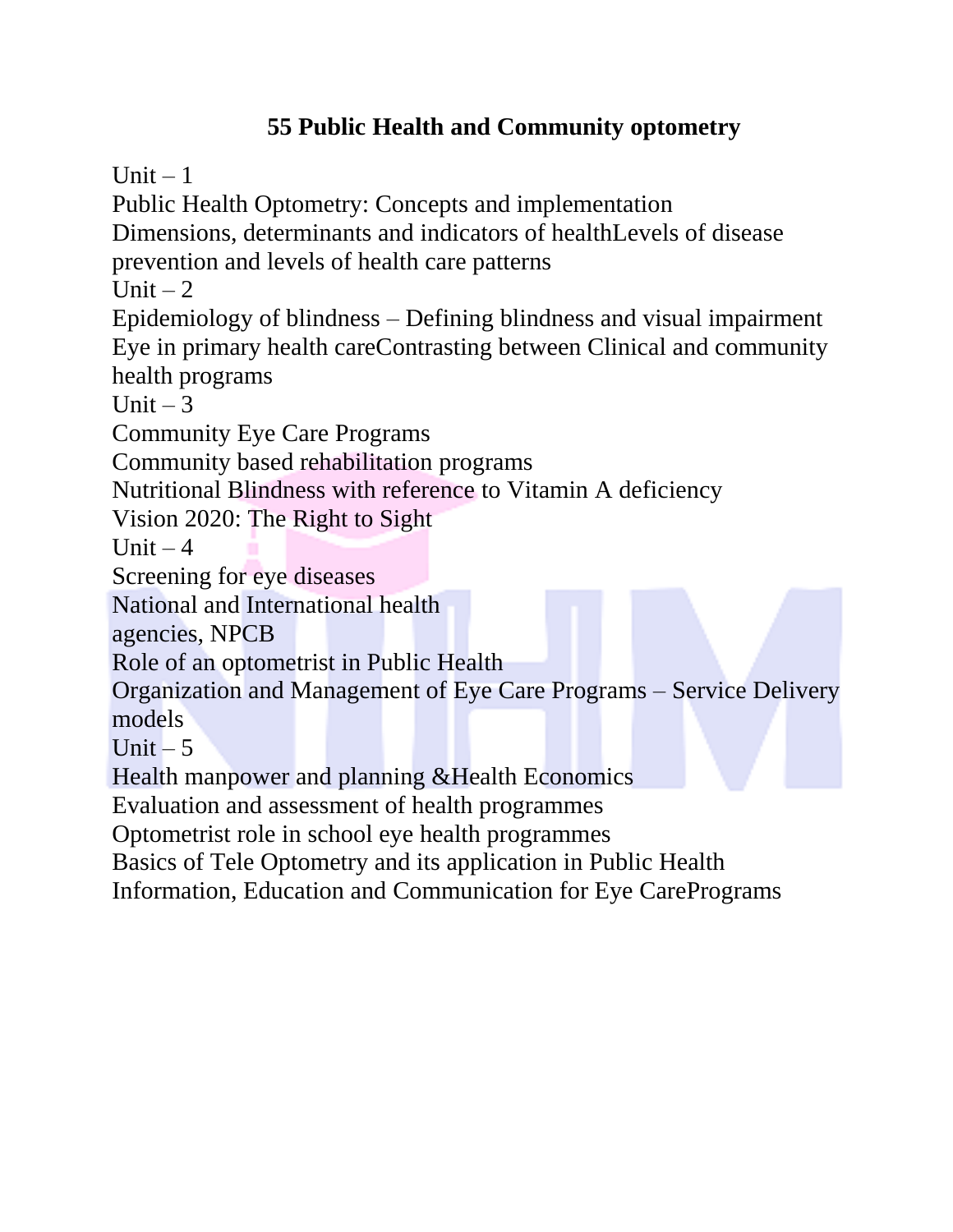## **56 Biostatistics**

 $Unit -1$ Introduction of Biostatistics Measures of mortality Unit  $-2$ Sampling Sampling- necessity of methods and techniques Statistical significance Sample size determination Unit  $-3$ Statistics – Collection of data- Presentation including classification and diagramtic representation – frequency distribution. Measures of central tendency: measures of dispersion. Correlation and regression (Linear) Probability - sample ideas Unit  $-4$ Theoretical distribution 1.1 Binomial 1.2 Normal 1.3 Polynomial distribution Chi-.Square test (2 \* 2) Unit  $-5$ Hospital Statistics Collection of hospital statistical – presentation – analysis of daily

hospital services- Monthly and annual reports, computation of percentages in patient census, bed occupancy rate.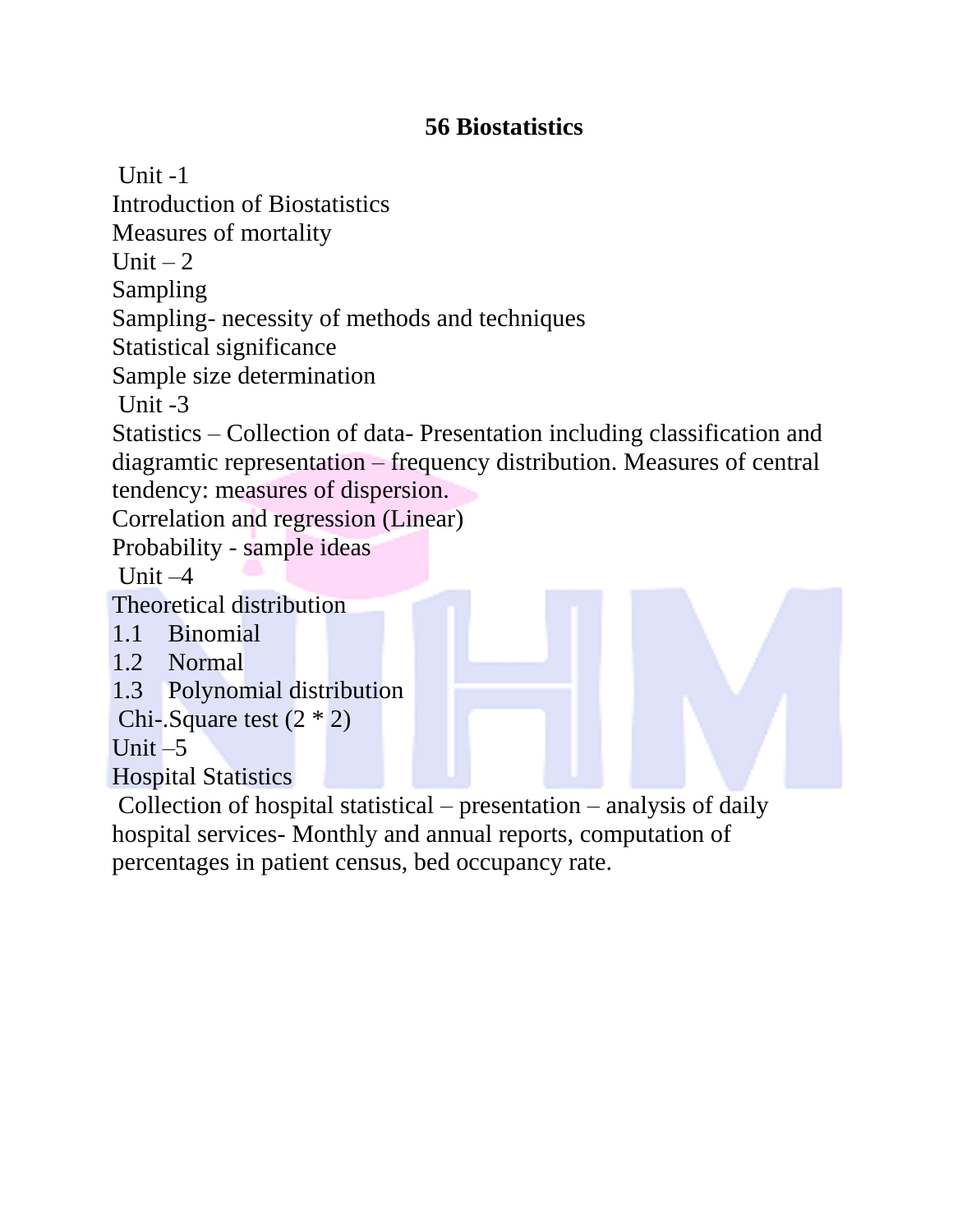## **57 Clinical III Practical**

- Direct ophthalmoscope
- Visual Field chart interpretation Both kinetic and Static
- B scan Interpretation
- A scan chart
- Contact lens insertion and removal
- Fitting assessment
- Synoptophore
- NPC

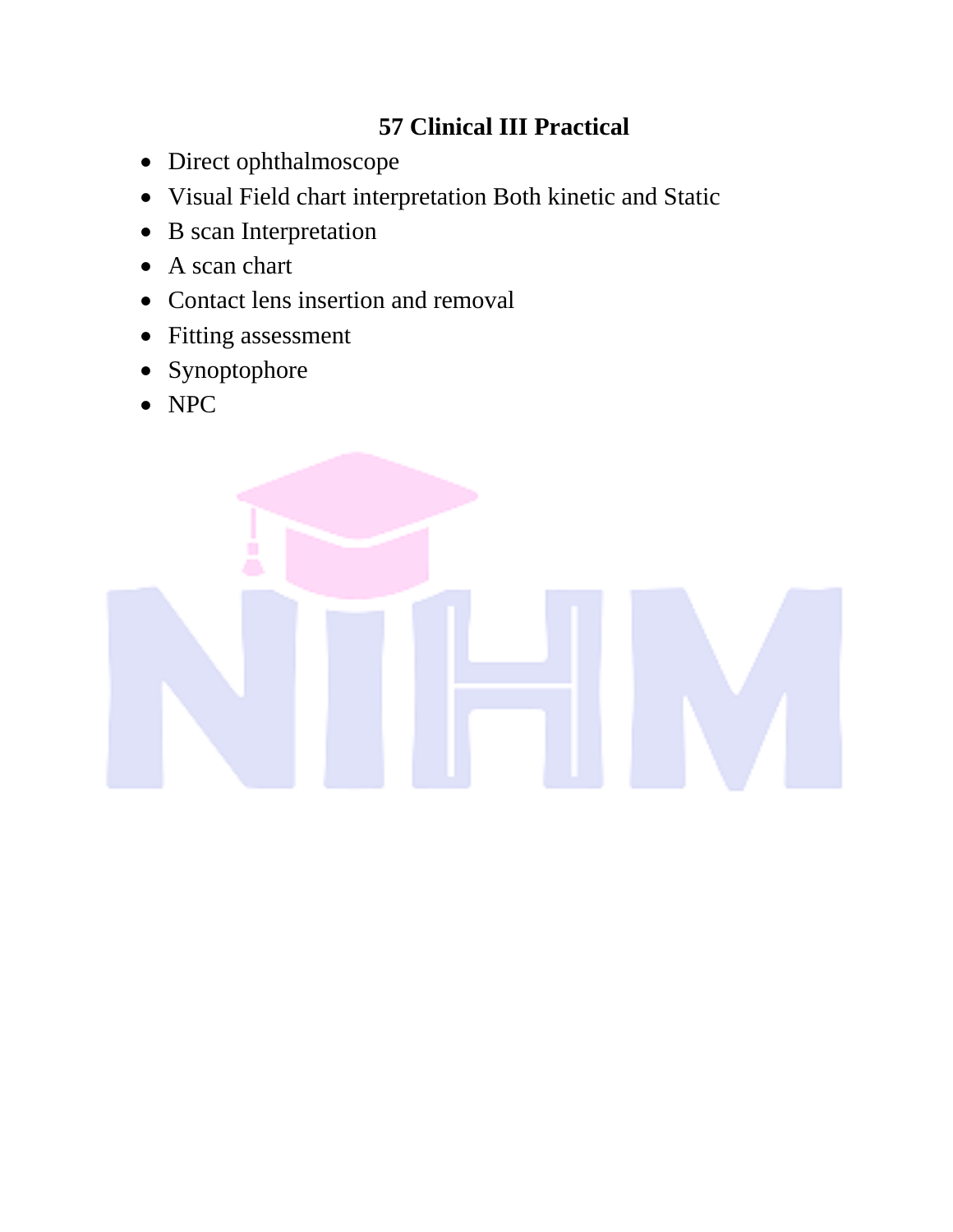**III – Year Semester VI 61 Contact lenses – II**

Comparison of RGP vs. SCL Disposable lenses • Advantages and availability Soft Toric CL • Stabilization techniques • Parameter selection • Fitting assessment Unit  $-2$ Common Handling Instructions • Insertion & Removal Techniques • Do's and Dont's

Contact lens fitting in keratoconus Unit  $-3$ 

Care and Maintenance of Soft lenses

- Cleaning agents & Importance
- Rinsing agents & Importance
- Disinfecting agents & importance
- Lubricating & Enzymatic cleaners

Complications of Soft lenses

Therapeutic contact lenses

- Indications
- Fitting consideration

Unit  $-4$ 

Unit  $-1$ 

Overview of SCL

Specialty fitting

- Aphakia
- Post refractive surgery
- Specialty fitting
- Pediatrics

Introduction to Bifocal CL

Recent advances in contact lenses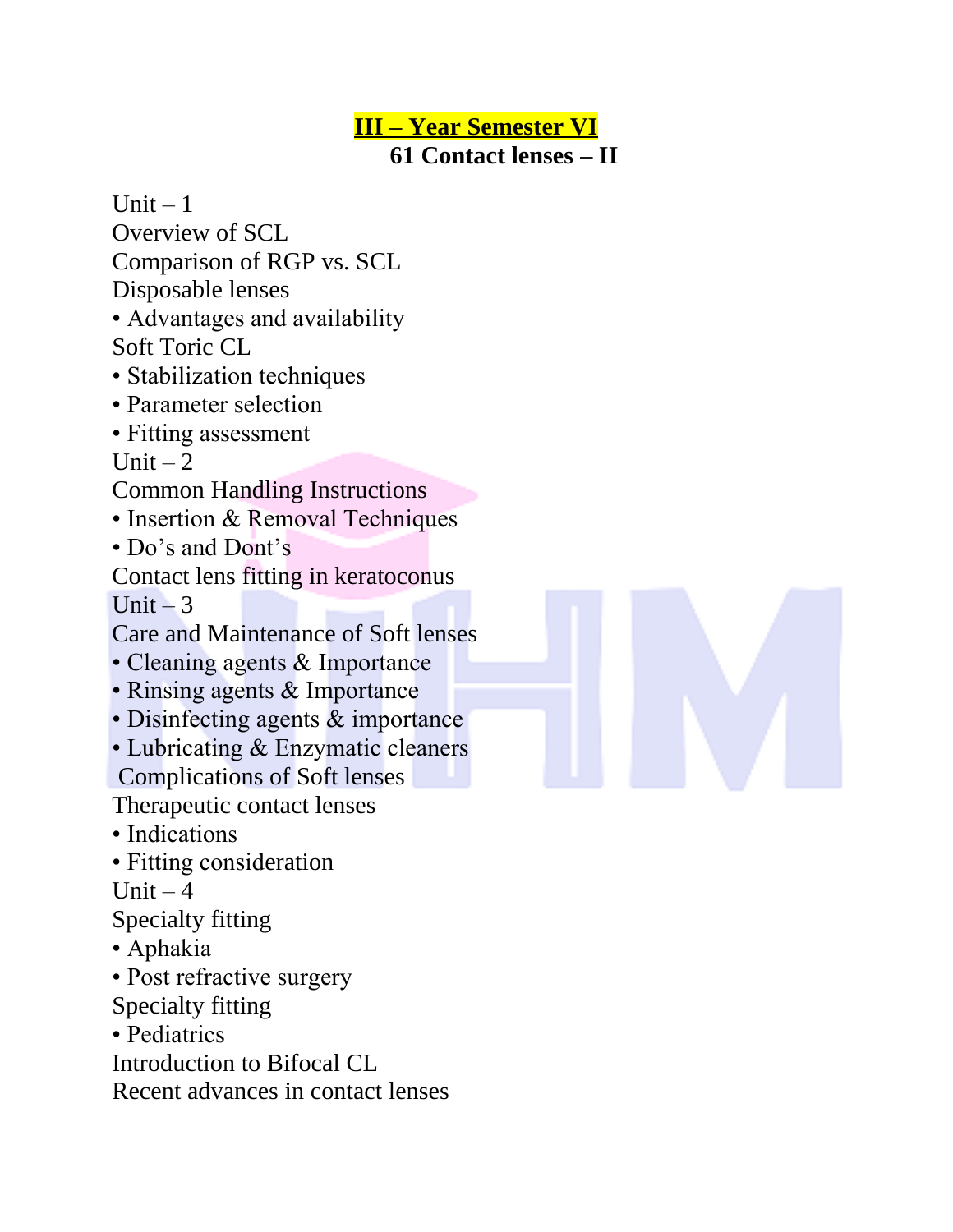Unit  $-5$ Cosmetic and prosthetic contact lenses. Prosthetic eye fitting procedures & conformers

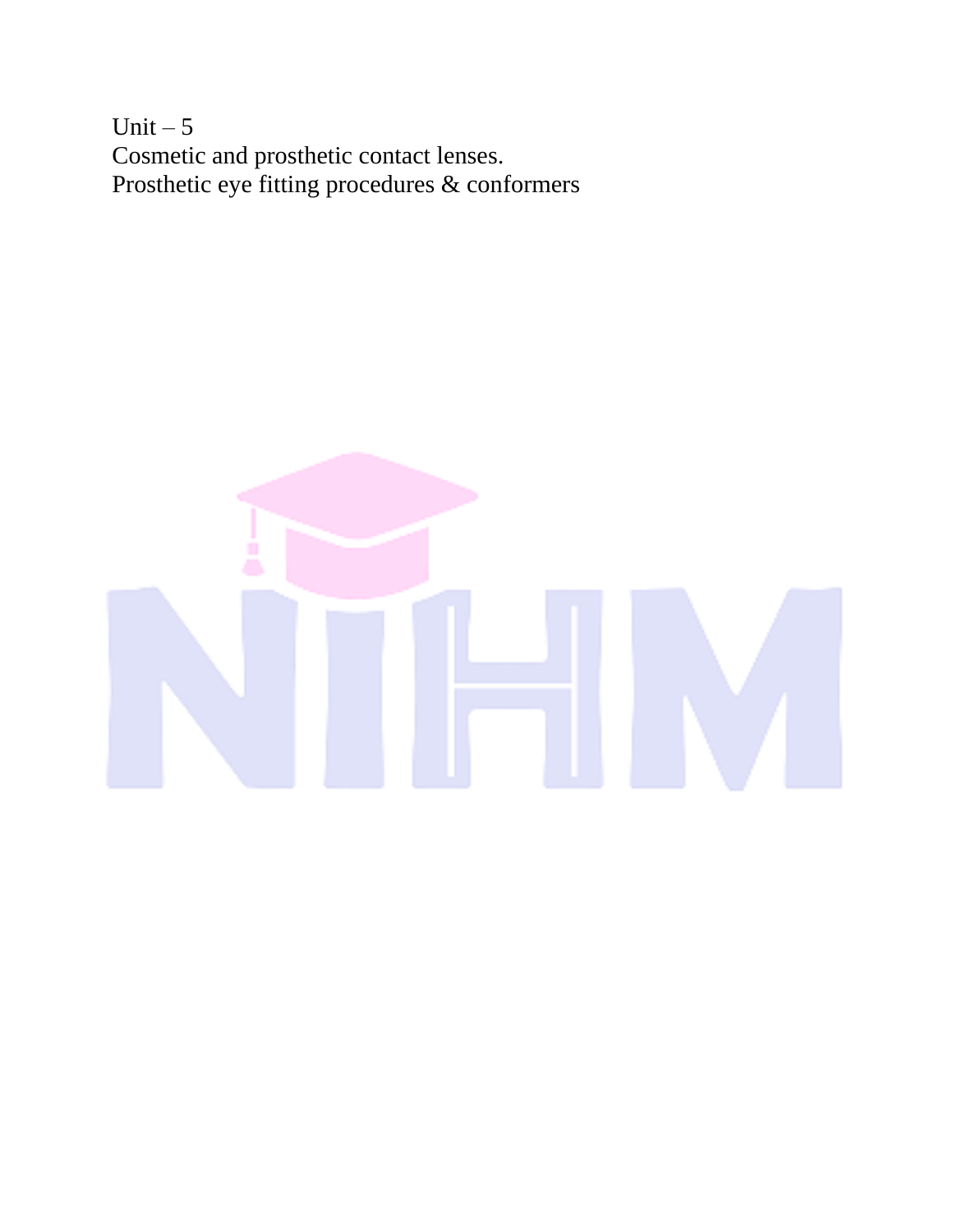## **62 Binocular Vision II**

# $UNIT - 1$ ORTHOPTIC INSTRUMENTS

- Prism Bar
- Synoptophore
- Maddox Wing
- Maddox Rod
- Red Green Goggles
- Hess Screen
- Risley Prisms

# $UNIT - 2$

Investigative procedures Motor signs in squint

- Head position: Face turn, chin position, Head tilt.
- Cover test & cover-uncover tests
- Maddox wing to assess heterophoria.

## Assessment of degree of squint

- Hirschbag test.
- Prism bar test.
- Krimskey test
- Synoptophore test

## Assessment of ocular motality status

- Hess chart
- Diplopia testing
- Bielschowskys Head tilt test

 $UNIT-3$ Convergent strabismus Accommodative convergent squint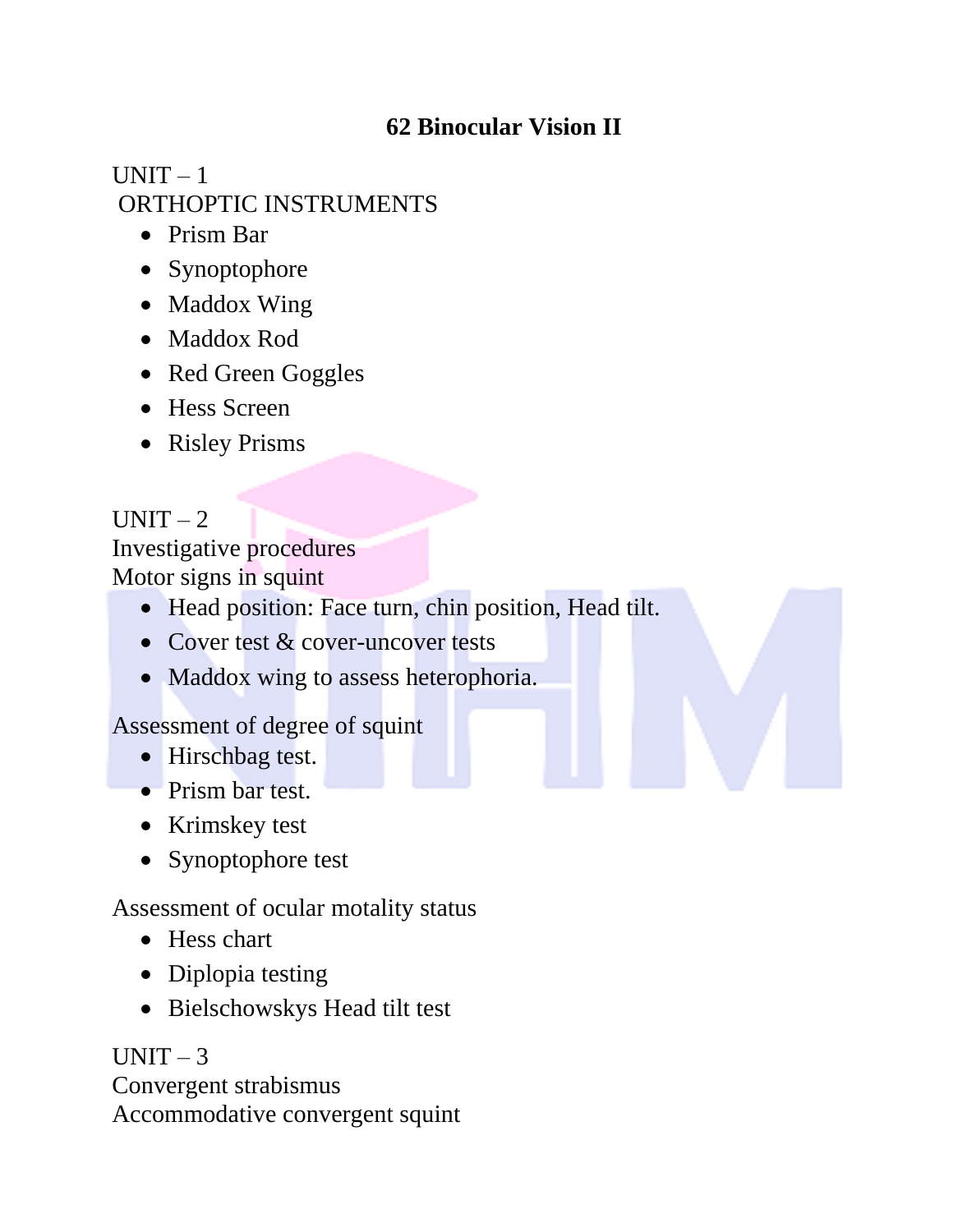• Classification, Investigation andManagement

Non accommodativeConvergent squint

• Classification, Investigation andManagement

Divergent Strabismus

• Classification, A& V phenomenon, Investigation andManagement

Paralytic Strabismus

- Acquired and Congenital
- Clinical Characteristics

Unit  $-4$ Orthoptic Treatment Procedures Management of –

• Convergence insufficiency

Use of prism -

• For Exercise & correction

 $UNIT - 5$ Vision therapy Role of vision therapy in orthoptics management VTPs for

- Amblyopia
- Suppression
- ARC
- C.I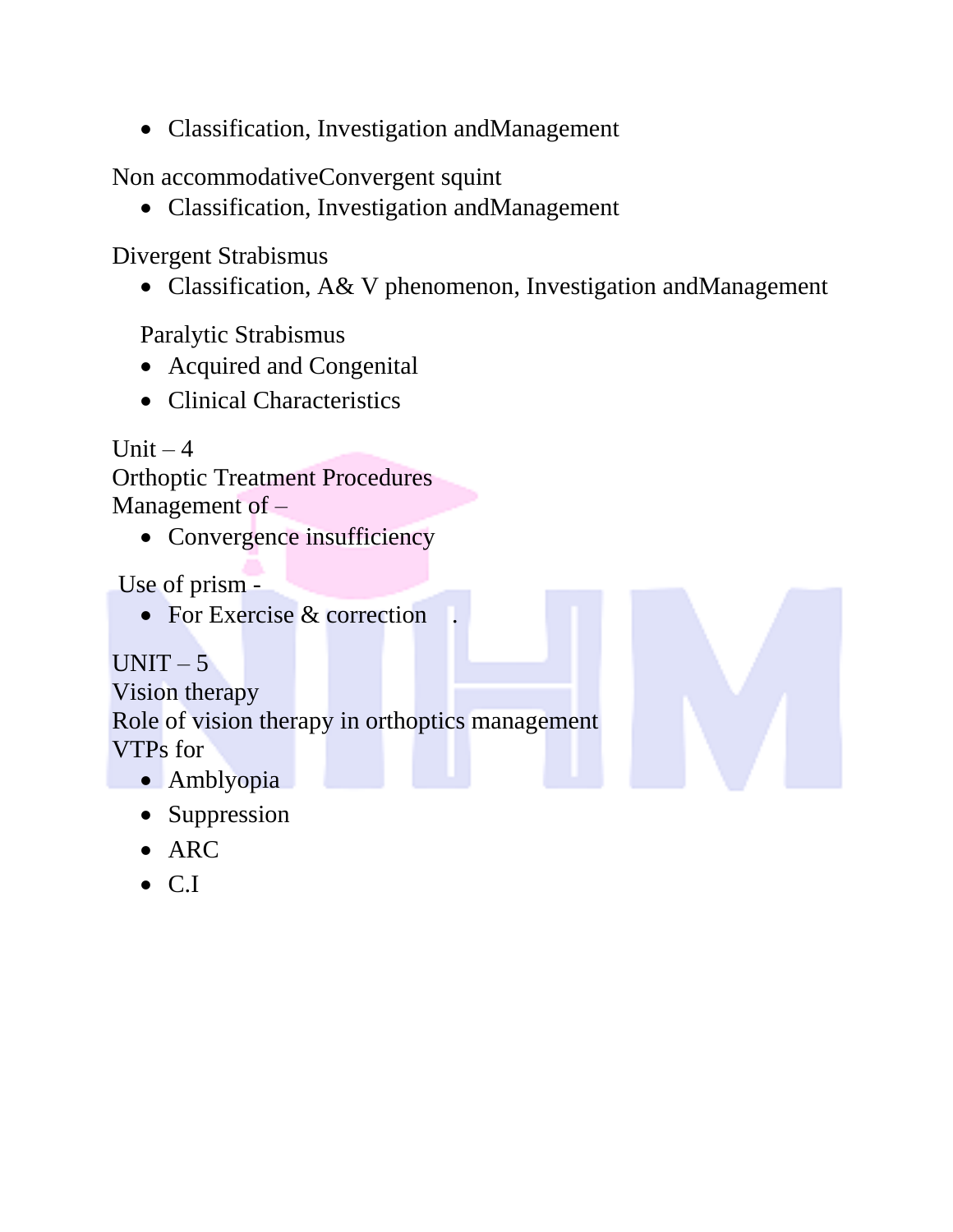## **63 Low Vision Aid**

Unit  $-1$ 

Definitions & classification of Low vision, Grades of low vision, Statistics/ Epidemiology. Relation between disorder, impairment & handicapped.

Epidemiology of low vision Model of low vision service

Pre-clinical evaluation of low vision patients – prognostic  $\&$ psychological factors; psycho-social impact of low vision Unit  $-2$ 

Magnification-relative distance/ relative size/ approach/angular

Types of low vision aids – optical aids, non-optical aids  $\&$  electronic devices

Optics of Galilian&Keplarian telescope- advantage/disadvantage, significance of exit & entrance pupil

Optics of spectacle magnifier/ determination/ calculation/ disadvantage/advantage.

Optics of stand magnifier, significance of equivalent viewing distance & calculations.

Telescope- distance/ near/ telemicroscope/ monocular/ binocular/ bioptic.

Determination of decentration of lenses /prism/calculation/Lebenson's formula/simple ditoric formula.

Hand held magnifier-illuminated/ non-illuminated.

Spectacle magnifier / half eye/ prism correction/ bar magnifier/ CCTV/ magni-cam/ low vision imaging system or V-max / contact lens & IOL telescope.

Unit  $-3$ 

Review of complete Optics of low vision aids

Clinical evaluation – assessment of visual acuity, visual field, selection of low vision aids, instruction & training

Pediatric Low Vision care

Low vision aids – dispensing  $\&$  prescribing aspects

Assessment & prescription of low vision devices-optical/ non-optical/ rehabilitation services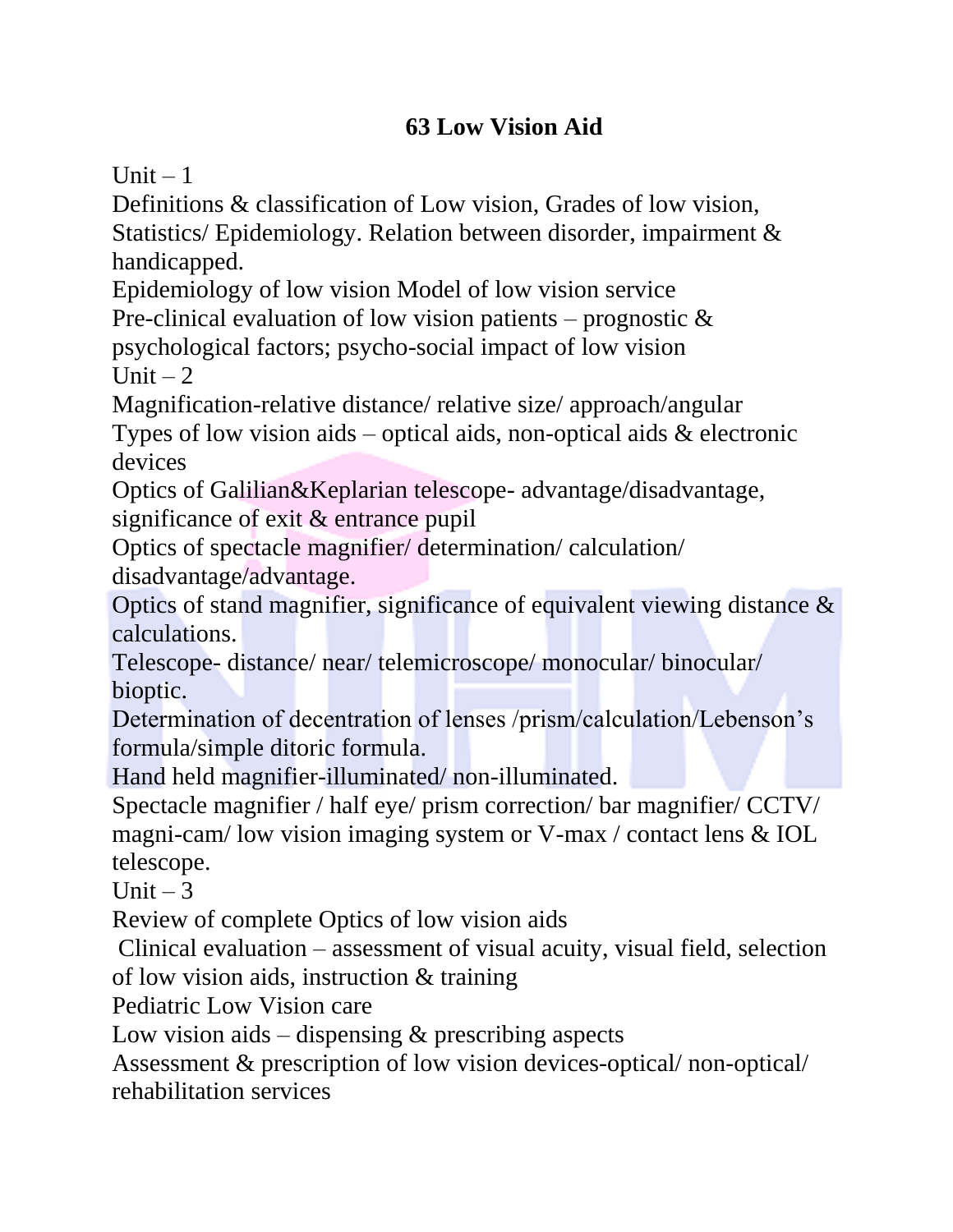Non- optical devices-pen/umbrella/ boldline note book/ illumination/ letter writer/ environmental modification/ signature guide/ needle threader/ eccentric viewing strategies Visual rehabilitation & counseling Unit  $-4$ 

Overview of Rehabilitation Services:- definition/ implementation/ vocational guidance/ educational guidance/ mobility & orientation training / special teacher/ special school/ Braille system/ integrated system/referral center- activity/ support/ loan Unit  $-5$ 

Overview of systematic / retinal diseases in relation to low vision: acromatopsia/ LMBB syndrome/ labers congenital anomaly/ down syndrome/ retinitis pigmentosa/ diabetic retinopathy/ optic atrophy/ albinism/ aniridia.

Counseling of low vision patient/ parents/ guardians/relatives Case Analysis

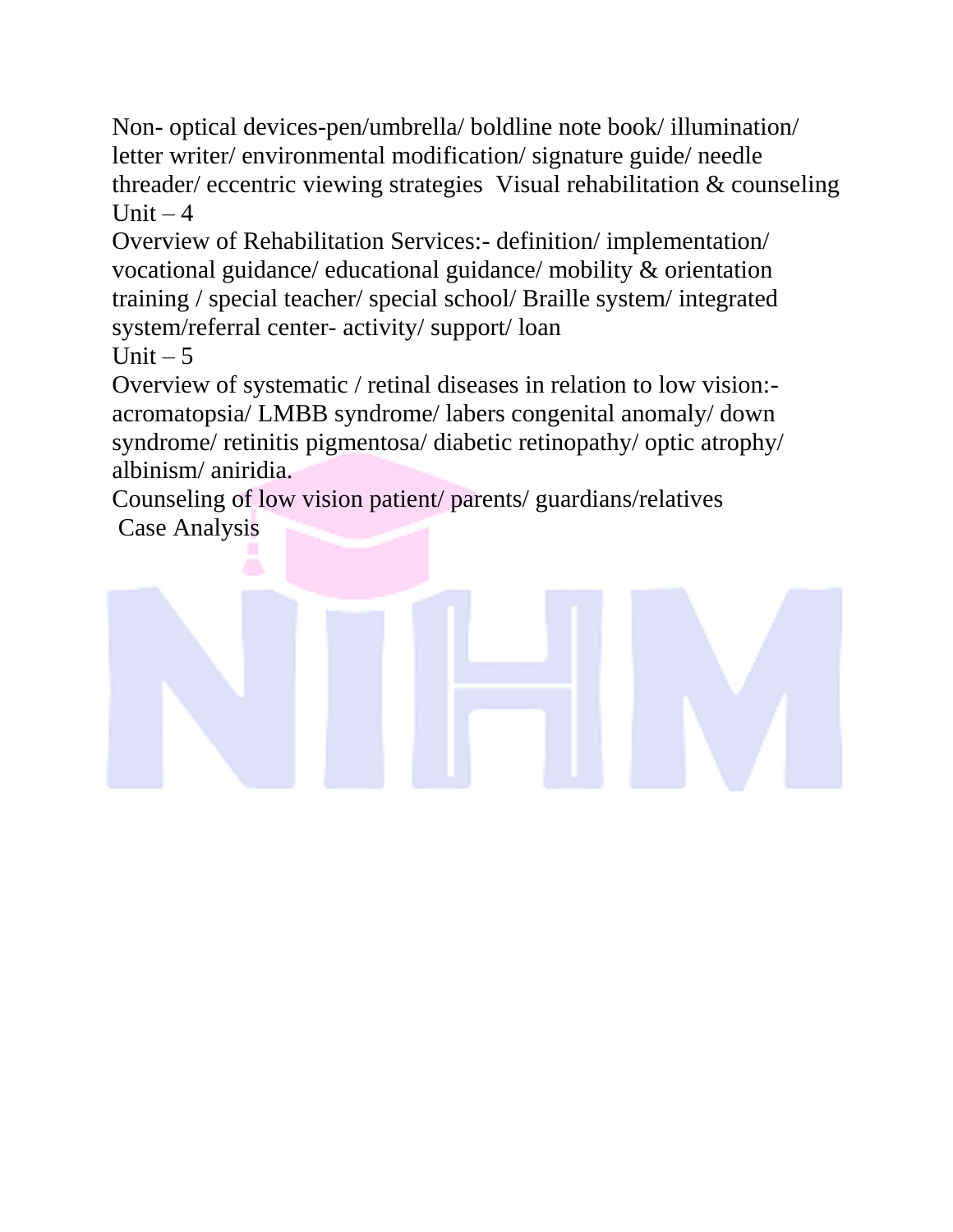## **64 Occupational Optometry**

Unit  $-1$ 

Introduction to Occupational health, hygiene and safety, international bodies like ILO, WHO, National bodies etc Acts and Rules - Factories Act, WCA,ESI Act. Occupational diseases/occupational related diseases caused by physical agents, chemical agents and biological agents Unit  $-2$ Electromagnetic Radiation and its effects on Eye Unit  $-3$ Light – Definitions and units, Sources, advantages and disadvantages, Color – Definition, Color theory, Color coding, Color defects, Color Vision tests Standards Unit  $-4$ Occupational hazards and preventive/protective methods Task Analysis Industrial Vision Screening – Modified clinical method and Industrial Vision test Vision Standards – Railways, Roadways, Airlines Unit  $-5$ CVS and Visual Display Units Contact lens and work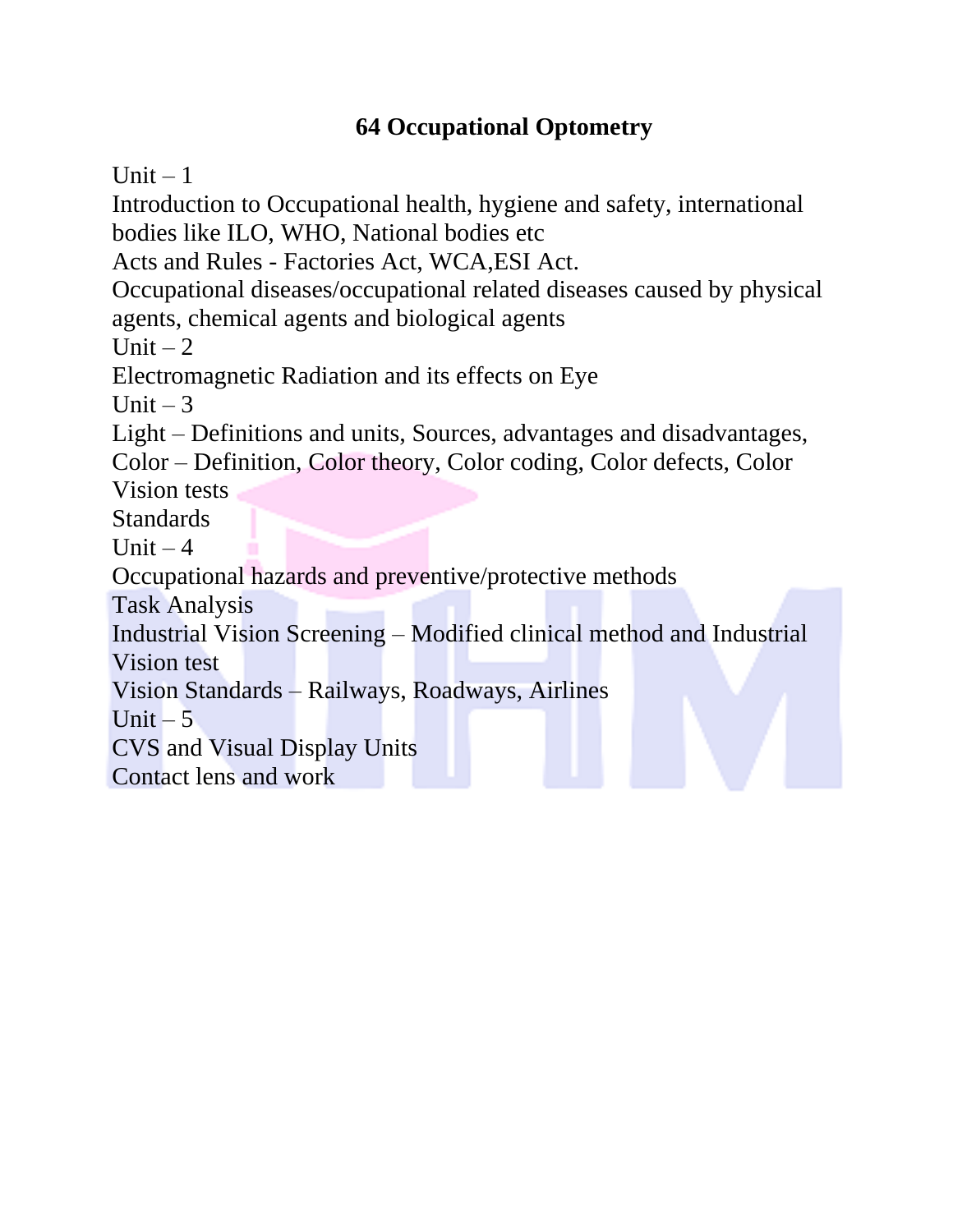## **65 Systemic Diseases Affecting the Eye**

 $UNIT - 1$ 

Arterial Hypertension

- Pathophysiology, classification, clinical examination, diagnosis, complications, management.
- Hypertension and the eye.

Diabetes mellitus

- Pathophysiology, classification, clinical features, diagnosis, complications, management.
- Diabetes mellitus and the eye.

Acquired Heart Disease – Embolism

- Rheumatic heart disease
- Subacute bacterial endocarditis.
- Heart disease & the eye.

## $UNIT - 2$

Malignancy

- Definitions, nomenclature, characteristics of benign & malignant neoplasms.
- Grading and staging of cancer, diagnosis, priniples of treatment.
- Neoplasia and the eye.

Connective Tissue Disease

- Anatomy and pathophysiology: Arthritis.
- Eye and connective tissue disease

## $UNIT - 3$

Thyroid Disease

- Anatomy and physiology of the thyroid gland.
- Classification of thyroid disease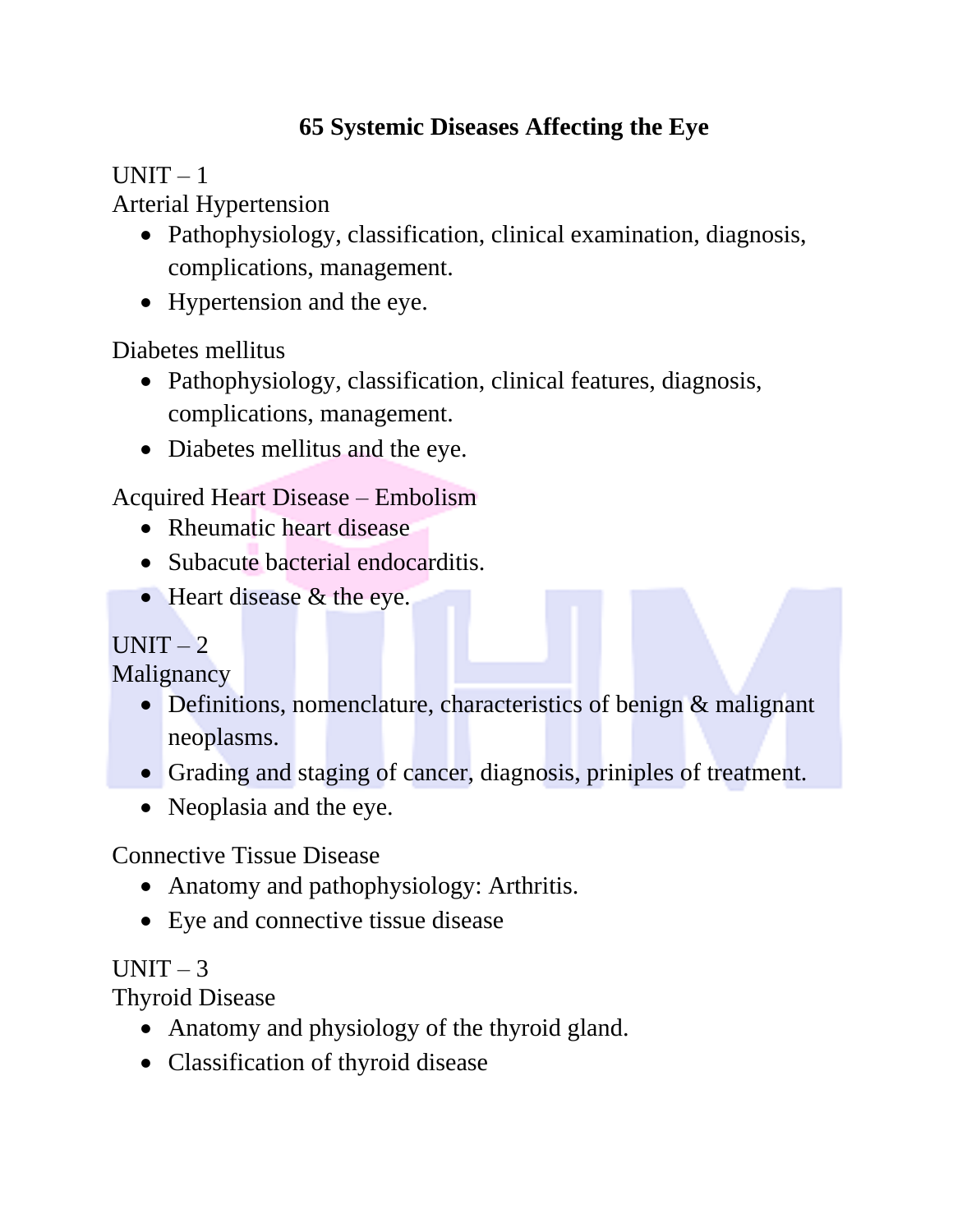• Diagnosis, complications, clinical features, management of thyroid disease involving eye.

Tuberculosis

Etiology, pathology, clinical features, pulmonary TB, diagnosis, complications, treatment of tuberculosis involving the eye.

 $UNIT-4$ Tropical Disease and the Eye Leprosy. Syphilis. Malaria. Vitamin deficiency and the eye  $UNIT - 5$ 10. Neurological disease and the eye Classification of neurological diseases. Demyelinating diseases Visual pathway lesions Papiloedema. 10. Genetic disorders and the eye